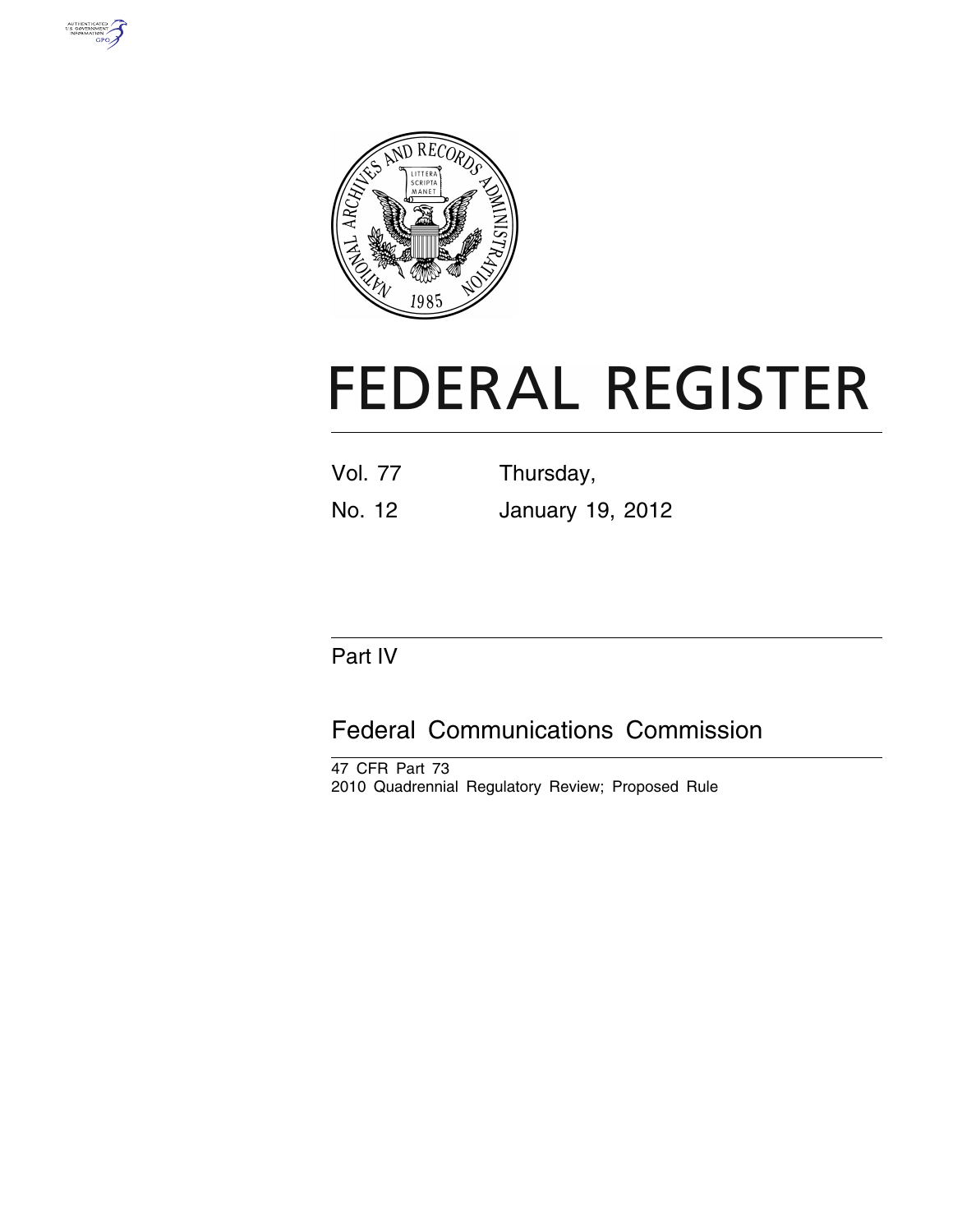# **FEDERAL COMMUNICATIONS COMMISSION**

# **47 CFR Part 73**

**[MB Docket Nos. 09–182 and 07–294; FCC 11–186]** 

# **2010 Quadrennial Regulatory Review**

**AGENCY:** Federal Communications Commission.

# **ACTION:** Proposed rule.

**SUMMARY:** In this document, section 202(h) of the Telecommunications Act of 1996 requires the Commission to review its broadcast ownership rules quadrennially to determine whether these rules are necessary in the public interest as a result of competition. This document solicits comment on proposed changes to the broadcast ownership rules in compliance with this requirement. In addition, this document solicits comment on certain aspects of the Commission's 2008 *Diversity Order*  that the U.S. Court of Appeals for the Third Circuit remanded and directed the Commission to address in this proceeding. This document solicits comment also on potential changes to the Commission's broadcast attribution rules.

**DATES:** The Commission must receive written comments on or before March 5, 2012 and reply comments on or before April 3, 2012. Written comments on the Paperwork Reduction Act proposed information collection requirements must be submitted by the public, Office of Management and Budget (OMB), and other interested parties on or before March 19, 2012.

**ADDRESSES:** Federal Communications Commission, 445 12th Street SW., Washington, DC 20554. In addition to filing comments with the Secretary, a copy of any comments on the Paperwork Reduction Act information collection requirements contained herein should be submitted to the Federal Communications Commission via email to *[PRA@fcc.gov](mailto:PRA@fcc.gov)* and to Nicholas A. Fraser, Office of Management and Budget, via email to *Nicholas*\_*A.*\_*[Fraser@omb.eop.gov](mailto:Nicholas_A._Fraser@omb.eop.gov)* or via fax at  $(20\overline{2})$  395–5167.

#### **FOR FURTHER INFORMATION CONTACT:**

Hillary DeNigro, Industry Analysis Division, Media Bureau, FCC, (202) 418–2330. For additional information concerning the PRA proposed information collection requirements contained in the *Notice of Proposed Rulemaking,* contact Cathy Williams at (202) 418–2918, or via the Internet at *[PRA@fcc.gov.](mailto:PRA@fcc.gov)* 

**SUPPLEMENTARY INFORMATION:** This *Notice of Proposed Rulemaking,* in MB Docket Nos. 09–182; 07–294, FCC 11– 186, was adopted and released on December 22, 2011. The complete text of the document is available for inspection and copying during normal business hours in the FCC Reference Center, 445 12th Street SW., Washington, DC 20554, and may also be purchased from the Commission's copy contractor, BCPI, Inc., Portals II, 445 12th Street SW., Washington, DC 20054. Customers may contact BCPI, Inc. at their Web site *<http://www.bcpi.com>* or call 1–(800) 378–3160.

# **Initial Paperwork Reduction Act of 1995 Analysis**

This *Notice of Proposed Rule Making*  may result in a new or revised information collection requirement. If the Commission adopts any new or revised information collection requirement, the Commission will publish a notice in the **Federal Register**  inviting the public to comment on the requirement, as required by the Paperwork Reduction Act of 1995, Public Law 104–13 (44 U.S.C. 3501– 3520). In addition, pursuant to the Small Business Paperwork Relief Act of 2002, Public Law 107–198, see 44 U.S.C. 3506(c)(4), the Commission seeks specific comment on how it might ''further reduce the information collection burden for small business concerns with fewer than 25 employees.''

# **I. Synopsis of the Notice of Proposed Rulemaking**

#### *A. Introduction*

1. Pursuant to a statutory mandate under the Telecommunications Act of 1996, the Commission seeks comment in this *Notice of Proposed Rulemaking*  on the Commission's media ownership rules and proposed changes thereto. The Commission is required by statute to review its media ownership rules every four years to determine whether they ''are necessary in the public interest as the result of competition.'' A challenge in this proceeding is to take account of new technologies and changing marketplace conditions while ensuring that the media ownership rules continue to serve the Commission's public interest goals of competition, localism, and diversity. The Commission is also seeking comment on economic studies analyzing the relationship between local media market structure and the policy goals that underlie the Commission's media ownership rules. In addition, the Commission seeks comment in this proceeding on the aspects of the

Commission's 2008 *Diversity Order* (73 FR 28361, May 16, 2008, FCC 07–217, rel. Mar. 5, 2008) that the Third Circuit remanded in *Prometheus Radio Project*  v. *FCC* (*Prometheus II*).

2. The proliferation of broadband Internet and other new technologies has had a dramatic impact on the media marketplace. Consumers are increasingly turning to online and mobile platforms to access news content and audio and video programming. For example, in 2010 and in the first quarter of 2011, satellite radio and TV companies, which offer both satellite and online access to content, have reported growth in subscribership. Similarly, content providers are increasingly looking to the Internet and other new media platforms to bypass traditional media and reach consumers directly. Social media sites are empowering individuals to share news and information in real time, becoming tools of social interaction and revolution throughout the world.

3. For the broadcast and newspaper industries, the growth of these new technologies both challenges established business models and provides opportunities to reach new audiences and generate new revenue streams. Broadcast and newspaper consumption in traditional forms is in decline, and advertising revenues have been shrinking in recent years. Some broadcast and newspaper outlets have contracted the size of news staffs in response. These economic realities have sounded an alarm for some who are concerned that non-traditional media sources are not adequate substitutes for the provision of local news and information by broadcasters subject to public interest obligations. In voicing such concerns, some commenters have asserted that the Commission's media ownership limitations remain vitally important, as increased consolidation places control of programming choices in the hands of too few owners, limiting diversity and underserving the needs of local and minority communities.

4. In short, the media marketplace is in transition, particularly as a result of broadband Internet; but new media are not yet available as ubiquitously as traditional broadcast media. The nation has not yet reached universal deployment or adoption of broadband. Too much of the country is unserved or underserved by broadband, and the average broadband speed available to consumers varies in different areas and lags behind some other nations. Broadband adoption remains under 70 percent, meaning that tens of millions of Americans do not have access to news and other programming on the Internet.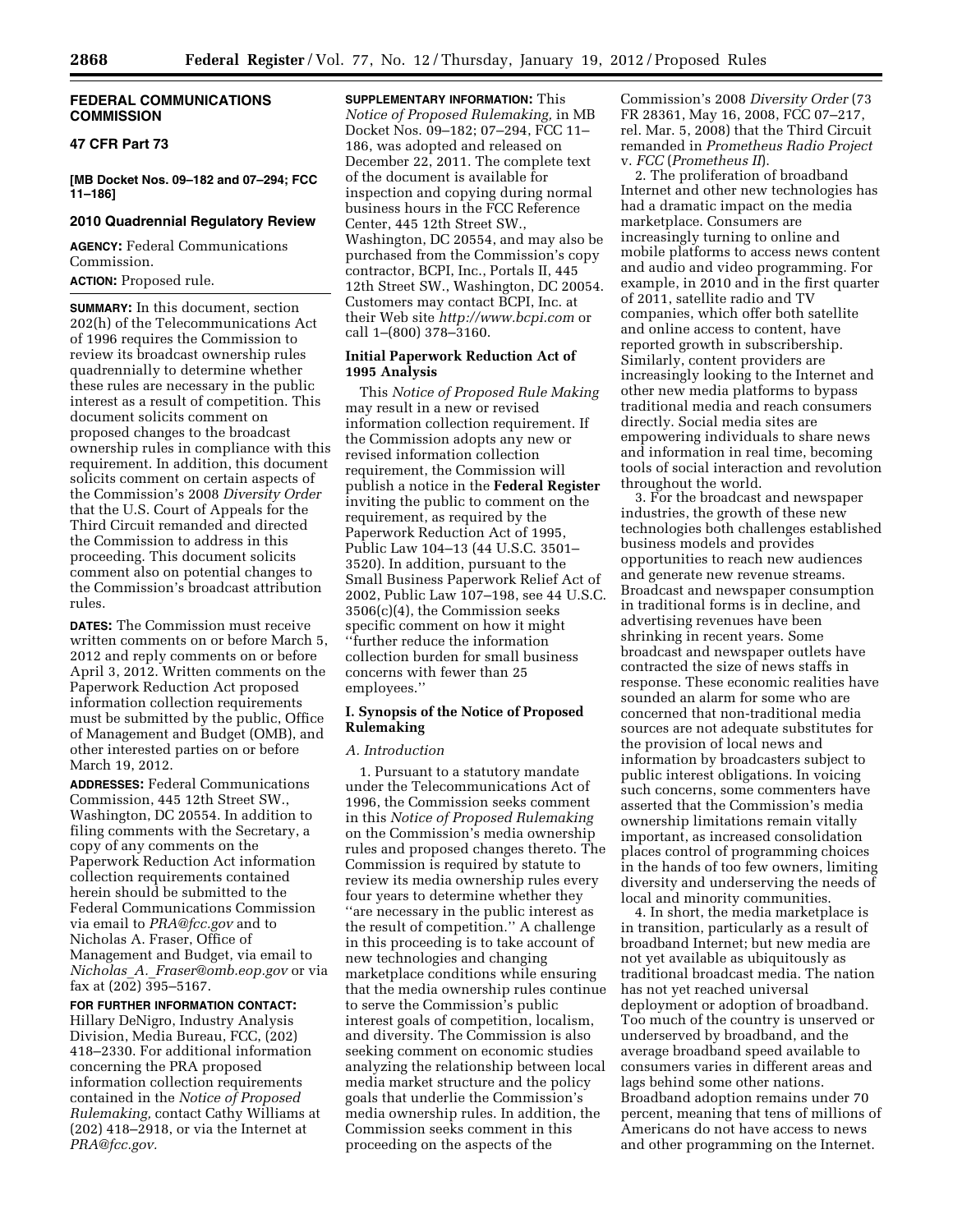Some parts of the population, including minorities, people with disabilities, and low-income Americans, have much lower rates of broadband adoption. Access to sufficient broadband speeds is critical for consumers to take full advantage of today's online programming and applications, including access to media content through streaming technology and downloading programs. According to one estimate, more than 14 million Americans do not have access to broadband infrastructure that can support today's applications. Much of the content available by streaming and downloads requires minimum broadband speeds. The Commission is taking important steps to close this digital divide, but much work remains.

5. The Commission began this proceeding with a series of workshops held from November 2009 through May 2010. Participants in the workshops discussed the scope and content of the review process. Thereafter the Commission released a *Notice of Inquiry*  (75 FR 33227, June 11, 2010, FCC 10– 92, rel. May 25, 2010) (*NOI*) on May 25, 2010, seeking comment on a wide range of issues to help us determine whether the current media ownership rules continue to serve the Commission's policy goals. The *NOI* sought input on developments in the marketplace since the last review and on whether the Commission should adopt alternatives to bright-line, sector-specific rules. It also sought comment on the Commission's fundamental goals of competition, localism, and diversity and how to balance these goals when they conflict. In response, industry participants and representatives, public interest groups, and members of the public filed a significant number of comments.

6. To provide data on the impact of market structure on the Commission's policy goals of competition, localism, and diversity, the Commission commissioned eleven economic studies, which were conducted by outside researchers and Commission staff. The Commission previously released the studies to allow parties additional time to review the data and analyses and now is seeking formal comment on them herein. As discussed herein, the Commission reaffirms that its media ownership rules are necessary to further the Commission's longstanding policy goals of fostering competition, localism, and diversity. In particular, the Commission reaffirms that a major goal of the rules is to encourage the provision of local news, and the Commission invites suggestions about how that goal can be further achieved.

7. In *Prometheus II,* the Court of Appeals for the Third Circuit considered appeals of the Commission's review of the media ownership rules in the *2006 Quadrennial Review Order* (73 FR 9481, February 21, 2008, FCC 07– 216, rel. Feb. 4, 2008). As discussed in more detail below, the court affirmed the Commission's decision to retain the local television and radio rules to protect competition in local media markets. The court also affirmed the Commission's decision to retain the dual network rule based on potential harm to competition that would result from mergers of the top four networks. The court also affirmed the Commission's conclusion to retain the radio/television cross-ownership rule as well as, in part, to retain the local radio rule based on the benefits to the Commission's diversity goal. Moreover, the Third Circuit vacated and remanded the newspaper/broadcast crossownership rule as modified by the Commission in the *2006 Quadrennial Review Order,* concluding that the Commission failed to comply with the notice and comment provisions of the Administrative Procedures Act. As discussed in more detail below, the court also vacated and remanded a number of measures adopted in the Commission's 2008 *Diversity Order,*  which the Commission now addresses in this proceeding.

8. As discussed in detail herein, as part of its regular review of broadcast ownership rules required by the Communications Act, the Commission proposes the elimination of one rule and suggests leaving the others largely unchanged. The Commission believes that the public interest is best served by these modest, incremental changes to the Commission's rules. Recognizing current market realities, the Commission seek comment on the following proposals:

• *Local Television Ownership Rule.*  The Commission tentatively concludes that it should retain the current local television ownership rule with minor modifications. Specifically, the Commission proposes to eliminate the Grade B contour overlap provision of the current rule. The Commission tentatively concludes that it should retain the prohibition against mergers among the top-four-rated stations, the eight-voices test, and the existing numerical limits. In addition, the Commission seeks comment on whether to adopt a waiver standard applicable to small markets, as well as appropriate criteria for any such standard. Also, the Commission seeks comment on whether multicasting should be a factor in

determining the television ownership limits.

• *Local Radio Ownership Rule.* The Commission proposes to retain the current local radio ownership rule. The Commission also seeks comment on modifications to the rule and whether and how the rule should account for other audio platforms. The Commission proposes to also retain the AM/FM subcaps, and seeks comment on the impact of the introduction of digital radio. The Commission seeks comment on whether to adopt a waiver standard and on specific criteria to adopt.

• *Newspaper/Broadcast Cross-Ownership Rule.* The Commission tentatively concludes that some newspaper/broadcast cross-ownership restrictions continue to be necessary to protect and promote viewpoint diversity. The Commission proposes to use Nielsen Designated Market Area (DMA) definitions to determine the relevant market area for television stations, given the lack of a digital equivalent to the analog Grade A service contour. The Commission proposes to adopt a rule that includes elements of the 2006 rule, including the top 20 DMA demarcation point, the top-four television station restriction, and the eight remaining voices test. The Commission seeks comment on these proposals and whether to incorporate other specific elements and factors of the 2006 rule.

• *Radio/Television Cross-Ownership Rule.* The Commission proposes to eliminate the radio/television crossownership rule in favor of reliance on the local radio rule and local television rule. The Commission believes that the local radio and television ownership rules adequately protect the Commission's localism and diversity goals and seeks comment on this proposal.

• *Dual Network Rule.* The Commission tentatively concludes that the dual network rule remains necessary in the public interest to promote competition and localism and should be retained without modification.

9. *Minority and Female Ownership.*  As noted above, the Commission seeks comment in this proceeding on the aspects of the Commission's 2008 *Diversity Order* that the Third Circuit remanded in *Prometheus II.*  Specifically, the court vacated and remanded a number of measures adopted in the *Diversity Order* that were designed to increase ownership opportunities for ''eligible entities,'' including minority- and women-owned entities, because it determined that the Commission's revenue-based eligible entity definition was arbitrary and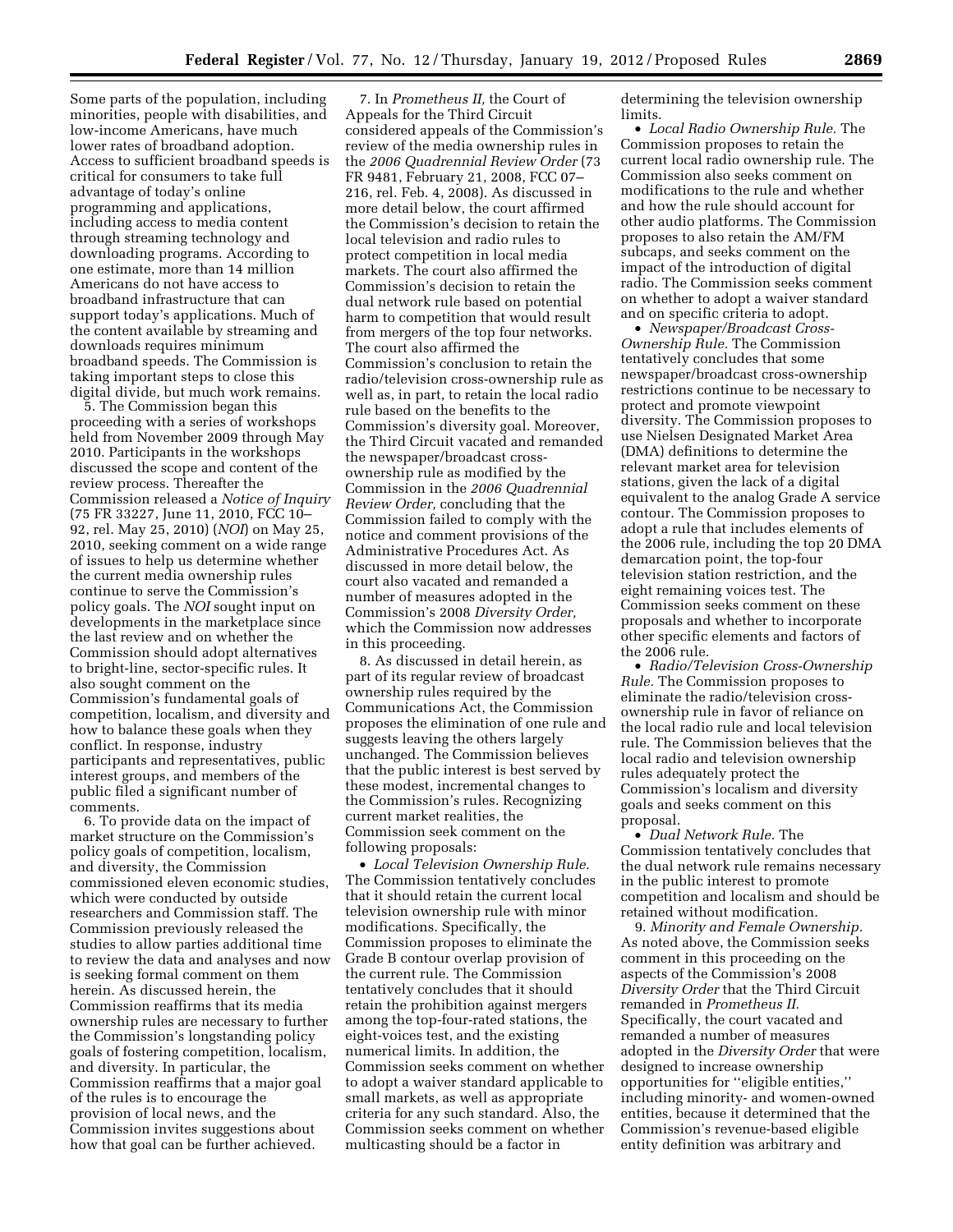capricious. The court directed the Commission to address this issue in the course of the 2010 Quadrennial Review. As directed by the court, the Commission invites views on how its ownership rules and policies can promote greater minority and women ownership of broadcast stations. The Commission will explore a broad range of potential actions it might take to that end, consistent with judicial precedent.

#### *B. Policy Goals*

10. The Commission reaffirms that media ownership rules are necessary to further the Commission's longstanding policy goals of fostering competition, localism, and diversity. In the *NOI,* the Commission sought comment on how these goals should be defined and measured and on whether there are additional goals the Commission should consider. The Commission did not receive many specific comments on defining, measuring, and evaluating the performance of the Commission's policy goals, and the Commission invites such comment again. In particular, the Commission describes and seeks comment below on the Commission's 11 Media Ownership studies that evaluate the impact of local media market structure on the Commission's policy goals. In addition, the Commission invites parties to submit their own studies evaluating the impact of particular market structures on the Commission's goals. Below, the Commission discusses its competition, localism, diversity, and other policy goals. The Commission also discusses how it should evaluate the costs and benefits of the media ownership rules.

11. *Competition.* As the Commission noted in the *NOI,* because broadcast content is available for free to end users, broadcast competition cannot be assessed in the same manner as in many other markets. Specifically, the Commission cannot examine changes in price to assess the impact of different levels of ownership concentration. Accordingly, the Commission sought comment on a variety of potential ways to assess competition in the media marketplace. The Commission discussed whether competition among broadcast outlets is likely to benefit consumers by making available programming that satisfies consumer preferences.

12. The Commission reaffirms its longstanding commitment to ensure that media markets are competitive. The Commission strives to set ownership rules that create a marketplace in which broadcast programming meets the needs of consumers, and the Commission believes competition is a key means to

that end. Moreover, the Commission reaffirms the Commission's previous findings that the local ownership rules should be analyzed in the context of local markets. The Commission finds however that for the Dual Network rule, competition is appropriately analyzed in the national advertising and programming markets.

13. *Localism.* In the *NOI,* the Commission sought comment generally on how to define and promote localism in the context of the media ownership rules, including whether its traditional localism goal needs to be redefined in light of today's media marketplace.

14. The Commission reaffirms its commitment to promote localism through the media ownership rules. At its core, localism policy is ''designed to ensure that each station treats the significant needs and issues of the community that it is licensed to serve with the programming that it offers.' The media ownership rules, as part of the Commission's overall regulatory framework, seek to promote a marketplace in which broadcast stations ''respond to the unique concerns and interests of the audiences within the stations' respective service areas.'' The Commission continues to evaluate the extent of localism in broadcasting markets by determining whether programming is responsive to local needs and interests. The Commission's focus continues to be on news and public information programming. The Commission continues to believe that these types of programming are relevant to evaluating the extent of localism as it exists in local markets. While the Commission's core commitment to promoting localism in media remains undiminished, the Commission also recognizes that changes in the marketplace and changes in consumer preferences may impact aspects of localism in today's marketplace. Thus, the Commission believes that the appropriate definition of localism today, in the digital age, may not be the same definition as in decades past.

15. As a result of the growing availability of the Internet and the proliferation of wireless technology, consumers are accessing news and public affairs programming through their computers and electronic devices. Moreover, the potential for hyper-local Web sites and blogs to provide consumers with local news and information, such as neighborhoodspecific news and events, may contribute to meeting the current or future needs and interests of local communities. As consumers continue to rely more and more on additional, multiple sources of local news, the

Commission seeks comment on whether, and how, to reevaluate localism to account for changes in the way consumers get local news.

16. *Diversity.* In the *NOI,* the Commission sought comment on how to define and measure diversity in today's marketplace to determine whether the current media ownership rules are meeting the Commission's diversity goal. The Commission has relied on its media ownership rules to ensure that diverse viewpoints and perspectives are available to the American people in the content they receive over the broadcast airwaves. The policy is premised on the First Amendment, which ''rests on the assumption that the widest possible dissemination of information from diverse and antagonistic sources is essential to the welfare of the public.'' The Commission historically has approached the diversity goal from five perspectives: viewpoint, outlet, program, source, and minority and female ownership diversity. In the *2002 Biennial Review Order* (68 FR 46286, August 5, 2003, FCC 03–127, rel. July 2, 2003), the Commission concluded that program diversity is best achieved by reliance on competition among delivery systems rather than by government regulation and that the media ownership rules ensure competition in local markets. In addition, the Commission concluded that source diversity was not one of the diversity goal objectives of the media ownership rules. The Commission reaffirms those conclusions. The Commission has regulated media ownership as a means of enhancing viewpoint diversity based on the premise that diffuse ownership among media outlets promotes the presentation of a larger number of viewpoints in broadcast content than would be available in the case of a more concentrated ownership structure. The Commission previously has discussed two schools of thought on the relationship between ownership and diversity. On one side is the notion that the more independently owned outlets there are, the greater the viewpoint diversity. The concept is that 51 station owners will provide more diverse viewpoints than 50 station owners. The second school of thought is that concentrated ownership will provide an opportunity for diverse content. According to this view, an owner of multiple stations in a local market will provide a variety of programming and viewpoints in order to gain the widest audience and market share. It can be questioned whether the latter approach is as likely to provide the public with information from ''diverse and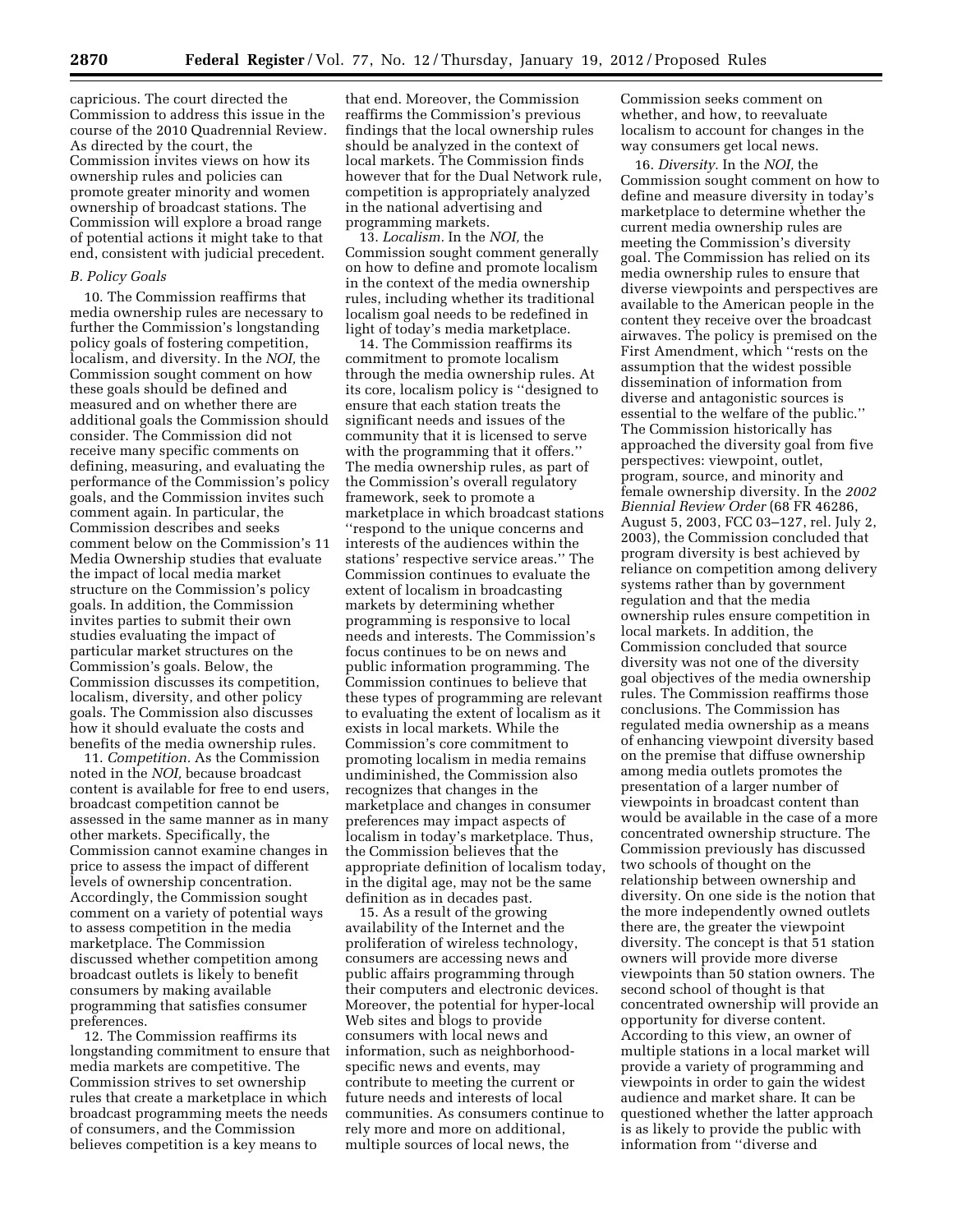antagonistic sources.'' The Commission seeks comment on this issue and on how the Commission should account for this aspect of its diversity goal in any rules the Commission might adopt.

17. The Commission reaffirms its belief that media ownership limits are necessary to preserve and promote viewpoint diversity. Furthermore, the Commission also reaffirms its conclusion that viewpoint diversity is generally promoted by competition among independently owned media outlets. The Commission believes that a key measure of how well the Commission's current rules promote the Commission's overall diversity goal is the availability of local news and information, and the Commission examines that availability herein as it relates to local ownership structure and the level of civil engagement.

18. *Minority and Female Ownership.*  In the *NOI,* the Commission sought comment on a variety of questions regarding the impact of the ownership rules on minorities and females, including minority and female ownership of broadcast stations. The Commission asked how its localism goal should be defined and measured as applied to historically underserved minority communities. The Commission sought comment on what aspects of localism are most relevant specifically to minority communities, as well as on the effect of consolidated ownership on the availability of a variety of diverse viewpoints to women and minority consumers. The *NOI* asked if women and minorities are increasing their ownership shares in companies that are content providers or in other aspects of media production aside from station ownership.

19. There were only limited comments on these issues. According to Diversity and Competition Supporters (DCS), significant barriers to entry for minority ownership remain in both the traditional and new media industries. DCS states that minority-owned stations are more likely than non-minority owned stations to provide programming geared toward minority audiences and that minority communities are underserved as a result of the lack of minority media ownership. DCS supports measures that facilitate minority media ownership.

20. The Commission tentatively concludes that its policy goals of competition, localism, and diversity are the appropriate framework within which to evaluate and address minority and female interests as they relate to the media ownership rules. The Commission seeks comment on this tentative conclusion. The Commission

also seeks additional comment on how the proposed framework for each of the media ownership rules, as explained herein, would affect minority and female ownership opportunities.

21. *Additional Policy Goals.* In the *NOI,* the Commission sought comment on whether it should consider any other formal policy goals, in addition to the Commission's competition, diversity, and localism goals, in determining ownership limits in this proceeding. Specifically, the Commission sought comment on whether to consider the impact of the media ownership rules on the availability to all Americans of news and information, including national news and information. The Commission also sought comment on whether it should consider the impact of its rules on investigative journalism, and whether any specific aspects of the National Broadband Plan, including issues related to broadband access, are relevant to the media ownership rules. The Commission tentatively concludes not to adopt any other formal policy goals in this proceeding. As described above, the Commission's longstanding policy goals of competition, localism, and diversity are broadly defined to promote the core responsibilities of broadcast licensees. The Commission notes that its media ownership rules seek to further consumer welfare by promoting the availability of community-responsive news and public affairs programming from a variety of sources. The Commission seeks comment on its tentative conclusion not to adopt any policy goals other than competition, localism, and diversity in this proceeding.

22. *Balancing the Costs and Benefits of Limiting Media Combinations.* The Commission seeks information that will help it balance the positive benefits of the ownership limits in promoting the Commission's policy goals against the costs that specific limits may impose on consumers and firms. The Commission has discussed in broad terms in this section the policy goals it seeks to promote. Section V of the *Notice of Proposed Rulemaking* presents the studies that the Commission commissioned to quantify the influence of the Commission's rules on the policy goals. In particular, Media Ownership Study 2 quantifies the benefits and costs of particular media market structures on consumers. The Commission seeks comment on the appropriate use of this study in quantifying the impact of the media ownership rules on consumers and balancing the positive effects on consumers with any adverse effects on firms.

23. The Commission's studies do not address the direct impact ownership limits have on media outlets. The Commission seeks detailed information on the benefits that would accrue to media outlets from entering into combinations that currently are impermissible. What are the costsavings associated with a combination of two TV stations in markets where duopolies are not currently permitted? What are the sources of those cost savings? Are the savings a one-time event or are they recurring? Do they vary by the size of the market or the popularity of the TV station? The Commission seeks similar detailed estimates of cost savings for the combination of radio stations as well as cross-media combinations between newspapers, TV stations, and radio stations. Commenters should document to the extent possible the sources and methods of their estimates.

24. How should the Commission balance the effects of its rules on consumers with those on firms, in particular, media outlets? Should each receive equal weight? How should the Commission account for situations in which the costs and the benefits of a change in the rules occur at different points in time? The Commission encourages commenters to provide examples of the suggested balancing of the Commission's rules.

#### *C. Media Ownership Rule Proposals*

1. Local Television Ownership Rule

#### a. Introduction

25. As discussed in the *NOI,* in the *2006 Quadrennial Review Order,* the Commission determined that the then long-standing local television ownership rule promotes competition within local television markets. Consistent with this conclusion, the Commission retained that rule. The rule allows an entity to own two television stations in the same DMA (duopoly rule) only if there is no Grade B contour overlap between the commonly owned stations, or at least one of the commonly owned stations is not ranked among the top-four stations in the market (top-four prohibition) and at least eight independently owned television stations remain in the DMA after ownership of the two stations is combined (eight-voices test). The court in *Prometheus II* upheld the Commission's decision in the *2006 Quadrennial Order* to retain the local television ownership rule, specifically concluding that the Commission was justified in retaining the top-four prohibition, the eight-voices test, and the duopoly rule.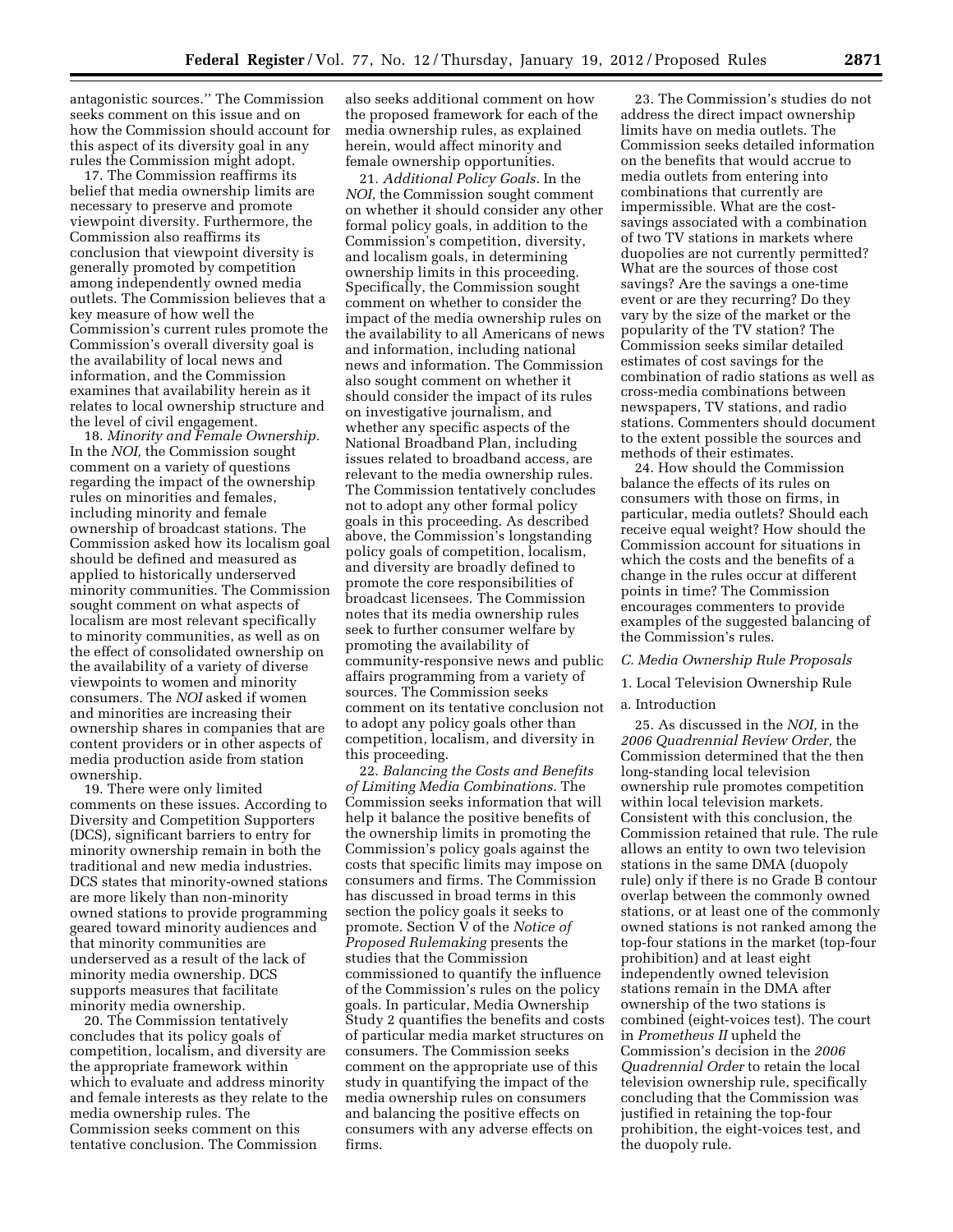26. Based on the record in this proceeding, the Commission tentatively concludes that the local television ownership rule, with certain modifications discussed below, remains necessary in the public interest as a result of competition. The Commission tentatively agrees with the Commission's previous determination that the local television ownership rule is necessary to promote competition. While the Commission proposes to adopt a local television ownership rule to advance its competition goal, the Commission seeks comment on whether the proposed rule also is necessary to promote the Commission's localism and viewpoint diversity goals.

27. As discussed in greater detail below, the Commission proposes to eliminate the Grade B contour overlap provision of the current rule and seek comment on this proposal. The Commission tentatively concludes that it should retain the prohibition against mergers among the top-four-rated stations. The Commission proposes to also retain the eight-voices test and the existing numerical limits, but seek comment on whether modifications to either the voice test or numerical limits is warranted. In addition, the Commission seeks comment on whether to adopt a waiver standard applicable to small markets, as well as appropriate criteria for any such standard. Also, the Commission seeks comment on whether and how the digital transition and multicasting may impact television ownership limitations. Finally, the Commission seeks comment on the impact of the proposed rule on minority and female ownership.

#### b. Background

28. In the *NOI,* the Commission sought comment on whether to retain the current rule, including the eightvoices test, the top-four prohibition, and the contour overlap definition. It also asked whether relaxation of the rule is warranted in small markets to help broadcasters achieve efficiencies sufficient to compete with other video programming providers.

29. Television broadcasters generally support relaxing the local television ownership rule, asserting that they face decreased revenues, as a result of both increased competition from nonbroadcast video programming providers and the recent economic downturn. Broadcasters assert that the efficiencies gained from combined ownership will allow them to compete better in today's changing marketplace. According to broadcasters, common ownership can increase viewpoint diversity, as owners of multiple stations

seek to capture the greatest possible audience share by diversifying their news and public interest program offerings among co-owned properties. In addition, they contend that the cost savings generated by common ownership allow stations to add local newscasts and other locally oriented programming.

30. Public advocacy groups, on the other hand, caution the Commission against using current economic conditions as a justification for relaxing the local television ownership rule. UCC *et al.,* for example, assert that every U.S. industry was impacted by the declining economy and that signs suggest that the broadcast television industry has emerged from the downturn. Moreover, they contend that, if certain stations cannot survive in the current economic climate, then the public interest is best served by allowing new entrants to become broadcasters or finding new uses for the broadcast spectrum. In addition, public advocacy groups assert that further consolidation will reduce viewpoint diversity through reductions in female and minority ownership and the loss of independent news operations. Contrary to the broadcasters' assertion, the public advocacy commenters cite to studies that have found that consolidation does not lead to increases in local programming, suggesting that additional consolidation would not serve the Commission's localism goal.

31. In the media ownership studies, the Commission sought data to help determine how best to structure a local television ownership rule to satisfy the Commission's policy goals. Particularly relevant to the local television rule, Media Ownership Study 1 examines whether common ownership of stations affects the amount of local news provided by television stations in the local market. The study does not find significant evidence that common ownership affects local media usage or programming. In addition, Media Ownership Study 4 analyzes, at both the market level and the station level, the relationship between media ownership and the amount of local news and public affairs programming provided in a local television market. The study suggests that multiple ownership in a local market does not impact the amount of local information programming at the market level or at the station level. Media Ownership Study 9 provides a theoretical analysis of the impact of media ownership structure on viewpoint diversity, finding that more independent outlets can increase viewpoint diversity in a market.

# c. Discussion

32. *Market.* Broadcasters generally assert that they are facing increased competition from new technologies, which has led, at least in part, to a reduction in advertising revenues, which could threaten the financial viability of local television stations. Broadcasters contend, therefore, that the Commission should modify the local television ownership rule to permit increased common ownership in local markets.

33. The Commission proposes that the local television ownership rule continue to focus on promoting competition among broadcast television stations in local television viewing markets. The Commission tentatively concludes that the video programming market is distinct from the radio listening market. The Commission finds that local broadcast television stations compete directly with each other, particularly during the parts of the day in which these stations do not transmit the programming of affiliated broadcast networks. The Commission previously has determined that the video programming market includes both broadcast television stations and cable networks. Moreover, the Commission recognizes that viewers are increasingly able to access current network programming (both broadcast and cable) and an increasing array of video programming alternatives via the Internet, including on mobile devices. However, competition between local television stations and cable networks may be of limited relevance, because national cable networks generally do not alter their programming decisions based on the actions of individual local television stations. Competition in local markets among local television stations and programming alternatives available via the Internet may be similarly limited, as these alternatives compete largely in national markets and are not likely to respond to conditions in local markets. The Commission seeks comment on whether the development of local and hyperlocal Web sites should alter this analysis. The Commission seeks data in support of alternative conclusions, for example, that nonbroadcast video programmers modify programming decisions based on the actions of individual local television stations.

34. The Commission also seeks comment on the impact of alternative video platforms on the continued viability of broadcast television stations. While the growth of MVPDs and Internet delivery of video programming is undeniable, the impact of this growth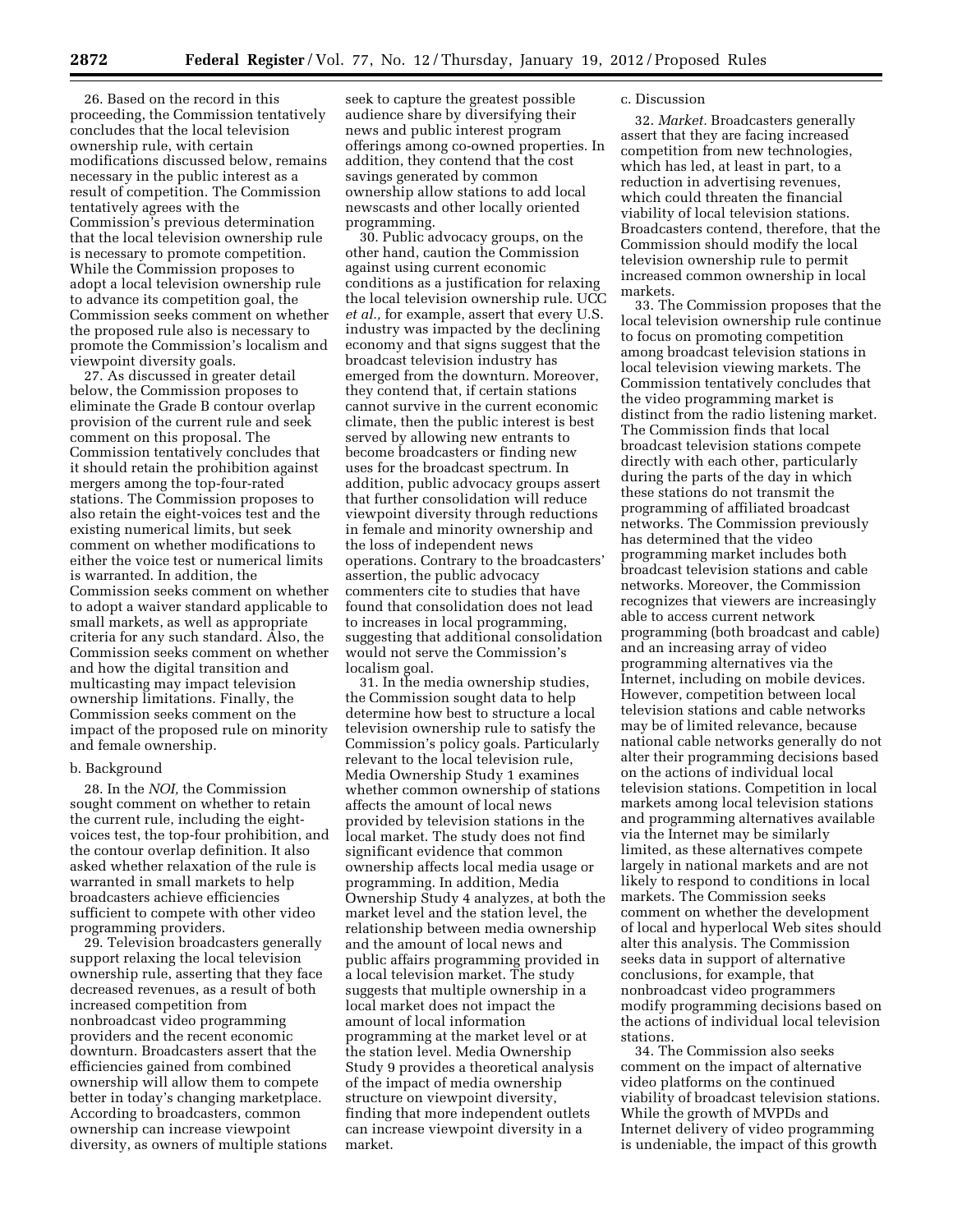on the broadcast television industry is unclear. While broadcast television's share of television viewing has been on the decline, broadcast network programming remains popular. Viewership, however, appears to be fractured between local affiliates, the Internet, and other mobile platforms. Is there evidence that viewers find broadcast television stations to be interchangeable with new technologies, or is broadcast television unique? If it is unique, what characteristics define it as such? Should the Commission determine that, contrary to its tentative conclusion, the local television ownership rule should focus on promoting competition among broadcast television stations and alternatives to broadcast television stations in local markets, the Commission seeks comment below on whether and how to include these alternatives in the rule, either in the eight-voices test or any alternate framework the Commission may adopt for determining whether to permit common ownership in a local market.

35. Moreover, the Commission seeks comment on whether the product market for review of the local television rule should include more than video programming. For instance, some of the alternative sources of locally oriented content, such as Web sites and blogs, may not be entirely in video form. Is the relevant product market expanding from a video-only market to one that also contains non-video sources of local news and information? The Commission tentatively concludes that, although the relevant product market may expand beyond video programming over time, it has not done so at this point. Evidence suggests that, in the aggregate, Internetonly Web sites provide only a small amount of local news content. The Commission has not seen evidence that non-video information sources modify programming decisions based on the actions of local television stations or vice versa. The Commission seeks comment on these tentative conclusions.

36. *Contour Overlap.* The current local television ownership rule employs a Grade B contour overlap test for determining whether to allow common ownership of television stations. The Grade B contour is an analog contour that is no longer relevant now that television stations have completed the digital transition and ceased broadcasting in analog. The Commission sought comment in the *NOI* on whether an overlap provision or some reliance on contours in the local television ownership rule was still necessary or whether the Commission should rely on

geographic areas, such as a television DMAs. NAB asserts that the Commission should, to the extent feasible, maintain a contour-based approach for the local television ownership rule. Grant Group asks the Commission to grandfather existing combinations in the event an alternate approach is adopted and to permit the sale of grandfathered combinations to a single party.

37. The Commission believes that eliminating the contour approach is necessary to be consistent with today's marketplace realities. Therefore, the Commission tentatively concludes that it will eliminate the Grade B contour approach and rely solely on Nielsen DMAs. Because of the Commission's mandatory carriage requirements, MVPDs generally will carry all the broadcast stations assigned to the DMA in which they are located. These MVPDs are also likely to carry most major cable networks. Therefore, the DMA most accurately captures the universe of broadcast and MVPD video programming available to viewers. As such, any combination of stations in a particular DMA could have an impact on the levels of competition in that local market. However, the current rule permits certain mergers between stations that compete in the same market simply because of a lack of Grade B contour overlap—a factor that may not have any significant impact on the level of competition between those stations. Therefore, the Commission tentatively concludes that eliminating the contour-overlap requirement in favor of the DMA-based approach would result in a more consistent application of the local television ownership rule. Moreover, the Commission believes that the grandfathering provisions discussed below will preserve existing ownership combinations, thus avoiding disruption of settled expectations and alleviating any negative impact this change could have on the provision of television service in rural areas. The Commission seeks comment on these tentative conclusions.

38. The Commission previously adopted a geographic market definition for the local radio rule. In the radio context, Arbitron Metro market definitions were found to be an industry standard and to represent a reasonable definition of the geographic market within which radio stations compete. Adopting Arbitron Metro markets was found to improve the Commission's ability to preserve and promote competition by more accurately identifying actual geographic markets; more accurately measuring concentration levels in local markets;

and providing for a more consistent application of the local radio ownership rule. The Commission has long recognized in the television ownership rule that DMAs are the relevant geographic market in which television stations compete, and the Commission expects that a DMA-based approach here will achieve benefits similar to those found in adopting the Arbitron Metro market standard in the radio context. Finally, unlike Arbitron Metro markets, which do not cover large portions of the United States and its territories, the DMA-based approach covers the entire country and includes all television stations. In instances where a station's community of license is located in one DMA but the station is assigned by Nielsen to another DMA the station will be considered to be within the DMA assigned by Nielsen for purposes of this rule. In addition, Puerto Rico, Guam, and the U.S. Virgin Islands, which are not assigned a DMA by Nielsen, each will be considered a single DMA.

39. The Commission recognizes, however, that a DMA-based approach may disproportionately impact certain DMAs that have unique characteristics. For instance, in a geographically large DMA two stations may be so far removed from one another that the stations do not actually compete overthe-air (though they are both carried by MVPDs throughout the DMA). While the Grade B provision of the existing rule allowed common ownership of those stations, a DMA-based approach could prohibit common ownership. Therefore, the Commission seeks comment on whether and how to accommodate such a situation and other types of situations in which the Grade B provision allowed ownership of stations but a DMA-based rule would prohibit common ownership. The Commission seeks comment on how frequently such situations arise. The Commission tentatively concludes to grandfather ownership of existing combinations of television stations that would exceed the ownership limit under the proposed local television ownership rule by virtue of the change to a DMA-based approach. Compulsory divestiture is disruptive to the industry and a hardship for individual owners, and any benefits to the Commission's policy goals would likely be outweighed by these countervailing considerations. Consistent with the Commission's previous decisions, the Commission seeks comment regarding whether to allow the sale of combinations only if the station groups comply with the local television ownership rule in place at the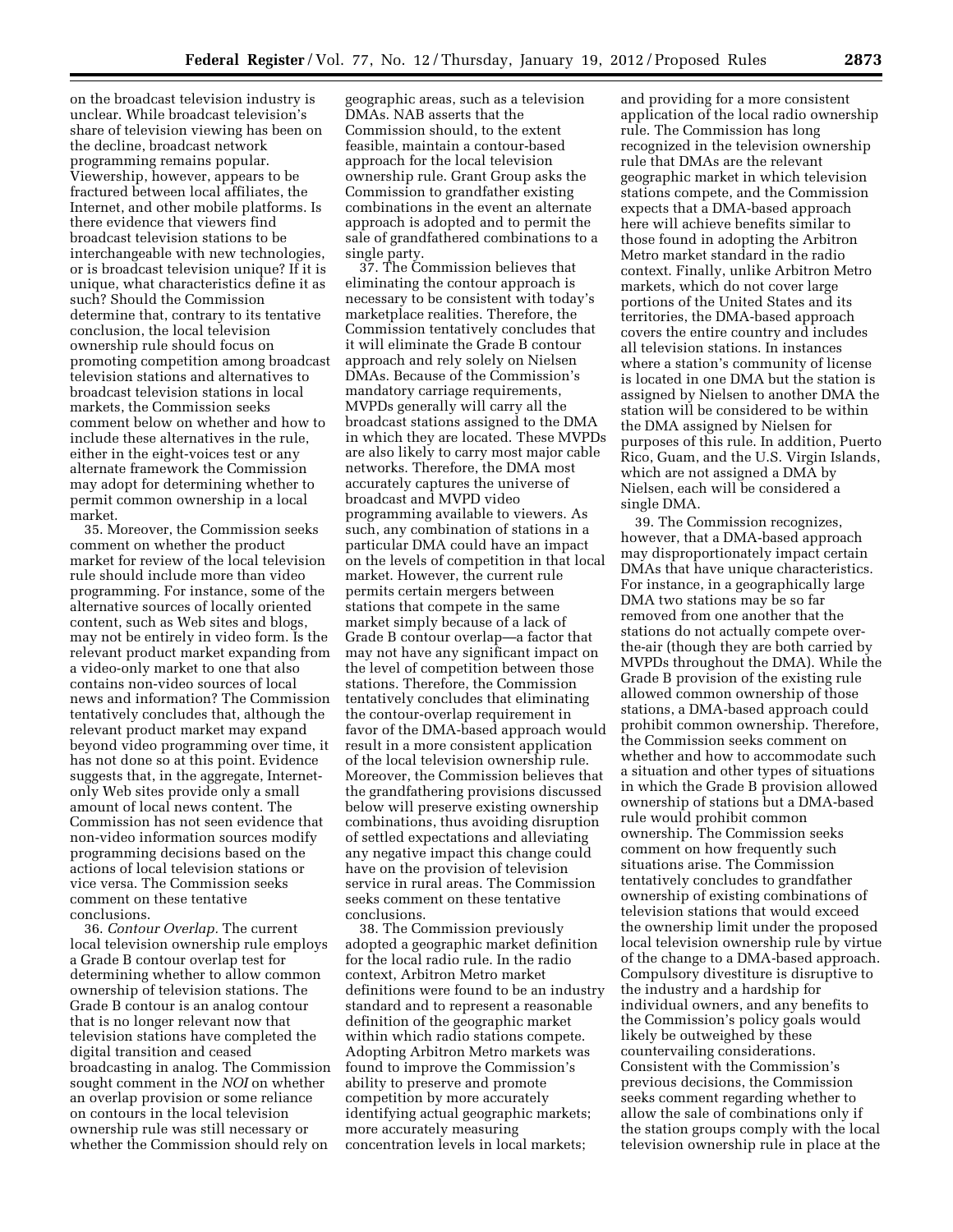time the transfer of control or assignment application is filed. The Commission would continue to allow *pro-forma* changes in ownership and involuntary changes of ownership due to death or legal disability of the licensee. Are the Commission's policy goals served by allowing grandfathered combinations to be freely transferable in perpetuity, irrespective of whether the combination complies with the local television ownership rule? What is the effect on the stations if they are sold separately? Is it possible that such a rule could have the unintended consequence of causing a station to close? The Commission seeks comment on these tentative conclusions.

40. *Top-Four Prohibition.* The topfour prohibition prevents mergers between two of the top-four-rated stations in a local market, subject to the other provisions of the local television ownership rule. In the previous media ownership proceeding, the Commission retained the top-four prohibition because mergers between these stations ''would be the most deleterious to competition.'' Such mergers would often result in a single firm obtaining a significantly larger market share than other firms in the market and would reduce incentives for local stations to improve programming that appeals to mass audiences. The Commission also found that a significant ''cushion'' of audience share continued to separate the top-four stations from the fifthranked station. The Commission also found that mergers involving two topfour stations would harm competition in the local broadcast television advertising market. The Commission tentatively concludes that this market does not have a direct impact on consumers and should not be a focus of the Commission's inquiry. The Commission seeks comment on these tentative conclusions. The Commission tentatively concludes that retaining the top-four prohibition is necessary to promote competition for the reasons set forth in the *2006 Quadrennial Review Order.* The Commission continues to believe that this rationale supports retention of the top-four prohibition, and the Commission seeks comment on these tentative conclusions.

41. The Commission seeks comment also on the impact of the top-four prohibition on its localism goal. NAB supports mergers among the top-four stations in a local market because it argues that many of these stations cannot afford to produce local news independently. Allowing these stations to combine, they argue, could lead to increased news offerings. The Commission notes, however, that

evidence suggests that the majority of top-four stations are already originating substantial amounts of local news. Moreover, there is generally a drop off between the fourth- and fifth-rated station in the market in the amount of local news broadcast. Based on this evidence, it is not clear that permitting mergers among top-four stations generally would result in additional local news or other local programming. The Commission seeks comment on these issues. The Commission also seeks information regarding whether the amount of local news provided between the top four stations and any others depends upon the size of the market and a community's ability to support multiple news outlets. As discussed in greater detail below, with respect to a potential waiver standard applicable to small markets, the Commission seeks comment on whether permitting common ownership in small markets, even between top-four stations, would promote additional local news.

42. In addition, the Commission seeks comment on whether it should retain the top-four prohibition to also promote the Commission's viewpoint diversity goal. Media Ownership Study 9's theoretical analysis shows that a market structure with four firms—two firms presenting each viewpoint—provides efficient information transmission, and the experimental work confirms the value of competition among outlets with similar viewpoints. Although the Commission recognizes the limitations of this finding for the Commission's analysis, since a top-four prohibition does not guarantee the theoretical result, Media Ownership Study 9 provides some support for maintaining at least four strong independent outlets. Furthermore, the Commission recognizes that, in some instances, there may be other significant sources of viewpoint diversity in a market (*e.g.,*  local newspapers or local radio stations). Nonetheless, because evidence suggests a link between more independent television outlets and increased viewpoint diversity in a market and given the significance of television as a source of local news and information, retaining the top-four prohibition should advance the Commission's viewpoint diversity goal. The Commission seeks comment on Media Ownership Study 9's findings, as well has how the top-four prohibition impacts the Commission's viewpoint diversity goal.

43. Furthermore, the Commission invites commenters to provide evidence demonstrating why a different criterion might be more appropriate. For example, would it be more appropriate

to impose a top-five or the top-six prohibition in all markets or in certain markets? If so, why?

44. Unlike the other ownership rules discussed here, the top-four component of the Commission's local television ownership rule relies on the in-market ranking of the stations to be commonly owned, and this is subject to change over time. Accordingly, the rule specifies that the ranks of the stations are to be determined ''[a]t the time of application to acquire or construct the station(s)  $* * ".''$  If, at that time, both stations are ranked among the top-four stations in the market, common ownership would not be permitted. The Commission's local television ownership rule intends, then, to prohibit an entity from acquiring two top-four stations. However, a broadcaster that owns two television stations located in the same market will not be required to divest a station ''if the two merged stations subsequently are both ranked among the top four stations in the market.'' The Commission adopted this approach to encourage licensees to improve the quality of the programming and operations of their stations and so not to constrain commercial activity that is designed to effect such improvements.

45. The point of applicability of the top-four prohibition at the time of an application to the Commission creates a potential for evading the intent of the rule. Accordingly, the Commission seeks comment on whether and, if so, how it should address circumstances in which a licensee obtains two in-market stations, both of which are ranked among the top-four stations in the market through agreements that may be considered the functional equivalent of a transfer of control or assignment of license in the context of this rule, but that do not require an application or prior Commission approval. For example, an existing licensee with two stations, one of which is among the top four stations in the market, purchases the network affiliation of another topfour-ranked market station and airs that network's programming on its second, lower-ranked station. The licensees party to this transaction also exchange call signs. As a consequence, the second, lower-ranked station becomes a top-four-ranked station and the licensee now controls two top-four-ranked stations in the market, but no application has been filed and none was required. How, if at all, should the Commission address such circumstances? Should the Commission amend the top-four prohibition to apply to these types of transactions? Should the Commission focus on instances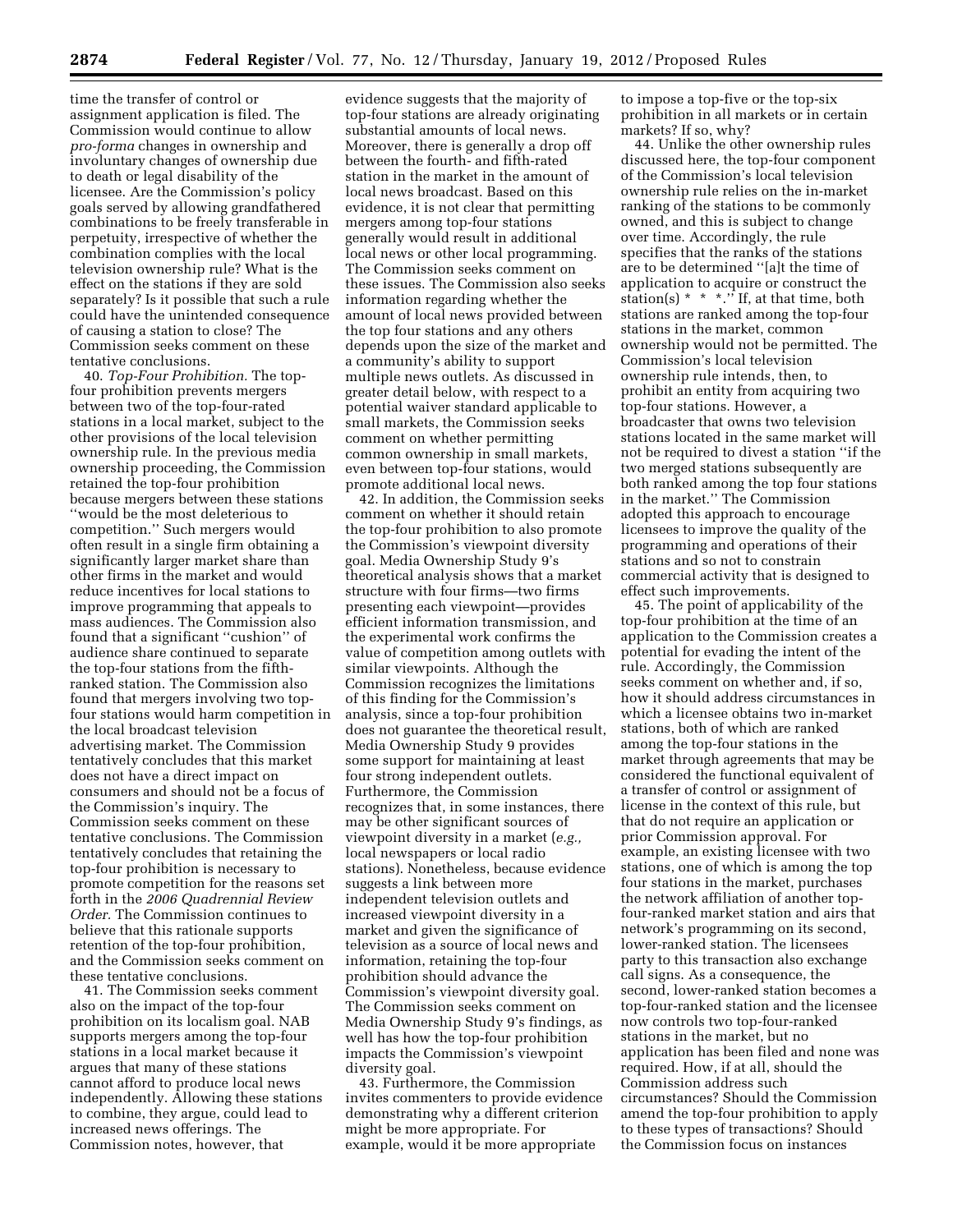where licensees swap network affiliations, regardless of whether other types of agreements that impact station operation are also executed? How, if at all, should the Commission address situations where a network offers an existing duopoly owner (one top-four station and one station ranked outside the top four) a top-four-rated affiliation for the lower-rated station, perhaps because the network is no longer satisfied with the existing affiliate station and the duopoly owner has demonstrated superior station operation (*i.e.,* earned the affiliation on merit)? Does such a transaction undermine the Commission's local ownership rules or goals? If so, how would the Commission craft a rule to address such circumstances, while at the same time not unduly constraining beneficial commercial activities?

46. *Eight-Voices Test.* Under the eightvoices test, a merger between two inmarket stations will not be permitted unless there are at least eight independently owned commercial and noncommercial televisions stations remaining in the market post merger, subject also to the top-four prohibition. The Commission, in the previous media ownership proceeding, determined that it was necessary to retain the eightvoices test in order to promote competition. Specifically, the Commission determined that maintaining a minimum of eight independently owned-and-operated television stations in a market would ensure that each market includes the four major networks (*i.e.,* ABC, NBC, CBS, and Fox) and four independent competitors, and thus would spur competition in program offerings, including local news and public affairs programming. The Commission found that maintaining four independent competitors was necessary to offset the competitive advantage generally held by the top four stations in a market. In addition, the Commission continued to count only full-power television stations as voices ''because the local television ownership rule is designed to preserve competition in the local television market.'' The Commission proposes to retain the eight-voices test for the reasons set forth in the *2006 Quadrennial Review Order* and seeks comment on this proposal. The Commission notes that the current eight-voices test relies on Grade B contour overlap to determine whether a voice is counted. Consistent with the Commission's decision to eliminate the Grade B contour overlap provision from the local television ownership rule, the Commission proposes to also eliminate

the Grade B contour overlap criterion from the eight-voices test and rely instead on stations' inclusion in the same DMA as a basis for applying the rule. The Commission seeks comment on this proposal. Do any changes in the television marketplace warrant modification of the eight-voices test? For example, would adopting a six- or seven-voices test better promote the Commission's competition goal while allowing for additional common ownership?

47. Though the Commission proposes to retain the eight-voices test, including the decision to exclude nonbroadcast television media from the voice count, in the event the Commission determines it is appropriate to consider alternative sources of video programming in the local television ownership rule, the Commission seeks comment specifically on whether market conditions have changed since the 2006 quadrennial proceeding such that the Commission should consider alternative sources of video programming in the voice count. If the Commission should consider additional sources of video programming, how should the Commission account for those sources in the local market? Should noncommercial stations be included in figuring out the number of voices in the market? Or should the Commission consider as an additional voice video programming delivered via MVPDs or Internet video programming if such programming is available to a certain portion of the local market? If so, what should the threshold be and what source or sources of data should the Commission rely on in determining whether the threshold is met? Should the Commission consider adoption rates? Should the Commission consider, and if so how, the local or non-local nature of the voice?

48. As an alternative to the eightvoices test, the Commission seeks comment on whether to adopt a different framework for determining whether to permit common ownership in a local market. For example, the Commission could adopt a tiered approach, similar to the local radio ownership rule, in which numerical ownership limits are based on market rankings, such as the number of fullpower television stations in the DMA or the Nielsen DMA rank (based on television households). As discussed below, the Commission tentatively proposes to retain the duopoly rule; therefore, any tiered approach the Commission may adopt would be limited to two tiers (*i.e.,* markets where an entity could own up to two stations and markets where an entity could own

only one station). Under such a tiered approach, how should the Commission determine the number of stations/ Nielsen DMA rank associated with each tier? Do markets with similar numbers of television stations share particular characteristics and, if so, what are those characteristics? Do DMAs of a similar Nielsen rank share certain characteristics even though there may be a significant difference in the number of television stations? For example, the Commission has previously determined that the top 20 DMAs are more vibrant and have more media outlets than lower-ranked DMAs. What would be the benefits and/or drawbacks of such an approach in the television ownership rule?

49. If the Commission were to adopt an approach other than the eight-voices test and determine that it is appropriate to consider alternative sources of video programming, should the Commission include alternative sources of video programming in the new test, and, if so, how? For example, could video programming delivered via MVPDs or the Internet be considered an additional market participant (*i.e.,* the same as an additional broadcast television station) so long as a certain portion of the market has access to one or more of these services? In that case, what should that threshold be and what source or sources of data should the Commission rely on in determining whether the threshold is met? Should adoption also be considered? If the Commission were to rely on Nielsen DMA rank, how would the Commission incorporate these alternative sources into the rule, as Nielsen's ranking system does not take such sources into account? Do DMAs of a certain size share certain characteristics with respect to deployment and adoption of MVPDs and broadband Internet service?

50. *Numerical Limits.* Under the current rule, a licensee can own up to two stations (*i.e.,* a duopoly) in a market, subject to the requirements discussed above. The Commission concluded in the *2006 Quadrennial Review Order* that the duopoly rule remained necessary in the public interest to protect competition despite the increase in media outlets within the last decade. The Commission also declined to tighten the ownership limits, finding that the potential significant benefits from joint ownership permitted under the current rule outweighed claims of harm to diversity and competition.

51. The Commission proposes to retain the current numerical limits. Based on the record in this proceeding, the Commission has not observed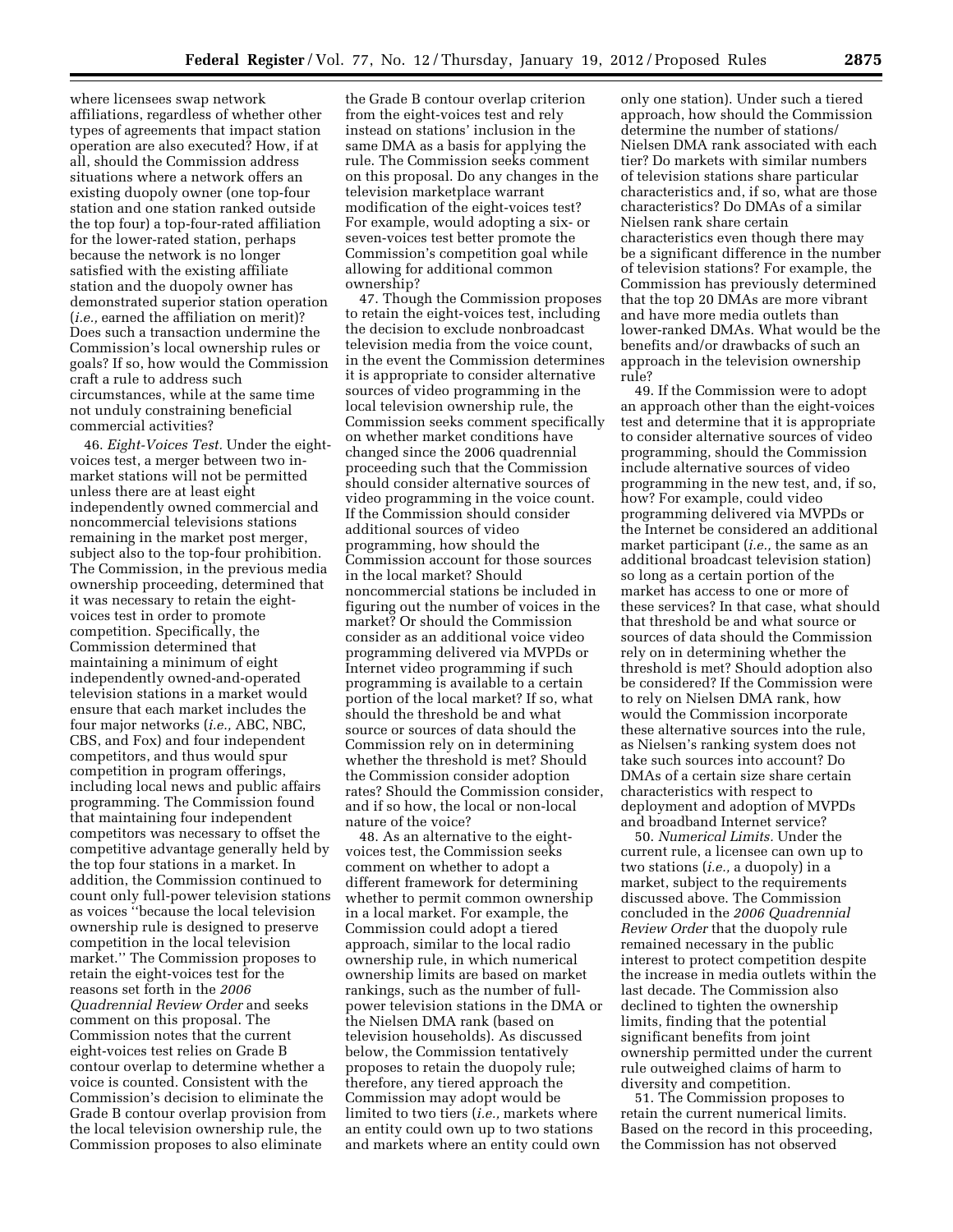sufficient changes in the marketplace to allow an entity to own more than two television stations in a local market. Moreover, the Commission notes that not every licensee owns the maximum number of stations permissible under the existing duopoly rule. Therefore, if the owner of a single station (or, singleton) believes the potential benefits of common ownership are necessary to compete effectively in a market where additional duopolies are permitted; there are opportunities to combine with other singletons under the existing rule. In addition, the Commission does not believe that the record in this proceeding supports limiting ownership to a single station in all local television markets. The Commission seeks comment on these tentative conclusions. For example, is there evidence that the current rule has produced actual harms to the Commission's policy goals such that tightening the numerical ownership limits would be justified? Alternatively, is there evidence that existing duopolies in the largest markets require additional common ownership to compete effectively, or that there are additional benefits in allowing existing duopolies to acquire additional stations?

52. *Market Size Waivers.* Commenters have raised concerns that prohibiting all mergers in small markets could prevent broadcasters in these markets that may be facing severe competitive pressures from realizing potential efficiencies that could be achieved through allowing common ownership, even of top-rated stations, which could in turn promote the Commission's fundamental policy goals. Therefore, the Commission seeks comment on whether it should adopt a waiver standard for stations in markets where the proposed rule would limit station ownership to a single station for all licensees in the market and how such a standard would affect the Commission's policy goals. In the event the Commission determines such a waiver standard is appropriate, the Commission seeks comment below on how such a standard should be structured.

53. The Commission seeks comment specifically on whether allowing certain combinations in small markets, even between top-four stations, would promote additional local news. The Local TV Coalition asserts that outside of the largest markets often only a few dominant stations can afford an independent news operation because stations in these markets earn less revenue than stations in large markets. Sainte Sepulveda, which owns one station in a small market and entered into sharing agreements with another inmarket station, asserts that the savings generated by these sharing agreements are insufficient to implement a local newsgathering and production facility. According to NAB, stations in small markets are earning less profit than stations in large markets. In addition, NAB provides data that stations in small- and medium- sized markets spend less on their news operations than stations in large markets both in absolute terms and as a percentage of total station budget. NAB also submits data demonstrating that these stations provide less local news content and devote less station staff to news production than stations in large markets. The Commission seeks comment on whether adopting a waiver standard for small markets would promote more news offerings in these markets. In particular, the Commission notes that there is some evidence to suggest that markets with six or fewer stations may be less able to support four local television news operations. Should a market size waiver standard take this information into account? Would allowing mergers under this proposed standard result in a loss of viewpoint diversity in those markets? If so, would such mergers produce sufficient gains in competition and/or localism to overcome the reduction in viewpoint diversity?

54. The Commission requests comment also on the criteria it should adopt for any market size waiver standard. Should the Commission adopt some or all of the current failed/failing station waiver policy? What financial documentation should the Commission require? Alternatively, should the Commission adopt a standard based simply on structural considerations the size of the market and the number of outlets? For example, should the Commission permit a combination if the number of independent media owners in the market post merger would be at least two or three? If so, what independent media owners should the Commission consider? Would this approach create a race to merge that would reward the first to do so and foreclose other market stations from achieving similar competitive advantages? Should the Commission consider the combined market share of the stations seeking to combine ownership? For example, should one of the criteria for a waiver be that the proposed station combination would not exceed a certain percent of the audience or revenue share in the local market? Should the Commission require the applicants to make affirmative commitments to initiate/increase local

news offerings? If so, should the Commission require the station owner to demonstrate compliance with that commitment and for how long? Should the Commission adopt specific penalties for noncompliance? What other factors should the Commission consider?

55. Finally, should the Commission consider alternative definitions of the markets in which this waiver approach would apply? For example, should the Commission adopt a less restrictive definition of those ''small markets'' in which the rule would apply, perhaps by including those markets where a single duopoly would be permitted under the proposed rule? The Commission invites comment on whether these markets might benefit if top-four combinations were permitted, with some restrictions, so that sufficient critical mass could be achieved to support more and/or better local news and public affairs programming. For example, it may be that in such markets the top four stations do not all produce local news and that only two or three news operations could be supported by the market. In these circumstances, should the Commission consider permitting mergers among top-four stations but not between the number one and number two stations, or some variant thereof, if such an outcome would increase the quantity and quality of local programming provided? The Commission seeks comment on this approach and on the practical components of any rules to govern such situations.

56. *Multicasting.* The digital television transition was completed on June 12, 2009. As a result, all full-power television stations are now broadcasting in digital and have the ability to use their available spectrum to broadcast not only their main program stream but also, if they choose, additional program streams, an activity commonly referred to as multicasting. UCC *et al.* argue that the ability to multicast justifies a return to the Commission's previous singlestation rule. According to UCC *et al.,*  multicasting allows broadcast stations to provide multiple program streams without acquiring an additional inmarket station. Furthermore, Time Warner Cable (TWC) argues that multicasting permits stations to create ''virtual duopolies'' by affiliating with multiple networks and multicasting their programming. TWC identified a report asserting that 68 instance of dual affiliation exist that involve the Big Four networks. On the other hand, Belo and NAB argue that multicasting is not a substitute for duopoly ownership and does not justify retaining or tightening the local television ownership rule.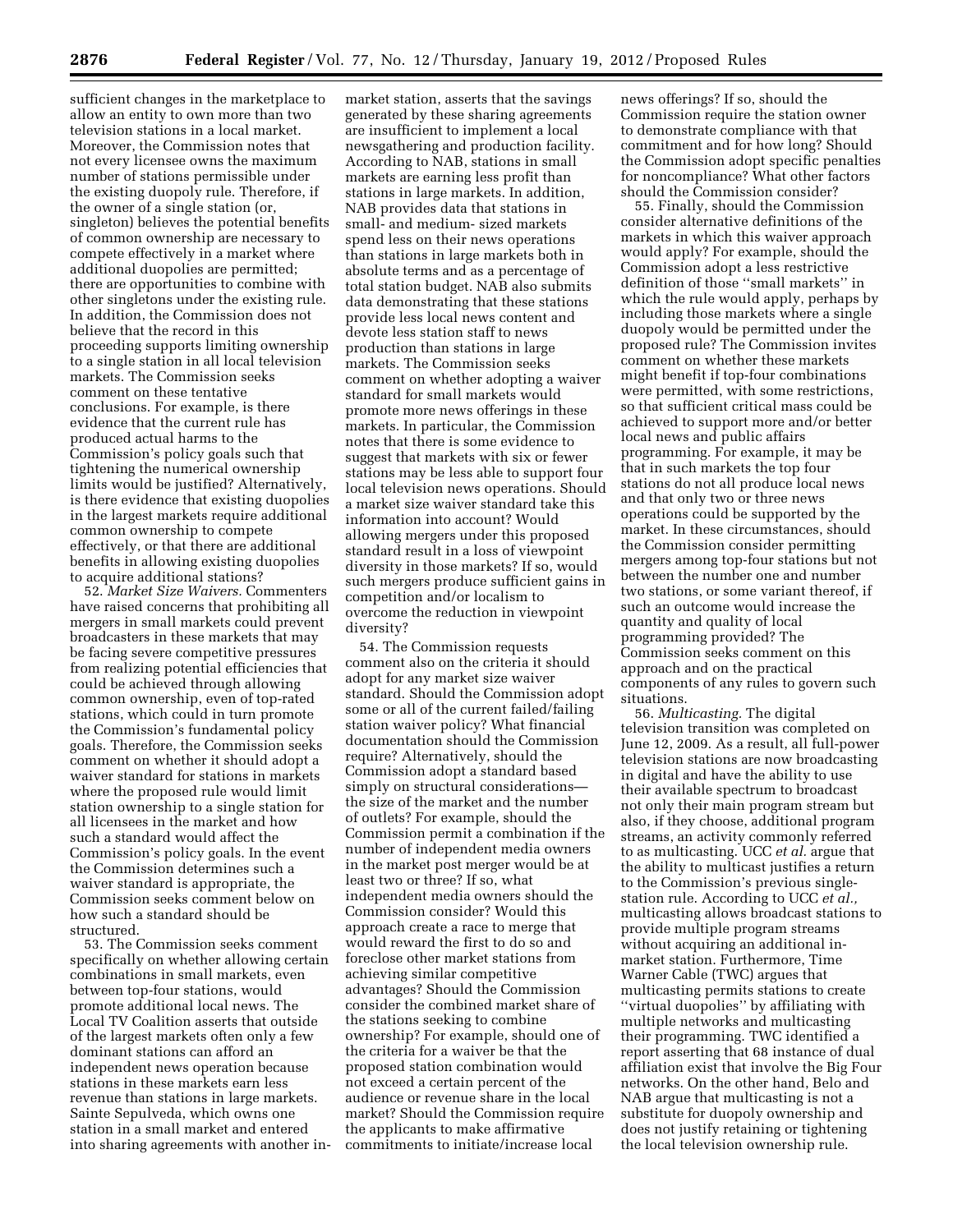They note that multicast channels have difficulty attracting advertisers because these channels are not entitled to mustcarry rights and typically lack established programming line-ups. Furthermore, not all stations will elect to air multiple program streams, instead using the available spectrum to provide mobile video, high-quality, highdefinition (HD) programming, or other innovative services.

57. With the digital transition complete, the Commission seeks comment on whether the transition has eliminated the need for the local television ownership rule to permit common ownership in local television markets. Specifically, does multicasting replicate the potential benefits to station owners and viewers associated with owning a second in-market station (*e.g.,*  efficiency gains and improved programming) or are there benefits unique to common ownership that cannot be replicated by multicasting? If the Commission finds that multicasting does replicate the potential benefits of common ownership, both to station owners and viewers, should the Commission continue to permit common ownership? Should the Commission limit the ability of station owners to form dual affiliations involving certain networks? The Commission seeks comment on specific instances of dual affiliation and on how such situations have impacted the markets where they occur. The Commission notes that broadcasters are not required to use their additional spectrum to multicast, and that some stations will instead elect to use their additional spectrum to offer other services (*e.g.,* mobile video). How, if at all, should that affect the Commission's decision regarding whether multicasting justifies a tightening of the duopoly rule? The Commission also seeks comment on how multicasting is affecting stations in small markets, including specifically whether stations in small markets have been successful in negotiating for MVPD carriage of their subchannels and what revenue and viewer benefits these channels generate. The Commission seeks comment on whether and how to consider multicasting with regard to any waiver standard in small markets.

58. The Commission notes that Media Ownership Study 10, which studies the impact of the ownership rules on multicasting, found some evidence to suggest that variations in ownership structure have little effect on the extent of multicasting. Media Ownership Study 10 finds that other market characteristics, such as market size and the number of television stations

operating in a market, may have a greater impact on the extent of multicasting than ownership structure. The Commission seeks comment on the findings of Media Ownership Study 10.

59. *Minority and Female Ownership.*  According to DCS, there are still significant barriers to entry by minority owners in both the traditional and new media industries; DCS supports measures to facilitate minority media ownership. DCS states that minorityowned stations are more likely to provide programming geared toward minority audiences and that minority communities are underserved as a result of the lack of minority media ownership. The Commission seeks comment on how the proposed local television rule would affect minority and female ownership opportunities. The Commission seeks comment on how promotion of diverse television ownership promotes viewpoint diversity. The Commission requests commenters to provide additional data supporting their positions.

# 2. Local Radio Ownership Rule

#### a. Introduction

60. The Commission has intended the local radio ownership rule to promote competition, diversity, and to some degree localism. The current local radio ownership rule, retained without modification in the previous media ownership proceeding, allows an entity to own:  $(1)$  Up to eight commercial radio stations in radio markets with 45 or more radio stations, no more than five of which can be in the same service (AM or FM), (2) up to seven commercial radio stations in radio markets with 30– 44 radio stations, no more than four of which can be in the same service (AM or FM), (3) up to six commercial radio stations in radio markets with 15–29 radio stations, no more than four of which can be in the same service (AM or FM), and (4) up to five commercial radio stations in radio markets with 14 or fewer radio stations, no more than three of which can be in the same service (AM or FM), provided that an entity may not own more than 50 percent of the stations in such a market, except that an entity may always own a single AM and single FM station combination. In *Prometheus II,* the Court upheld the Commission's decision in the last media ownership proceeding to retain the local radio ownership rule, specifically concluding that the Commission was justified in retaining the existing numerical limits and the AM/FM subcaps.

61. Based on the record in this proceeding, the Commission tentatively

concludes that the current local radio ownership rule remains necessary in the public interest as a result of competition. The Commission tentatively agrees with the previous determination that competition-based radio ownership limits promote viewpoint diversity ''by ensuring a sufficient number of independent radio voices and by preserving a market structure that facilitates and encourages new entry into the local media market.'' The Commission also tentatively agrees with the previous determination that a competitive local radio market helps to promote localism, as a competitive marketplace will lead to the selection of programming that is responsive to the needs and interests of the local community. The Commission seeks comment on these tentative conclusions.

62. As discussed in greater detail below, the Commission tentatively concludes that it should retain the existing numerical ownership limits and market tiers, but still seeks comment on whether to change the existing numerical limits and/or market tiers. The Commission also proposes to retain the AM/FM subcaps, but seeks comment on the impact of the ongoing digital radio transition on the differences between AM and FM stations. In addition, the Commission seeks comment on whether to adopt a specific waiver standard and, if so, what criteria to apply. Finally, the Commission seeks comment on the impact of the local radio ownership rule on minority and female ownership.

#### b. Background

63. In the *NOI,* the Commission sought comment on whether the current local radio numerical ownership limits are appropriate to achieve the Commission's policy goals and whether to account for other sources of audio programming in the rule.

64. Broadcasters generally support loosening the ownership limits, contending that common ownership of radio stations in the same market does not harm competition, as consolidation has been shown to have no effect on advertising rates. In addition, broadcasters assert that radio stations can, and do, change formats with ease, which they claim should make the possibility of coordinated behavior among owners an insignificant concern to the Commission. Moreover, broadcasters argue that radio ownership limits are not necessary to foster program diversity or localism. According to Clear Channel, econometric analysis from the 2006 quadrennial review shows that group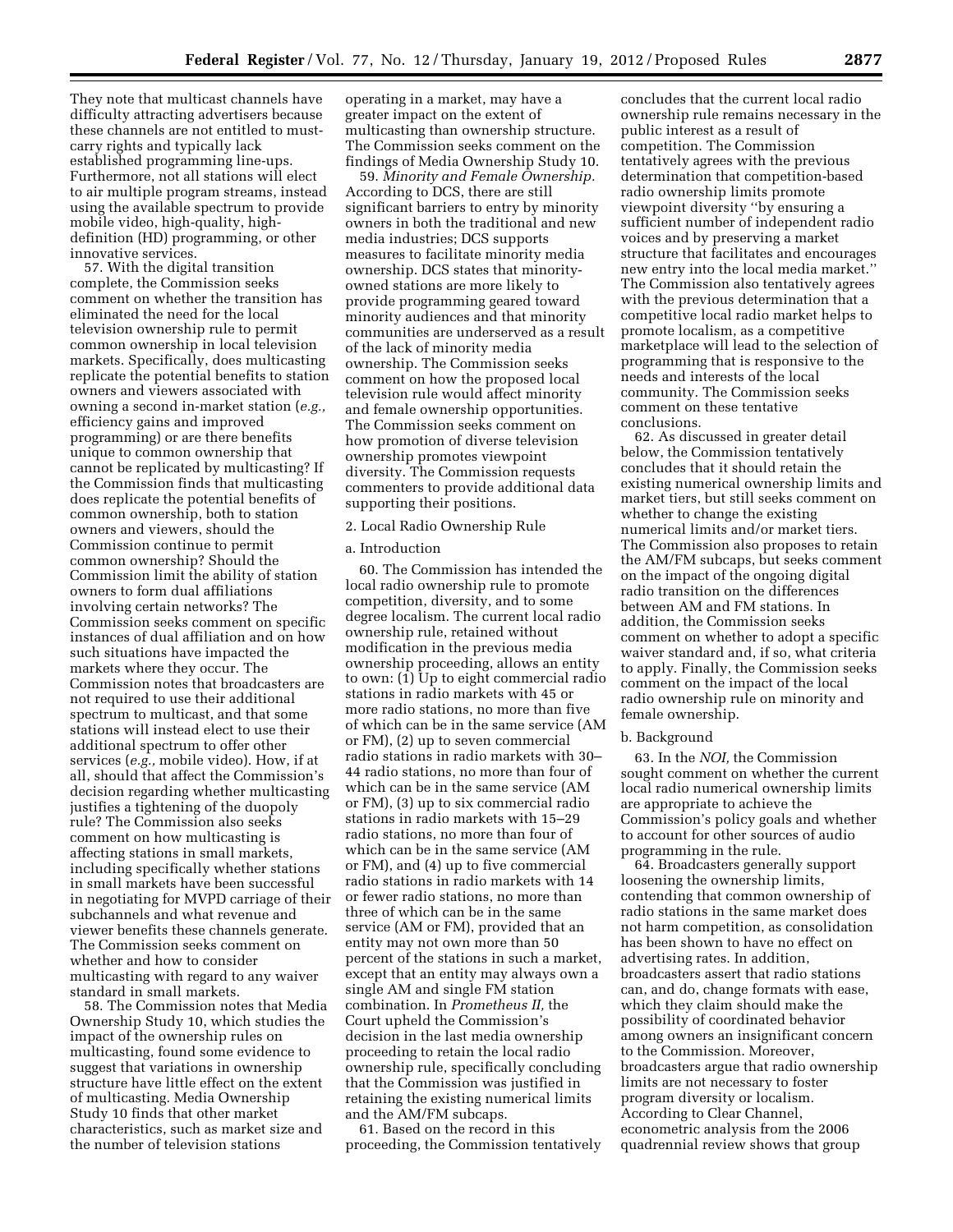ownership of radio stations has enhanced diversity of programs and music formats and substantially increased radio broadcasters' ability to serve the local needs and interests of their communities. Clear Channel's econometric analysis relates to the impact of common ownership on format diversity. The Commission has previously ''declined to rely on format diversity to justify the local radio ownership rule.'' In this proceeding, the Commission tentatively concludes that it should focus the Commission's analysis on viewpoint diversity. The Commission seeks comment on this tentative conclusion. Clear Channel states that the company's experience demonstrates that group owners have natural incentives to counter-program their stations and that there are efficiencies and economies associated with higher levels of common ownership.

65. Public interest groups urge the Commission to retain the local radio ownership rule and argue that radio station ownership caps are key to preventing the concentration of economic, social, and political power. Communications Workers of America (CWA) states that ''in 1996, there were 10,257 commercial radio stations and 5,133 radio owners.'' In 2010, ''there [were] 11,202 commercial radio stations and 3,143 owners, representing a 39 percent decrease in the number of owners since 1996.'' Future of Media Coalition (FMC) argues that consolidation in the radio industry ''has no demonstrable public benefit'' and that ''[r]adio programming from the largest station groups remains focused on just a few formats—many of which overlap with each other, creating further homogenization.''

66. In the Commission's studies it sought data to help it determine how best to structure a local radio ownership rule to satisfy the Commission's policy goals. Particularly relevant to the local radio rule, Media Ownership Study 5 analyzes the quantity of radio stations that are classified as news-formatted stations in the top 300 Arbitron metro areas. Media Ownership Study 7 addresses radio station ownership structure and minority-targeted programming using data on radio station formats.

# c. Discussion

67. *Market.* Broadcasters generally assert that they are facing increased competition from new audio platforms and that this increased competition has led, at least in part, to a reduction in advertising revenues, which could threaten the continued viability of the

broadcast radio industry. Broadcasters contend that Internet-based audio platforms such as Pandora and Apple's iTunes have ''transitioned—in just a few years—from new market entrants to fullfledged competitors of terrestrial radio broadcasters.'' Broadcasters assert that none of the new competitors to free, over-the-air radio broadcasting are constrained by government-imposed limits on the number of outlets that can be owned, and therefore, limiting ownership of broadcast stations places broadcasters at a disadvantage. For this reason, according to broadcasters, the Commission should modify the local radio ownership rule to permit increased common ownership in local markets.

68. The Commission tentatively concludes that broadcast radio stations compete in the radio listening market and that it is not appropriate, at this time, to expand the relevant market to include nonbroadcast sources of audio programming. This tentative conclusion is consistent with previous Commission decisions to not expand the relevant market to include satellite radio and Internet audio streaming. The Commission has also found previously that radio broadcasters compete in the radio advertising and radio program production markets. The Commission tentatively concludes that these markets do not have a direct impact on consumers and should not be the focus of the Commission's inquiry. The Commission seeks comment on these tentative conclusions. The Commission notes that the current record suggests that the audio marketplace has changed since the last media ownership review in terms of the number of choices consumers have to access audio programming, the number of audio programming providers, and audio programming choices. For instance, satellite radio subscribership has grown significantly, and millions of listeners now access audio content via the Internet. However, satellite radio still only serves a small portion of all radio listeners and millions of listeners do not have broadband Internet access. Moreover, these audio programming alternatives are national platforms that are not likely to respond to conditions in local markets. Therefore, the Commission proposes that the local radio ownership rule continue to focus on promoting competition among broadcast radio stations in local radio listening markets. The Commission seeks comment on these tentative conclusions.

69. These tentative conclusions not withstanding, the Commission seeks additional comment on the impact of

new audio technologies on the continued viability of broadcast radio stations. Broadcast radio audiences appear stable, the recent decline in advertising has been replaced by gains in 2010, and overall advertising revenue share is predicted to decline only slightly through 2019. Does the apparent resiliency of the broadcast radio industry despite the growth of new technologies suggest that broadcast radio is unique? If so, what characteristics of broadcast radio make it unique, and is it appropriate to consider other technologies in the local radio ownership rule? How, if at all, do nonbroadcast sources of audio programming contribute to the Commission's policy goals? For example, do these alternatives to broadcast radio make programming and/ or business decisions based on competitive considerations in local markets? Should the Commission determine that, contrary to its tentative conclusion, the local radio ownership rule should focus on promoting competition among broadcast radio stations and alternatives to broadcast radio stations in local radio markets, the Commission seeks comment below on whether and how to include these sources in the rule, either in determining market size or in setting the numerical limits.

70. *Market Size Tiers.* The Commission proposes to retain the current approach of numerical ownership limits based on market size tiers. Based on the Commission's years of experience in applying the rule, the Commission believes that the existing framework best ensures that the local radio ownership rule serves the Commission's policy goals and that limiting common ownership helps to prevent the formation of market power in local markets by ensuring that a few owners cannot ''lock up'' the available limited—radio spectrum in a local market. Moreover, this bright-line approach provides transaction participants with a clear understanding of which transactions comply with the ownership limitations and allows for timely processing of assignment/transfer applications. The Commission seeks comment on these tentative conclusions.

71. The Commission tentatively concludes that it will continue to determine market size based on the number of commercial and noncommercial radio stations in the relevant local market. This tentative conclusion is consistent with the Commission's goal of promoting competition among local broadcast radio stations and the Commission's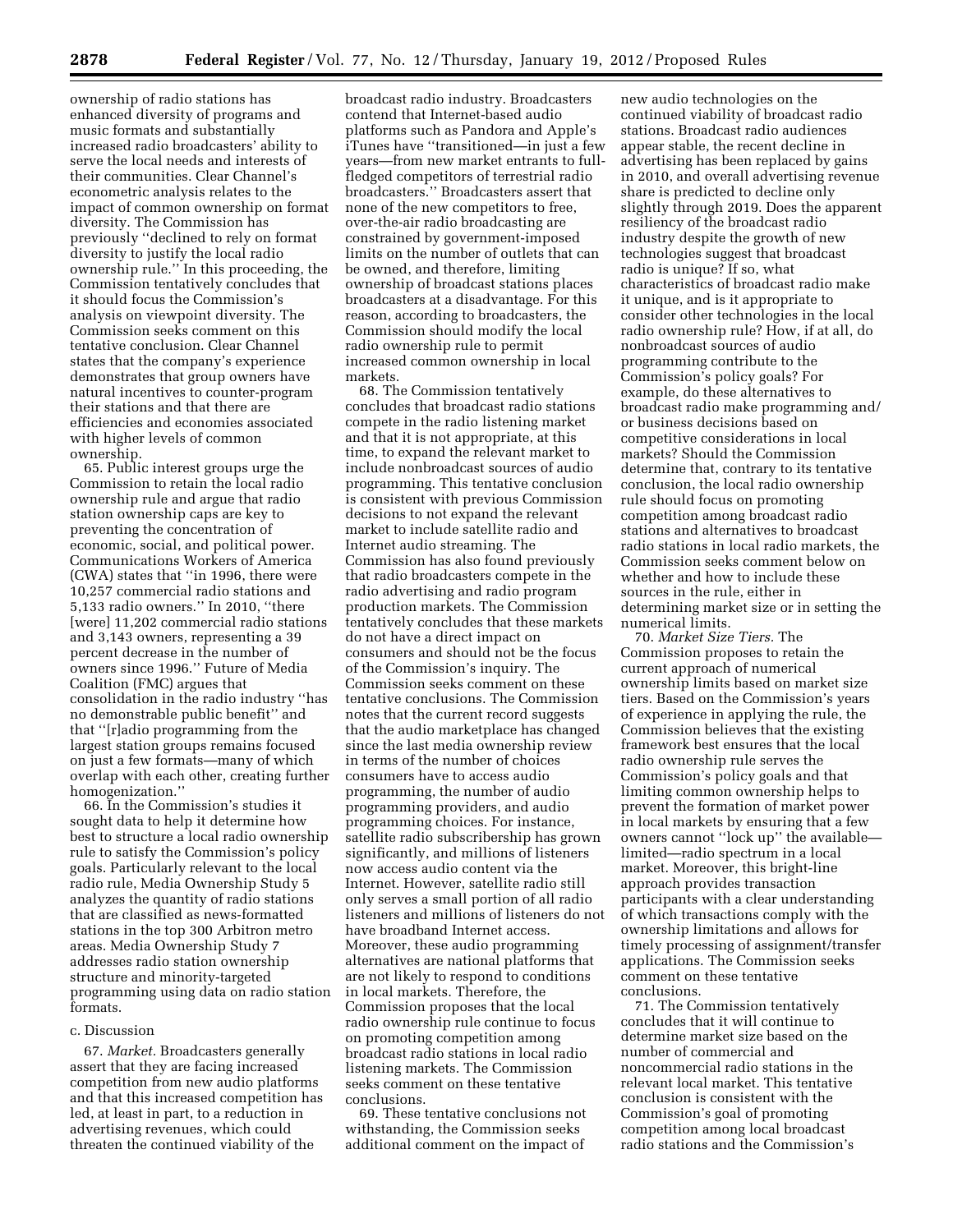decisions in the previous two media ownership proceedings not to consider nonbroadcast programming in the rule itself. However, to the extent the Commission determines it is appropriate to consider these alternative sources in the rule, the Commission seeks comment on whether to count these alternative sources in defining market size to determine how many stations an entity may own, and, if so, how. To what extent does the presence of these alternatives vary by market (*e.g.,* Internet-based audio services) or remain constant across markets (*e.g.,*  satellite radio)? Should the Commission consider broadband deployment and/or adoption in a particular local market when determining whether to count Internet-based audio services? Should the Commission consider fixed or wireless broadband, or both? How much online radio listening is devoted to streams of broadcast radio stations, and how should this amount impact the weight of the impact of internet audio streaming in local markets? Should the Commission consider availability and/ or adoption of satellite radio in local markets?

72. *Numerical Limits.* The Commission tentatively concludes that it should retain the existing numerical ownership limits for each existing market size tier. The Commission retained these numerical limits in the last media ownership proceeding, finding that public interest would not be served either by relaxing the numerical limits or by making the numerical limits more restrictive. In light of the degree of consolidation in the broadcast radio market following the relaxation of the local radio ownership limits in the 1996 Act, the Commission continues to believe that further relaxation of the numerical limits is not appropriate. Furthermore, the Commission continues to believe that making the limits more restrictive would be inconsistent with Congress's decision to relax the ownership limits and too disruptive to the radio marketplace. In light of these considerations, the Commission tentatively concludes that it is appropriate to continue to retain the numerical ownership limits adopted by Congress in the 1996 Act.

73. The Commission seeks comment, however, on whether to adopt any changes to the numerical ownership limits. Is there evidence that the existing limits no longer serve the Commission's policy goals or have caused specific harm to the radio broadcast industry? Do changes in the marketplace require modification of these limits, or do the characteristics of certain markets justify increasing the ownership limits in those

markets? For example, should the Commission allow additional common ownership in markets with substantially more than 45 stations, now the top tier? Some larger radio markets may contain more than 100 stations, yet the ownership limit is the same—eight stations—in each. Should the Commission, as Clear Channel suggests, allow for increased common ownership in larger markets by creating additional tiers? Clear Channel suggests an increase from eight to ten in the number of stations a single entity may own in markets with between 55 and 64 stations and from eight to twelve the number of stations that a single entity may own in markets with 65 or more stations.

74. As an alternative to considering nonbroadcast audio programming in determining the size of a radio market, to the extent the Commission determines it is appropriate to consider these sources in the rule, the Commission seeks comment on whether to include these sources when setting the numerical limits and, if so, how it would do so. For example, the Commission could allow for ownership of an additional station in markets where alternative sources of audio programming are available, even though the market tier was established solely by the number of broadcast radio stations in the market. If the Commission does so, how should it determine whether such sources are available? For example, are Internet-based audio services consistently available across markets of similar sizes? Should the Commission take adoption rates into account? For example, satellite radio is generally consistently available across a local market, but the number of subscribers remains low compared to the total number of radio listeners. How should this factor into the Commission's consideration of the impact of satellite radio in local markets?

75. *AM/FM Subcaps.* In the *NOI,* the Commission sought comment on whether to retain the AM/FM subcaps. The Commission previously concluded that retaining the subcaps serves the public interest by promoting new entry into broadcast radio ownership, particularly by small businesses, including minority- and women-owned businesses. The Commission also concluded that technical and marketplace differences between AM and FM stations supported retention of the subcaps, consistent with the Commission's goal to protect competition in local radio markets.

76. Those advocating elimination of the subcaps argue that recent advances in technology, including online

streaming, HD radio technology, and the use of FM translators to augment AM station broadcast signals, have improved the ability of AM radio to compete in the marketplace. In addition, they assert that many of the top stations in large and small markets are AM stations, which undercuts any argument that AM radio will flounder if the subcaps are removed. Some broadcasters also assert that lifting the subcaps will create new ownership opportunities of divested station for entities, which include minorities, women, and small businesses, because broadcasters will buy and sell certain in-market stations to strengthen existing station clusters. In addition, they state that the owners of these station clusters would then be in better financial positions to devote additional resources to local programming. Mt. Wilson, however, asserts that subcaps remain necessary to promote competition in local radio markets.

77. The Commission proposes to retain the current AM/FM subcaps for the reasons set forth in the *2006 Quadrennial Review Order.* The Commission continues to believe that this rationale supports retention of the subcaps and seeks comment on this proposal.

78. In addition, the Commission seeks comment on the impact, if any, of the ongoing introduction of digital radio on the AM/FM subcaps. AM stations face unique technical limitations with respect to FM stations, such as lesser bandwidth and inferior audio signal fidelity. In addition, unlike FM signals, AM signal propagation varies with the time of day (*i.e.,* AM signals travel much farther at night than during the day), and many AM stations are required to cease operation at sunset. As a result, FM stations tend to have greater listenership and revenues than AM stations, though this is not necessarily true of all stations in all markets. The Commission has previously stated that digital radio may help AM stations to even the playing field with FM stations.

79. What is the impact of digital radio on the technological and economic differences between AM and FM stations? The Commission notes that, unlike the digital television transition, radio stations have no obligation to operate in digital mode. At present, far more FM stations have provided the Commission with a notice of commencement of digital operations than AM stations, though the vast majority of stations in both services have not provided such notice. How, if at all, should these facts inform the Commission's analysis of the impact of digital operations on the AM/FM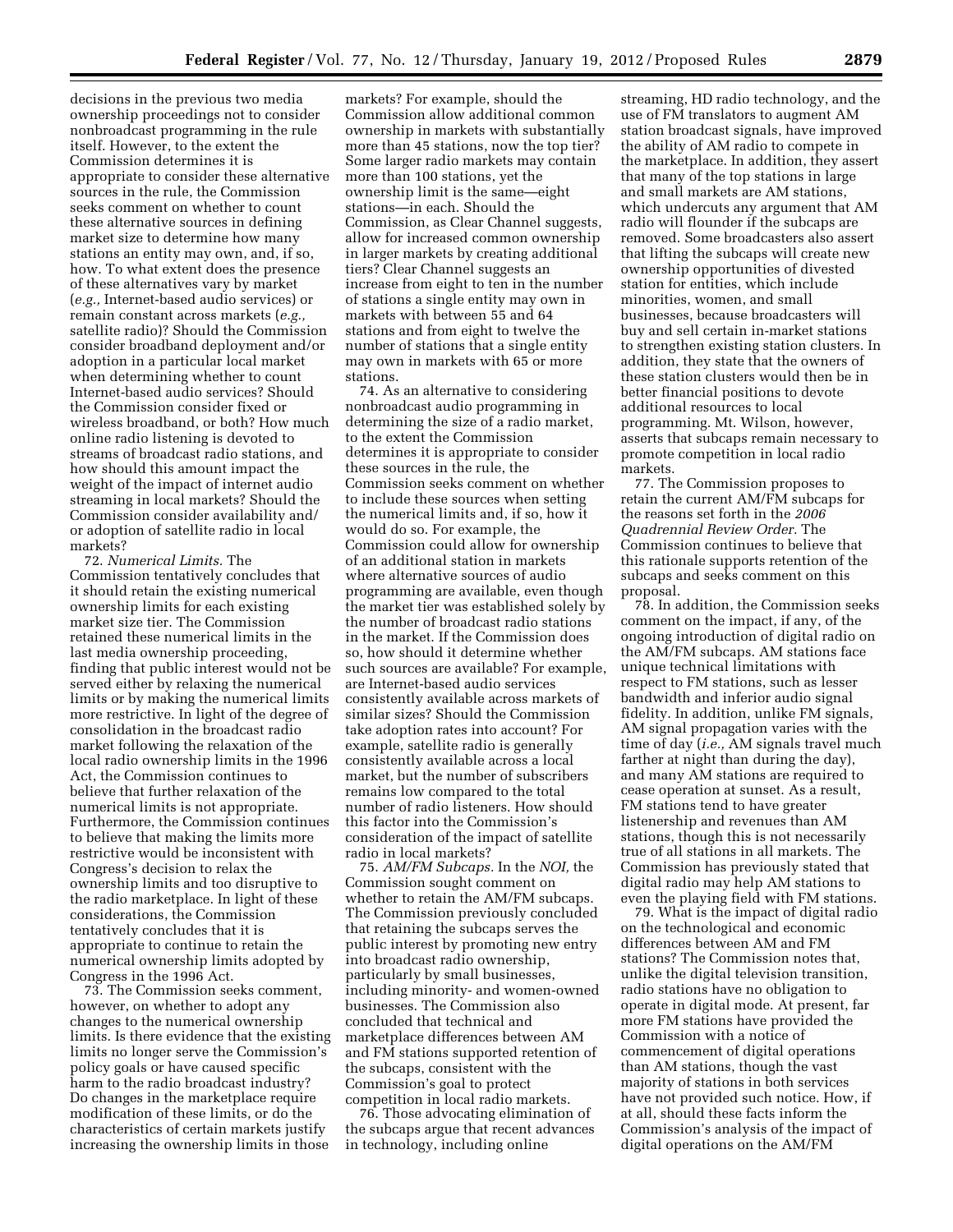subcaps? At this stage, has digital radio helped address the technical disadvantages of AM stations, such as fidelity and signal propagation, and led to a more balanced competition between AM and FM stations generally? Is it premature to consider the impact of digital radio, given the lack of widespread digital radio options (both AM and FM)? How, if at all, should the lack of a deadline to operate in digital affect this decision? Should the Commission also consider the level of consumer adoption when determining the impact of digital operations on the subcaps? What are the current levels of commercial availability and consumer adoption of radios capable of receiving digital signals?

80. Some broadcasters support elimination of the subcaps so they can acquire additional AM stations in order to aggregate AM stations to provide full signal coverage in large geographic areas or in areas with mountainous terrain. The Commission notes that it recently changed the FM translator rules ''to allow AM stations to use currently authorized FM translator stations to retransmit their AM service within their AM stations' current coverage areas.'' Approximately 500 a.m. stations are currently retransmitting their signals via FM translators, which has allowed some AM stations to operate at night for the first time and—according to anecdotal reports—has allowed certain AM stations to more effectively serve their communities. In light of this success, the Commission recently sought comment on whether to extend this rebroadcast authority to new FM translators with applications for authorization on file as of May 1, 2009. What has been the impact of the revised FM translator rule on the ability of AM stations to provide expanded coverage in their service areas without the need to acquire additional AM stations? If these stations are now able to provide expanded coverage in their service areas without acquiring additional AM stations, is elimination of the AM/FM subcaps also necessary to address signal coverage concerns? Why or why not? How, if at all, has this rule change impacted other AM technical/ competition concerns, aside from the signal coverage issue raised by some broadcasters?

81. *Market Size Waivers.* The Commission has previously declined to adopt a specific waiver standard for the local radio ownership rule; instead, parties ''may seek a waiver under the 'good cause' waiver standard in [the Commission's] rules.'' Given the significant amount of common ownership currently permitted, is a

specific waiver standard warranted, or should applicants continue to be required to justify a waiver of the rule under the Commission's general waiver standard? If the Commission determines that a specific waiver standard is warranted, what are appropriate waiver criteria? Should such a waiver standard apply equally to all markets, regardless of size, or should the Commission adopt different standards based on market size? Should the Commission limit the waiver standard to smaller markets? If so, what characteristics of those markets establish the need for a specific waiver standard (to the exclusion of larger markets)?

82. *Minority and Female Ownership.*  As noted above, DCS suggests that significant barriers to entry for minority ownership remain in both the traditional and new media industries. The Commission seeks comment on DCS' assertion that minority communities are underserved as a result of the lack of minority media ownership, specifically as it relates to the radio market. Moreover, the Commission seeks comment on how the local radio rule affects minority and female ownership opportunities. The Commission asks that commenters be as specific as possible when identifying particular aspects of the rule that may impact the opportunity for minority and female entry into the radio business and ownership of broadcast stations. How is any such impact relevant to the Commission's goals, in particular promoting viewpoint diversity?

83. Media Ownership Study 7 analyzes the relationship between ownership structure and the provision of radio programming targeted to African-American and Hispanic audiences. Acknowledging that Black and Hispanic listeners have different viewing preferences from the majority White population, the data suggest that there is a positive relationship between minority ownership of radio stations and the total amount of minority radio programming available in the market. The data do not indicate a clear relationship between ownership concentration and programming variety, although the cross-sectional analysis does suggest that concentration promotes variety. A minority-owned radio station may not be more popular with minority audiences than a nonminority-owned radio station providing the same minority-targeted format. If minority-owned stations have smaller coverage areas they will necessarily have lower ratings and therefore appear less popular even though they may be more popular among those consumers that can receive the signal. The

Commission seeks comment on the methodology and conclusions of Media Ownership Study 7 and how its conclusions should influence the Commission's decisions on the proposed local radio rule. The Commission requests commenters to provide additional data supporting their positions.

## 3. Newspaper/Broadcast Cross-Ownership Rule

#### a. Introduction

84. Newspaper/broadcast crossownership was first prohibited in 1975 to preserve viewpoint diversity in local markets. In the 2006 Quadrennial proceeding, the Commission concluded that some limitations on newspaper/ broadcast cross-ownership continued to be necessary to promote viewpoint diversity. The Commission recognized, however, that certain newspaper/ broadcast combinations may promote its localism goal. It found that the opportunity for sharing newsgathering resources and for realizing other efficiencies derived from economies of scale and scope may improve the ability of commonly owned media outlets to provide local news and information. In the *2002 Biennial Review Order,* the Commission determined that a ban on newspaper/broadcast cross-ownership was not necessary to promote its competition goal. The Commission concluded that most advertisers do not consider newspapers, television stations, and radio stations to be close substitutes for each other, and that therefore newspapers and broadcast stations do not compete in the same product market.

85. The newspaper/broadcast crossownership rule prohibits common ownership of a full-service broadcast station and a daily newspaper if: (1) A television station's Grade A service contour completely encompasses the newspaper's city of publication; (2) the predicted or measured 2 mV/m contour of an AM station completely encompasses the newspaper's city of publication; or (3) the predicted 1 mV/ m contour for an FM station completely encompasses the newspaper's city of publication. In the 2006 Quadrennial proceeding, the Commission concluded that an absolute prohibition on newspaper/broadcast combinations is overly broad. It added waiver provisions to the rule whereby a waiver would be presumed to be not inconsistent with the public interest if a daily newspaper in a top 20 DMA sought to combine with: (1) A radio station or (2) a television station, and (a) the television station was not ranked among the top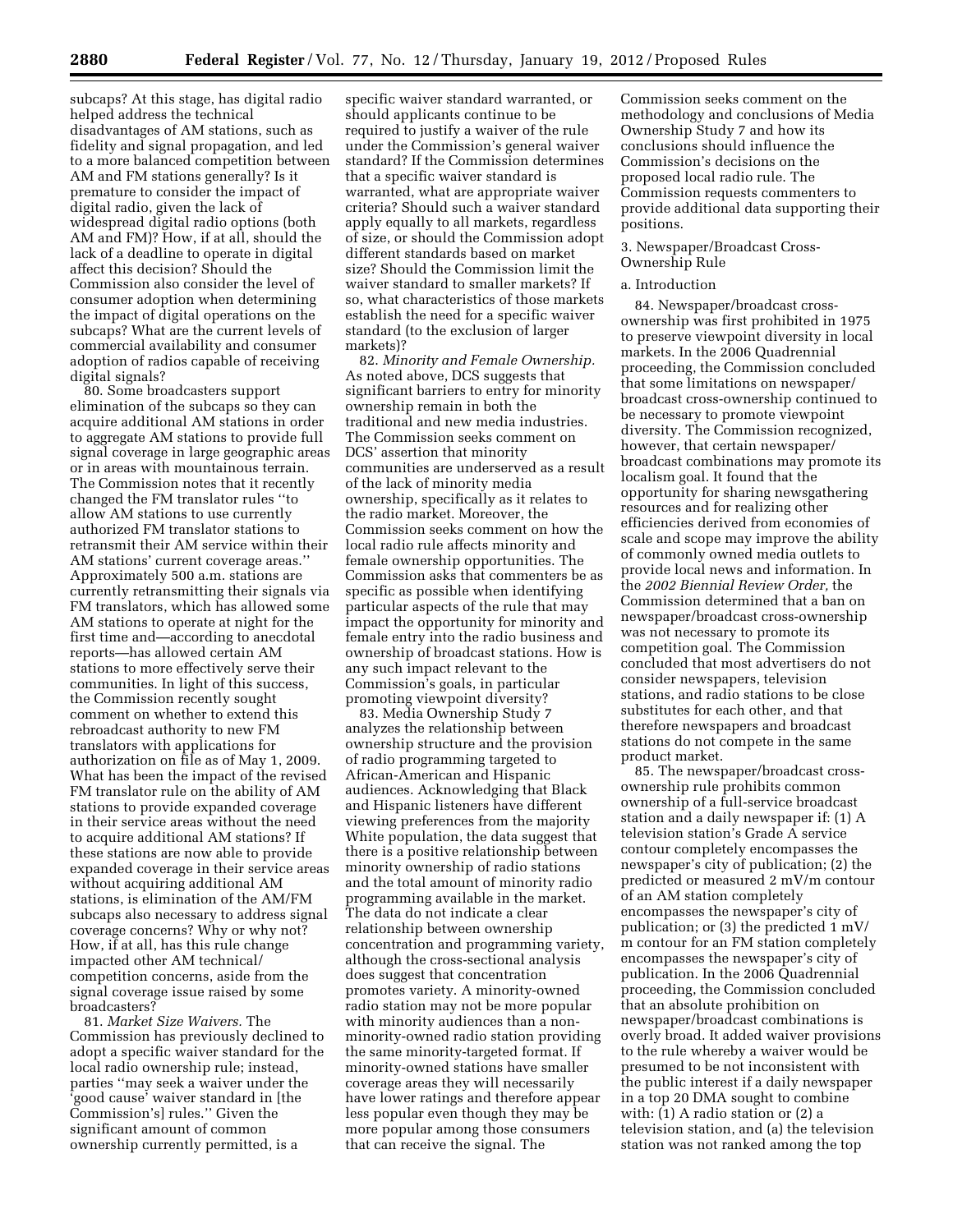four stations in the DMA and (b) at least eight independently owned and operated ''major media voices'' would remain in the DMA after the combination. For purposes of the newspaper/television combinations, major media voices would include fullpower commercial and noncommercial television stations and major newspapers. For markets below the top 20 DMAs, the Commission would presume a waiver of the newspaper/ broadcast cross-ownership rule to be inconsistent with the public interest.

86. Under the 2006 rule, a waiver applicant could overcome this negative presumption by demonstrating, with clear and convincing evidence, that the merged entity would increase the diversity of independent news outlets and the level of competition among independent news sources in the relevant market. The Commission would reverse the negative presumption in two limited circumstances: (1) When the proposed combination involved a failed/failing station or newspaper, or (2) when the proposed combination was with a broadcast station that was not offering local newscasts prior to the combination, and the station would initiate at least seven hours per week of local news after the combination.

87. Under both presumptions, the following four factors would inform the Commission's review of a proposed combination: (1) The extent to which cross-ownership would serve to increase the amount of local news disseminated through the affected media outlets in the combination; (2) the ability of each affected media outlet in the combination to employ its own staff exercise its own independent news judgment; (3) the level of concentration in the DMA; and (4) the financial condition of the newspaper or broadcast station, and if the newspaper or broadcast station was in financial distress, the owner's commitment to invest significantly in newsroom operations.

88. In *Prometheus II,* the Third Circuit vacated and remanded the newspaper/ broadcast cross-ownership rule as modified by the Commission in the 2006 Quadrennial proceeding. The court based its decision on its conclusion that the Commission failed to comply with the notice and comment provisions of the Administrative Procedures Act. The court did not address the Commission's substantive modifications to the rule. Because the court reinstated the former rule, the absolute ban on newspaper/ broadcast cross-ownership remains in effect, with no specific provision for waivers.

89. Consistent with previous Commission findings, the Commission tentatively concludes that some newspaper/broadcast cross-ownership restrictions continue to be necessary to protect and promote viewpoint diversity. Research shows that newspapers and local television stations, and their affiliated Web sites, are the primary sources that consumers rely on for local news. The Commission continues to believe, however, that a blanket prohibition on newspaper/ broadcast combinations is overly broad and does not allow for certain crossownership that may carry public interest benefits. The Commission tentatively affirms its earlier findings that the opportunity to share newsgathering resources and realize other efficiencies derived from economies of scale and scope may improve the ability of commonly owned media outlets to provide local news and information, and the Commission seeks comment on how cross-ownership may promote the Commission's localism goal. The Commission notes here the observations of the Information Needs of Communities Report with regard to newspaper/broadcast cross-ownership. The report was written by an ongoing, informal working group that consisted of Commission staff, industry scholars, and consultants. As noted in the report, the views expressed in the report ''do not necessarily represent the views of the Federal Communications Commission, its Commissioners or any individual Bureaus or Offices.'' The report observes that newspaper/ television cross-ownership ''could lead to efficiencies and improved business models that might result in more reporting resources,'' thereby promoting the Commission's localism goal. The report cautioned, however, that crossownership may instead ''simply improve the bottom line of a combined company without actually increasing the resources devoted to local newsgathering.'' In addition, the Commission tentatively concludes, as the Commission found in previous ownership reviews, that newspapers and broadcast stations do not compete in the same product market and, therefore, that the rule is not necessary to promote the Commission's competition goal.

90. The Commission continues to believe that the nation's largest markets can accommodate some crossownership without unduly harming viewpoint diversity. For reasons set forth below, the Commission proposes to adopt a rule that includes elements of the 2006 rule, including the top 20 DMA demarcation point, the top-four television station restriction, and the

eight remaining voices test. The Commission tentatively concludes that viewpoint diversity is best achieved by analyzing these elements for proposed newspaper/broadcast combinations on a case-by-case basis. The Commission seeks comment on whether alternative approaches or different demarcations and restrictions would promote the Commission's diversity goal more effectively. For newspaper/television combinations, the Commission proposes to use Nielsen DMA definitions to determine when the rule is triggered, given the lack of a digital equivalent to the analog Grade A service contour.

91. The 2006 rule contained some elements that may not be necessary to promote the public interest. Specifically, as explained below, the Commission seeks comment on whether the detailed elements describing what showings are required to overcome the rule's stated presumptions and the showings required of all applicants unnecessarily increased the rule's subjectivity and complexity. The Commission also seeks comment on whether to retain some or all of the factors the Commission adopted under the 2006 rule to consider in crossownership transactions. The Commission also solicits input on whether to formulate a specific waiver provision that relies on clear, objective, and enforceable standards and a burden of proof standard for waiver requests. Finally, the Commission seeks comment on the impact of the newspaper/ broadcast cross-ownership proposals on minority and female ownership opportunities.

#### b. Background

92. In the *NOI,* the Commission asked whether newspaper/television combinations should be treated differently from newspaper/radio combinations, as they are in the 2006 rule. The Commission sought comment on the impact of marketplace changes in the newspaper industry, which has seen increased competition for audiences and declining revenues. The Commission elicited input on the extent to which relaxing the rule could benefit newspapers and result in a net gain of local news and information. In the *NOI,*  the Commission noted that consumers are increasingly getting their news from online and mobile platforms and asked about the significance of this trend for the newspaper industry. The Commission sought comment on whether relief from the 2006 rule, if any, should be provided through a revised rule or a waiver standard, and the factors that should apply under either approach. For example, the Commission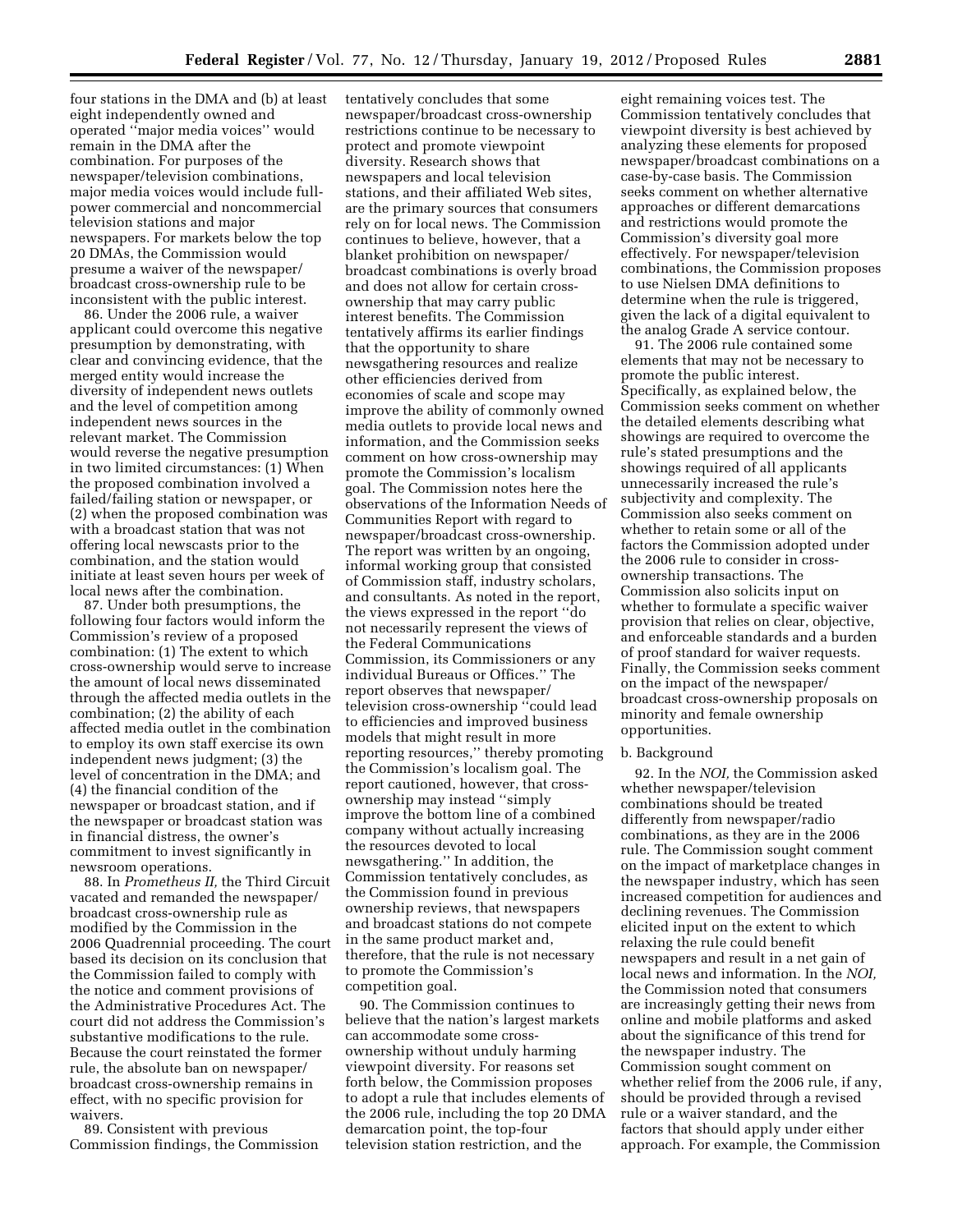asked whether distinctions should be drawn based on market size and the number of voices remaining posttransaction. The Commission sought comment also on how to evaluate the efficacy of the rule in terms of the Commission's goals and the effects on the market participants.

93. Among the commenters responding to the *NOI,* newspaper and broadcast owners recommend repeal or relaxation of the rule, and public advocacy groups support the rule's retention. Supporters of repeal or relaxation of the rule argue that crossownership enhances localism and supports diverse points of view. They describe an evolution of the marketplace, including introduction of the Internet and other non-traditional media, such as iPhone applications, that they assert provide local and diverse content. They describe serious economic challenges faced by newspapers and suggest that the only way for them to survive is by entering combinations and creating economies of scale. Commenters state that: Newspaper circulation is in a downward spiral since 2008, reaching its lowest point in nearly 70 years in October 2009; advertising revenues, which traditionally make up 80 percent of overall newspaper revenues, have dropped 43 percent from 2007 through 2009; and several newspaper publishers have sought bankruptcy protection, while others have ended their print editions. They state that the newspapers that remain in business have closed domestic and foreign bureaus, laying off thousands of journalists. Newspaper Association of America (NAA) cites to Project for Excellence in Journalism's (PEJ) recent estimate that newspapers will devote \$1.6 billion less annually to news reporting in 2010 than they were able to do just three years ago.

94. Supporters of the 2006 rule—or a strengthened rule—assert that restrictions remain necessary to protect against further concentration in an industry already characterized by concentrated vertical ownership and consolidated local ownership. They argue that the 2006 rule provides flexibility where cross-ownership efficiencies might benefit the public interest and permit combinations in failing business situations, while requiring maintenance of separate newsrooms for the purpose of diversity. They argue that the only benefits of cross-ownership are financial benefits for the owners, which they assert arise at the cost of diversity and localism for citizens. In the Commission's studies, the Commission sought data to help it analyze questions related to the

relevance of the newspaper/broadcast cross-ownership rule to the Commission's policy goals. Particularly, the Commission measured whether the presence of cross-owned stations affects the amount of local news provided at the local market level and at the individual station level. The Commission also measured localism by analyzing consumer satisfaction with the amount of local news available in markets. In addition, the Commission studied the impact of cross-ownership on viewpoint diversity in media markets. The Commission seeks comment on the extent to which its proposed approaches for newspaper/ television combinations are supported by data from the Commission's studies or other available data.

# c. Discussion

95. The Commission tentatively concludes that some restrictions on newspaper/broadcast combinations continue to be necessary to promote viewpoint diversity within local markets. The Commission seeks comment on this tentative conclusion. There is evidence that Americans continue to rely on local television stations and newspapers for the majority of their local news, despite the rising popularity of the Internet as a platform for access to news. Studies have found that approximately three-quarters of Americans obtain news from a local television station. In addition, although newspaper readership has declined in recent years, in 2010, 37 percent of Americans reported reading a newspaper the preceding day.

96. Although consumers are turning increasingly to the Internet for news and information generally and seeking new platforms on which to access local news, the Web sites most frequently viewed for news and information are affiliated with legacy media. In the fall of 2009, among the top roughly 200 news Web sites based on traffic, 67 percent were associated with legacy media, and 48 percent were associated with newspapers in particular. More recently, the Information Needs of Communities Report concluded that ''from a traffic perspective, newspapers have come to dominate the Internet on the local level.'' Along with newspaper Web sites, local television news Web sites rank among the most popular news Web sites. Indeed, Media Ownership Study 6 looks at online local news content and finds very little that is not affiliated with a newspaper or television or radio station. Other Web sites offering local news presently receive little traffic. Even where there are Internetonly local news outlets, the study

suggests that the aggregate weekly quantity of such content is about equal to a single page of a full-size daily newspaper. The PEW Research Center's Baltimore Study similarly finds that the majority of local news content on Web sites unaffiliated with newspapers or broadcast stations contains only commentary on the stories and features that originated from traditional media outlets. Given the continuing prevalence of broadcast stations and newspapers as news sources consumers rely on the most, the Commission tentatively finds that some newspaper/broadcast restrictions remain necessary to protect viewpoint diversity. The Commission will continue to monitor and assess the Internet's role in the marketplace for local news and information in this regard. The Commission seeks comment on these tentative conclusions.

97. The Commission has found evidence previously that some newspaper/broadcast cross-ownership may produce increased local news. What benefits and efficiencies accrue from cross ownership? Media Ownership Study 4 examines the impact of newspaper/television crossownership on the amount of local television news at both the station and the market level. The study finds that, other things being equal, a station that is cross-owned with a daily newspaper produces more local news than a stand alone station. However, when the analysis is done at the market level, other things being equal, a market with a cross-owned station offers somewhat less local news than a market without a cross-owned station. Because there was little variation in the extent of newspaper-television cross-ownership during the period studied, the author recognizes that the conclusions of the statistical analysis must be treated with caution. The Commission seeks comment on how to weigh the Media Ownership Study 4 findings and how those findings should affect the Commission's analysis. Has this rule resulted in the reduction of local news, the loss of journalism positions, and the failure of newspapers? What challenges have newspapers faced because of the current economy and the changing marketplace?

98. *Nielsen DMAs.* As an initial matter, for television stations, the Commission proposes to apply any ownership combination restrictions to daily newspapers and stations within the same DMA. The Commission seeks comment on its tentative conclusion that the Commission will use Nielsen DMA definitions to determine when the cross-ownership rule is triggered, as there is no digital equivalent contour for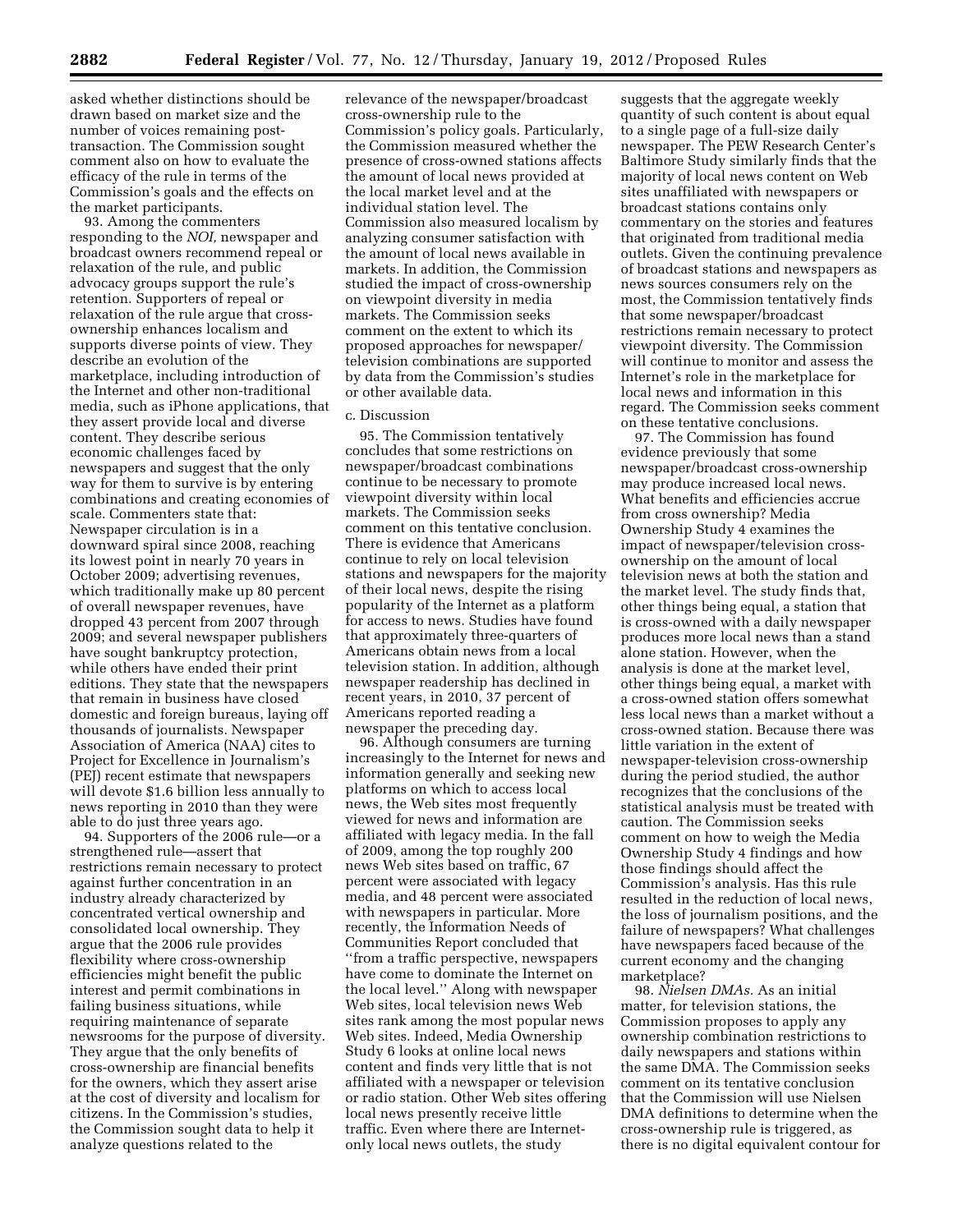the analog Grade A contour specified by the current rule. The Commission seeks comment on the impact of changing from a contour-based rule to a DMAbased rule. For any proposed rule, would many more newspaper/television station combinations be implicated by the cross-ownership rule under a DMAbased approach as compared to a contour-based approach? Are there negative consequences to switching to a DMA-based rule? What are the benefits? The Commission's preliminary view is that DMA market definitions would reflect circulation and viewing areas more accurately than the current approach. However, given the large size of some DMAs, the Commission seeks comment on whether the rule instead should be triggered only if the newspaper's circulation extends to the community of license of the television station.

99. To the extent the rule relies on DMAs, the Commission proposes to grandfather ownership of existing combinations of television stations and newspapers that would conflict with the newspaper/broadcast cross-ownership rule by virtue of the change to a DMAbased approach. Compulsory divestiture is disruptive to the industry and a hardship for individual owners, and any benefits to the Commission's policy goals would likely be outweighed by these countervailing considerations. The Commission seeks comment on these tentative conclusions. Are the Commission's policy goals served by allowing grandfathered combinations to be freely transferable in perpetuity, irrespective of whether the combination complies with the newspaper/broadcast cross-ownership rule? What is the effect on the entities if they are sold separately? Is it possible that such a rule could have the unintended consequence of causing a station or newspaper to close?

100. *Proposed Rule.* In taking a fresh look at the rule, the Commission tentatively finds that a blanket rule prohibiting all newspaper/broadcast cross-ownership within the same service area is unnecessarily broad. The Commission tentatively concludes that the top 20 DMA demarcation point, the top-four television station restriction, and the eight remaining major media voices test for television/newspaper combinations contained in the 2006 rule are the fundamental elements of a rule that will protect and promote viewpoint diversity while also properly supporting localism most effectively. The Commission notes that these criteria are objective standards that can be applied and enforced consistently and fairly, with low cost to the applicants and

Commission. The Commission seeks comment generally on the benefits of adopting these criteria and specifically on their individual aspects, as detailed below.

101. The Commission proposes a rule that prohibits common ownership of a daily newspaper and (1) a full-power commercial television station within the same DMA, (2) an AM station with a predicted or measured 2 mV/m contour service area that encompasses the newspaper's city of publication; or (3) an FM station with a predicted 1 mV/ m contour service area that encompasses the newspaper's city of publication. The proposed rule would presume a waiver to be consistent with the public interest if: (1) A daily newspaper in a top 20 DMA sought to combine with a radio station, or (2) a daily newspaper sought to combine with a full-power commercial television station in the same top 20 DMA, and: (a) The television station is not ranked among the top four television stations in the DMA and (b) at least eight independently owned and operated ''major media voices'' would remain in the DMA after the combination. For purposes of the waiver, major media voices would include full-power commercial and noncommercial television stations and major newspapers. The rule would presume a waiver to be inconsistent with the public interest in all other circumstances. Below the Commission seeks comment on alternative demarcation points for these three key elements of the proposed rule (top-four television station restriction, eight remaining major media voices criterion, top 20 DMA cutoff) and on how in practice these three constraints interact with one another.

102. The Commission tentatively concludes that the case-by-case approach adopted as part of the 2006 rule to consider requests for waivers of the newspaper/broadcast crossownership rule would best serve the Commission's goal of promoting viewpoint diversity. This approach should provide an appropriate amount of flexibility to allow the Commission to consider specific, individual circumstances. Presumptions either in favor of or against a waiver can be overcome when specific facts so warrant. Under this approach, opponents to a waiver request, even in the largest markets, maintain the ability to argue that specific circumstances overcome a favorable presumption. In addition, parties requesting a waiver in smaller markets are not precluded from demonstrating the benefits of that particular combination in the individual market. The Commission seeks comment on these tentative conclusions.

103. Alternatively, the Commission seeks comment on whether a bright-line rule addressing newspaper/broadcast cross-ownership would be preferable. Such a rule would allow common ownership of (1) one daily newspaper in a top 20 DMA and one commercial radio station, or (2) one daily newspaper and one full-power commercial television station in a top 20 DMA under the circumstances in which the case-by-case approach proposed above would establish a favorable presumption. For purposes of the rule, major media voices would include full-power commercial and noncommercial television stations and major newspapers. Other combinations would be prohibited. The purpose of a bright-line rule is to create a clear-cut, readily enforceable standard that provides consistency and certainty to the marketplace. The Commission seeks comment on whether this approach would result in a simplified rule that would preserve essentially the same levels of local viewpoint diversity as a case-by-case approach but reduce applicants' costs and make the Commission's review of transfer and assignment applications more objective, predictable, and expeditious. Is a brightline formula too blunt a tool to account for variable conditions that may exist when considering newspaper/broadcast cross-ownership waivers, even in similarly sized markets? The Commission notes that even utilizing a bright-line rule, petitions to deny an application would not be precluded even for a newspaper/broadcast combination within a top 20 DMA or a waiver request in other markets. Would including the determinative criteria in a governing rule alleviate the need to undergo a potentially lengthy and expensive waiver process for applications presumed to be in the public interest? If the results are likely to be the same in most cases, is the flexibility of a tailored review process worth the additional time and expense? The Commission seeks comment on the extent to which the structure of the bright-line approach would diminish the likelihood of successfully opposing such a merger. Under a bright line approach, should the Commission adopt specific standards for waivers or rely on the Commission's generally applicable waiver standards?

104. *Market Tiers.* The Commission proposes to differentiate between markets in the top 20 DMAs and markets below the top 20 DMAs. In the last review of this rule, the Commission found a ''notable difference between the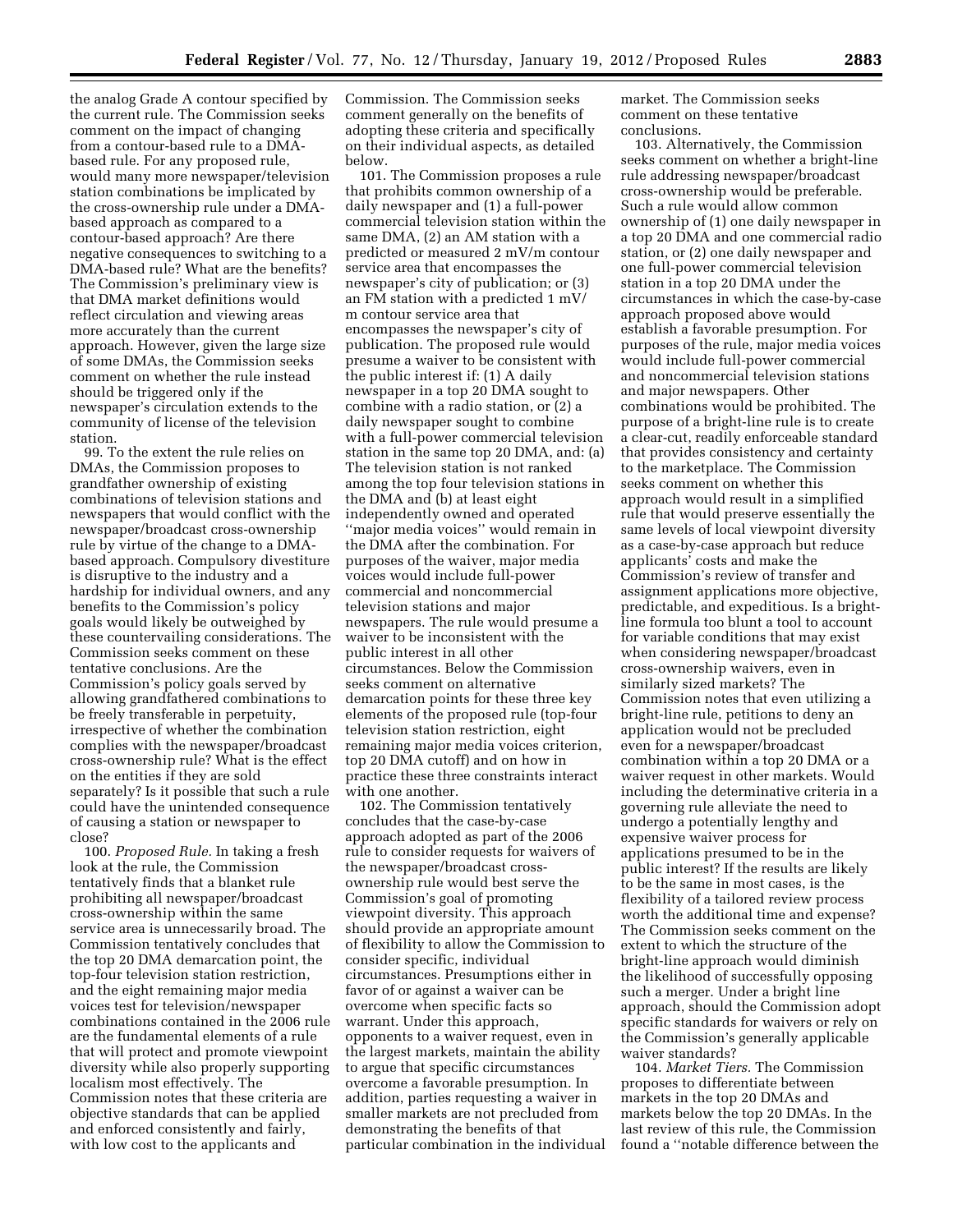top 20 markets and all other DMAs,'' citing the range of media outlets available in the top 20 DMAs and concluding that ''[t]he diversity in the number and types of traditional media outlets in the largest markets ensures that the public is well served by antagonistic viewpoints. Markets outside of the top 20 DMAs do not feature diversity to such an extent.'' The Commission continues to believe that the top 20 DMAs are notably different from other markets, both in terms of voices and in terms of television and radio households. Based on the range of media outlets available in the top 20 DMAs, the Commission tentatively concludes that diversity in those largest markets is healthy and vibrant in comparison to other DMAs. For example, while there are at least 10 independently owned, commercial television stations in 15 of the top 20 DMAs, none of the DMAs ranked 21 through 25 has even eight independently owned, commercial television stations. Additionally, while 15 of the top 20 DMAs have at least two newspapers with a circulation of at least five percent of the households in that DMA, four of the five DMAs ranked 21 through 25 have only one such newspaper. Moreover, the top 20 markets, on average, have 16 independently owned television stations and major newspapers and approximately 2.5 million television households. By comparison, DMAs 21 through 30 have on average nine major voices and fewer than 1.2 million television households, representing drops of 44 percent and 52 percent from the top 20 markets, respectively. DMAs 31 through 50 have average numbers of voices for each category similar to markets 21 through 30, but even fewer television households on average, 856,700 and 694,500, respectively. DMAs 51 through 210 show even more dramatic drops, with, on average, seven major voices and approximately 236,000 television households, representing drops of 56 percent and 91 percent from the top 20 DMAs, respectively. The diversity in the number and types of traditional media outlets in the largest markets ensures that the public is well served by a variety of viewpoints. Markets outside of the top 20 DMAs do not feature diversity to such an extent.

105. The Commission seeks comment on this analysis of the distinction between the top 20 DMAs and others and on the Commission's tentative conclusion that the viewpoint diversity level in the 20 largest DMAs is sufficient to consider adopting a regulatory framework that would accommodate a

limited amount of newspaper/broadcast cross-ownership in those markets. The Commission also seeks comment on its continued belief that markets below the top 20 DMAs cannot accommodate any such cross-ownership, absent particular circumstances warranting a waiver. The Commission asks commenters to address separately market structure characteristics, such as the number of independent media voices, and market size characteristics, *e.g.,* the number of television households in the market. Market structure characteristics are directly and separately addressed by the proposed top four television station restriction and the proposed eight remaining major media voices criterion. Due to the high fixed costs of television program production (including local programming in general and local news programming in particular), the number of television households in the market affects the revenue base available to support local programming and hence affects the quantity, quality, and diversity of local programming produced in the market, independent of the number of media voices.

106. In addition, the Commission seeks comment on whether a different demarcation point would more effectively protect and promote the Commission's viewpoint diversity and localism goals. For example, would differential treatment be warranted for newspaper/broadcast combinations in the top 30 DMAs, top 40 DMAs, top 50 DMAs, or at a different market size? Please provide specific market data to support the proposed demarcation point. If the Commission were to maintain the prohibition on combinations involving the top four television stations and the requirement to retain eight major media voices in the market, what is the impact on permitted combinations of varying the demarcation point?

107. *Newspaper/Television Station Combinations: Top-Four Restriction.*  The Commission proposes to prevent a daily newspaper from combining with a television station that is ranked among the top four television stations in the DMA. The Commission proposes that the current criteria would continue to apply when determining what qualifies as a daily newspaper and what qualifies as a television station ranked among the top four stations. The Commission believes that allowing a top-four station to merge with a daily newspaper would create the greatest risk of losing an independent voice in that market. The Commission's analysis shows that there is a decrease in the amount of local news broadcast between the fourth and fifth ranked stations. In larger markets,

the fifth ranked station generally provides no more than half the amount of local news of the fourth ranked station. The Commission seeks comment on this analysis and on its application to the proposed approaches.

108. Furthermore, the Commission notes the dominance of the four major television networks in most local television markets. How commonly are the top four stations in a market affiliated with the four major broadcast networks? The Commission seeks comment on the findings in Media Ownership Study 4 that television stations affiliated with one of the four major broadcast networks tend to air more local news than other stations and that there are about 35 additional minutes of local news programming in the market for each additional station in the market that is affiliated with one of the four major broadcast networks. The Commission seeks comment on the presumption that, therefore, the top four television stations generally contribute the most local news and information among the television stations within a market.

109. Alternatively, the Commission seeks comment on whether a different limit is appropriate. For example, is there evidence to support a crossownership restriction between newspapers and the top-five or the topsix television stations in some markets? If so, why? Is there support to prevent combinations between newspapers and stations affiliated with one of the four major broadcast networks? If so, why? Could such combinations potentially harm diversity more than other combinations? Is there evidence that these stations provide more diversity in local markets?

110. *Newspaper/Television Station Combinations: Eight Major Media Voices Restriction.* The Commission tentatively proposes to prohibit transactions where less than eight independently owned and operated ''major media voices'' would remain in the DMA after a transaction. The Commission seeks comment, however, on the potential impact of eliminating this voices test. The Commission's examination of the top 20 DMAs indicates there would be no impact in these markets. Under the existing ownership patterns in the top 20 markets, even if all daily newspapers combined with television stations, at least eight major media voices would remain in the market. The existence of the eight voices test in the local television ownership rule also helps retain independent major media voices by limiting commercial consolidation once only eight independent television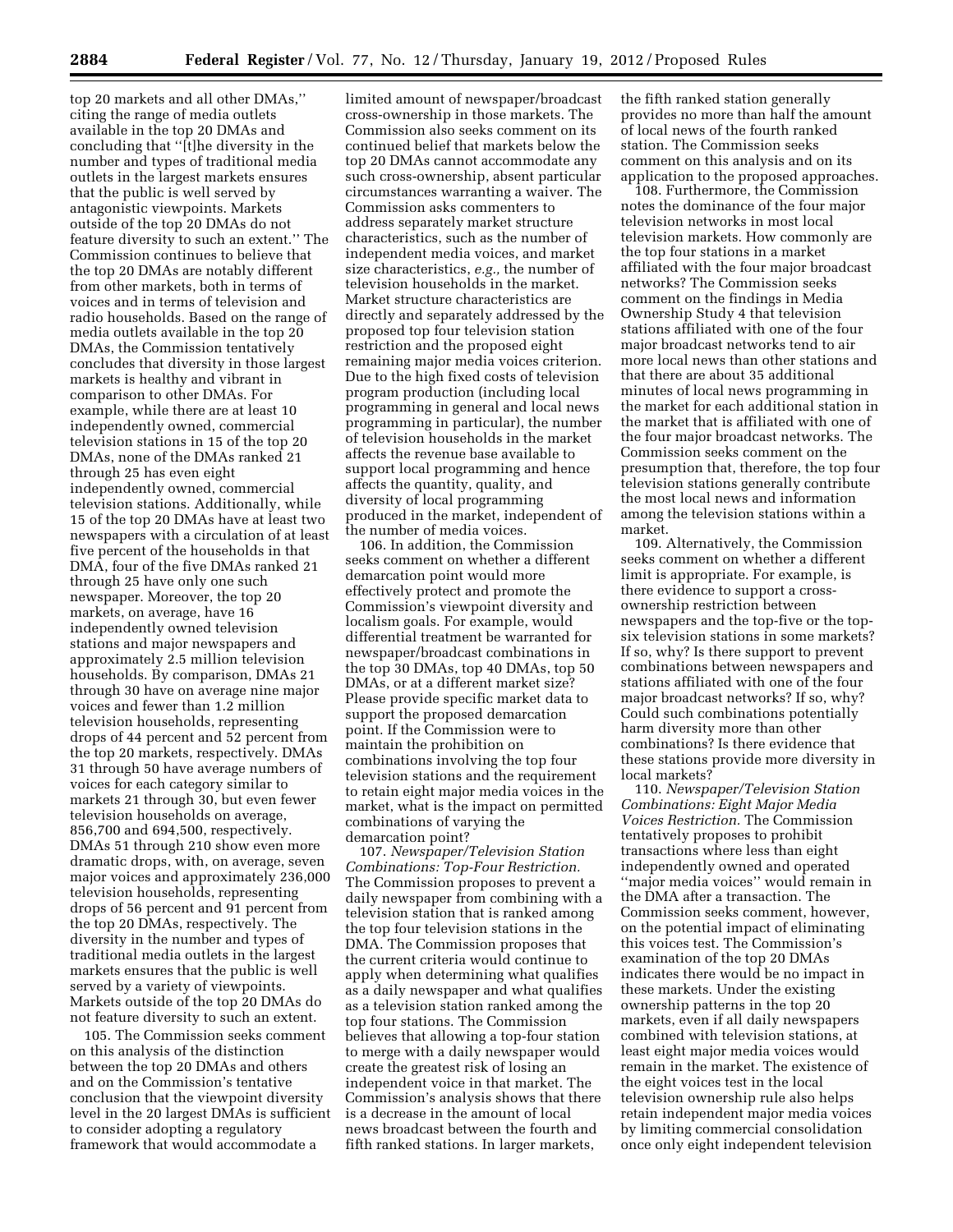stations remain in the market. As long as these eight independent television voices remain in the market, consolidation between newspapers and television stations will not reduce the number of major media voices below eight. Is the Commission's assessment accurate, and if so, is there any reason to incorporate the eight voices test into a new rule or waiver provision? Is there a reason to require a different number of voices to remain in the DMA, and if so, how would that number better protect the Commission's diversity goal? Should the Commission's analysis change if the Commission does not distinguish the top 20 DMAs but adopt a different demarcation point? For example, would there be an impact on the market if the Commission eliminates the eight voices test and creates a separate tier for the top 30 DMAs?

111. *Newspaper/Radio Station Combinations.* As an alternative to the Commission's proposal above to retain the restriction on newspaper/radio combinations, the Commission also seeks comment on whether it should eliminate the newspaper/radio restriction in all markets or otherwise relax the restriction. The Commission tentatively concludes that radio stations are not the primary outlets that contribute to local viewpoint diversity. Media Ownership Study 5 finds that at least one commercial radio station with a news and talk format serves most markets and that a public news radio station serves about 40 percent of markets. Research shows, nevertheless, that consumers' main sources for local news and information are television stations, newspapers, and their affiliated Web sites. Moreover, the Commission tentatively concludes that a substantial amount of news and talk show programming on radio stations is nationally syndicated. The Commission seeks comment on its tentative conclusion that radio stations generally are not the dominant source consumers turn to for local news and information, as compared to newspapers and television stations. The Commission seeks comment on whether, to the extent radio stations serve as sources of local news and information, viewpoint diversity would be adequately protected by the proposed local radio limits. Because consumers in markets of all sizes rely most heavily on other types of news outlets for local news and information, is there any reason to distinguish between markets in the top 20 DMAs and those below the top 20 DMAs for purposes of newspaper/radio combinations? Would the removal of prohibitions against newspaper/radio

combinations have any impact on the ownership, or contribution to local viewpoint diversity, of noncommercial educational FM broadcast stations, given the restriction that they may be licensed only to nonprofit educational organizations? Would common ownership between a radio station and a newspaper increase the quality and quantity of local news programming available on radio stations due to shared newsgathering expertise and resources? Could such combinations provide an opportunity for both radio stations and newspapers that are struggling financially to become more vital participants in the news and information marketplace and what is the likelihood of this outcome? Should the Commission consider a rule that prohibits newspaper-radio combinations in certain markets only when the radio station is among the largest four in the market by audience share?

112. The proposed newspaper/ broadcast cross-ownership rule retains the use of radio contours to determine when the rule is triggered. As discussed below, Arbitron market definitions are used to delineate a market's geographic boundaries for purposes of the local radio limits and the Commission proposes to use DMAs for purposes of triggering the local TV ownership rule and the newspaper/television aspect of the cross-ownership rule. Should the Commission continue to use contours to determine whether the newspaper/ broadcast cross-ownership rule is triggered for newspaper/radio combinations? What are the benefits of continuing to rely on contours only for this portion of the rule? Can retaining a contour approach to newspaper/radio combinations be reconciled with the Commission's proposed use of geographic market definitions for newspaper/television combinations? Alternatively, should the Commission replace radio contours with Arbitron market definitions for purposes of determining whether the newspaper/ broadcast cross-ownership rule is triggered for newspaper/radio combinations? Are there any specific concerns about moving to an Arbitron market definition for this rule? Would more or fewer newspaper/radio station combinations be implicated by the cross-ownership rule under an Arbitronbased approach as compared to a contour-based approach? How would the Commission handle non-Arbitron radio markets? The Commission seeks comment.

113. To the extent the rule relies on a different market area, the Commission proposes to grandfather ownership of existing combinations of radio stations

and newspapers that would conflict with the newspaper/broadcast crossownership rule by virtue of the change. Compulsory divestiture is disruptive to the industry and a hardship for individual owners, and any benefits to the Commission's policy goals would likely be outweighed by these countervailing considerations. The Commission seeks comment on these tentative conclusions. Are the Commission's policy goals served by allowing grandfathered combinations to be freely transferable in perpetuity, irrespective of whether the combination complies with the newspaper/radio cross-ownership rule? What is the effect on the stations if they are sold separately? Is it possible that such a rule could have the unintended consequence of causing a station or newspaper to close?

114. *Factor Tests.* The 2006 rule included a list of four factors for the Commission to analyze when deciding whether a specific newspaper/broadcast ownership combination was in the public interest. The Commission seeks comment on whether it should retain those factors. In 2006, the Commission stated that the factors were intended to address ''the need to support the availability and sustainability of local news while not significantly increasing local concentration or harming diversity.'' Specifically, the 2006 rule required applicants to make showings regarding: (1) The amount of local news that would be produced posttransaction; (2) the extent to which the affected media outlets would exercise independent news judgment; (3) the level of concentration in the DMA; and (4) the financial condition of the applicant, and if financially distressed, the applicant's commitment to invest in newsroom operations. Do the factors provide useful predictability or clarity for applicants applying for a waiver of the newspaper/broadcast crossownership rule? Do factors provide specific benefits to the Commission staff reviewing applications and waiver requests? Alternatively, are any of the factors, such as the first two factors, too subjective, or focused on future behavior that may be too difficult to predict or enforce? Do specific factors create unnecessary delay in the application and review process? Should the Commission exclude all of these elements from the new rule and consider applications on a more case by case basis? If so, should the presumptions included in the rule be interpreted as establishing a *prima facie*  case in favor of or against a transaction and, once established, shifting the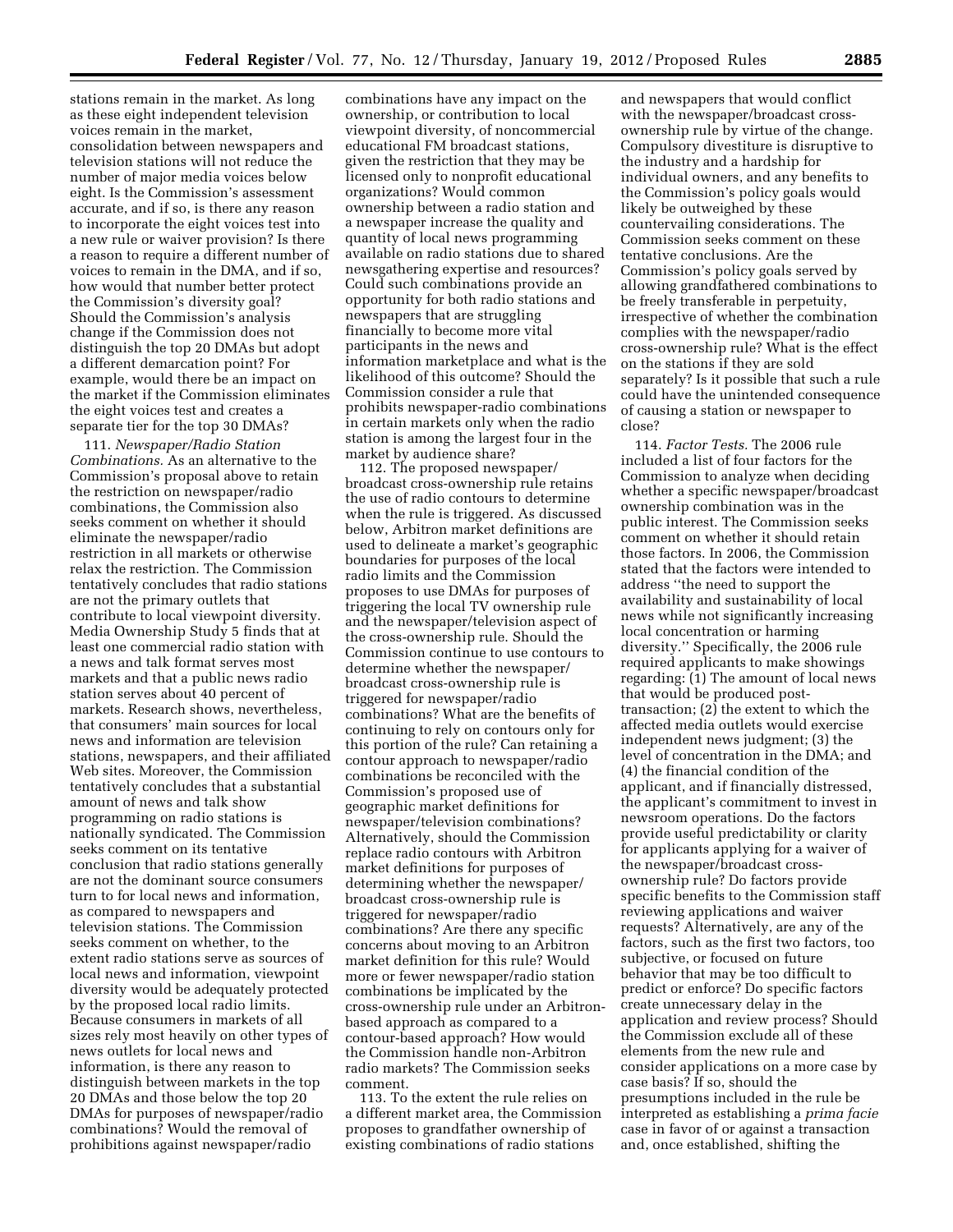burden of proof regarding the Commission's treatment of an application to those that may seek to overcome the presumption? If so, what should that burden of proof be? Would a well defined exception or waiver standard, as discussed below, sufficiently support the Commission's consideration of specific factual scenarios related to a proposed transaction, including for instance, the financial condition of the entities involved and/or the availability of local news, such that the specification of these additional factors is not necessary? The Commission seeks comment.

115. *Exception or Waiver.* The Commission also seeks comment on whether to retain or abolish the factors adopted in 2006 to overcome or reverse a negative presumption. Is it better to remove all factors from the rule and rely on the Commission's general waiver standard? Under the 2006 rule, a waiver applicant could overcome a negative presumption by demonstrating, with clear and convincing evidence, that the merged entity would increase the diversity of independent news outlets and the level of competition among independent news sources in the relevant market. Is such a standard sufficiently objective and quantifiable? The 2006 rule further stated that the Commission would reverse the negative presumption in two limited circumstances: (1) When the proposed combination involved a failed/failing station or newspaper, or (2) when the proposed combination was with a broadcast station that was not offering local newscasts prior to the combination, and the station would initiate at least seven hours per week of local news after the combination. Is such a standard sufficiently objective and quantifiable? Should the give special consideration to a transaction that involves a station or newspaper that is failed or failing? If so, what showing should an applicant be required to make to qualify as failed or failing? Is a requirement that a waiver applicant show that a proposed combination would increase the number of hours of local news programming overly focused on future behavior that may be too difficult to predict or enforce? Are there other factors that the Commission should adopt that would be more objective or easier to enforce than those adopted in 2006? If so, what would be the benefits of adopting any other proposed factors and what would be the harms? The Commission also seeks comment on whether it may be appropriate to adopt specific factors to

consider in instance in which an applicant is seeking a waiver of the restriction on combinations involving a top-four television station or the eight voice test. Finally, the Commission seeks comment on whether and why such provisions are needed given that filing a waiver petition is always an option under § 1.3 of the Commission's rules?

116. *Minority and Female Ownership.*  According to DCS, there are still significant barriers to entry by minority owners in both the traditional and new media industries; DCS supports measures to facilitate minority media ownership. DCS states that minorityowned stations are more likely to provide programming geared towards minority audiences and that minority communities are underserved as a result of the lack of minority media ownership. The Commission seeks comment on how the proposed newspaper/broadcast cross-ownership rule could affect minority and female ownership opportunities. The Commission seeks comment on how promotion of diverse ownership promotes viewpoint diversity. The Commission requests that commenters provide additional data supporting their positions.

4. Radio/Television Cross-Ownership Rule

# a. Introduction

117. The current radio/television cross-ownership rule limits the number of commercial radio and television stations an entity may own in the same market, with the degree of common ownership permitted varying depending on the size of the relevant market. The rule allows common ownership of at least two television stations and one radio station in the smallest markets, while in larger markets, a single entity may own additional stations depending on the number of media owners in the market. The Commission retained the radio/television cross-ownership rule in the *2006 Quadrennial Review Order* to ensure diversity in local markets. In *Prometheus II,* the Third Circuit upheld the Commission's decision to retain the rule, based in part on the Commission's assertion in the *2006 Quadrennial Review Order* that the rule benefited viewpoint diversity. It noted that the Commission supported retention of the rule in the 2006 Quadrennial proceeding with some evidence that commonly owned stations can share the same viewpoint.

118. Pursuant to a statutory mandate, the Commission considers whether the radio/television cross-ownership rule

continues to be necessary to promote the public interest. The Commission tentatively concludes that it does not. The Commission believes that repeal of the radio/television cross-ownership rule is not likely to increase significantly consolidation of broadcast facilities. To the extent that repeal does allow additional consolidation, the Commission seeks comment on whether such consolidation would result in greater efficiencies, to be passed through to consumers in the form of enhanced programming choices or other consumer welfare benefits. Moreover, as discussed further below, data suggest that radio/ television cross-ownership does not negatively impact the amount of local news available to consumers or the diversity of such programming. Finally, the Commission is persuaded by the evidence from its studies and the changes in the marketplace that the rule is not necessary to ensure sufficient diversity in local markets. Accordingly, the Commission tentatively concludes that in the current media market, the Commission's goals of localism and diversity will be adequately protected by the local radio and television ownership rules without this additional limitation. The Commission seeks comment on these tentative conclusions. The Commission also seeks comment on whether there are any reasons to retain the rule.

# b. Background

119. The Commission first restricted combined ownership of radio and television stations in local markets in 1970 to foster competition and promote diversification of programming sources and viewpoints. As discussed in the *NOI,* in 1999 the Commission relaxed the rule to balance diversity and competition concerns against the desire to permit broadcasters and the public to realize the benefits of common ownership. In the *2006 Quadrennial Review Order,* the Commission retained the radio/television cross-ownership rule, based in part on the concern that the local television and radio rules were not sufficient to protect diversity in the media marketplace. After reviewing the record, the Commission determined that radio and television both contributed to the ''marketplace of ideas'' and thus competed in providing diversity. At the same time, the Commission acknowledged that newspapers and television were ''far and away the most important sources'' of news and information, with radio ''a distant third.'' On review, the Third Circuit upheld the Commission's decision to retain the rule finding that the rule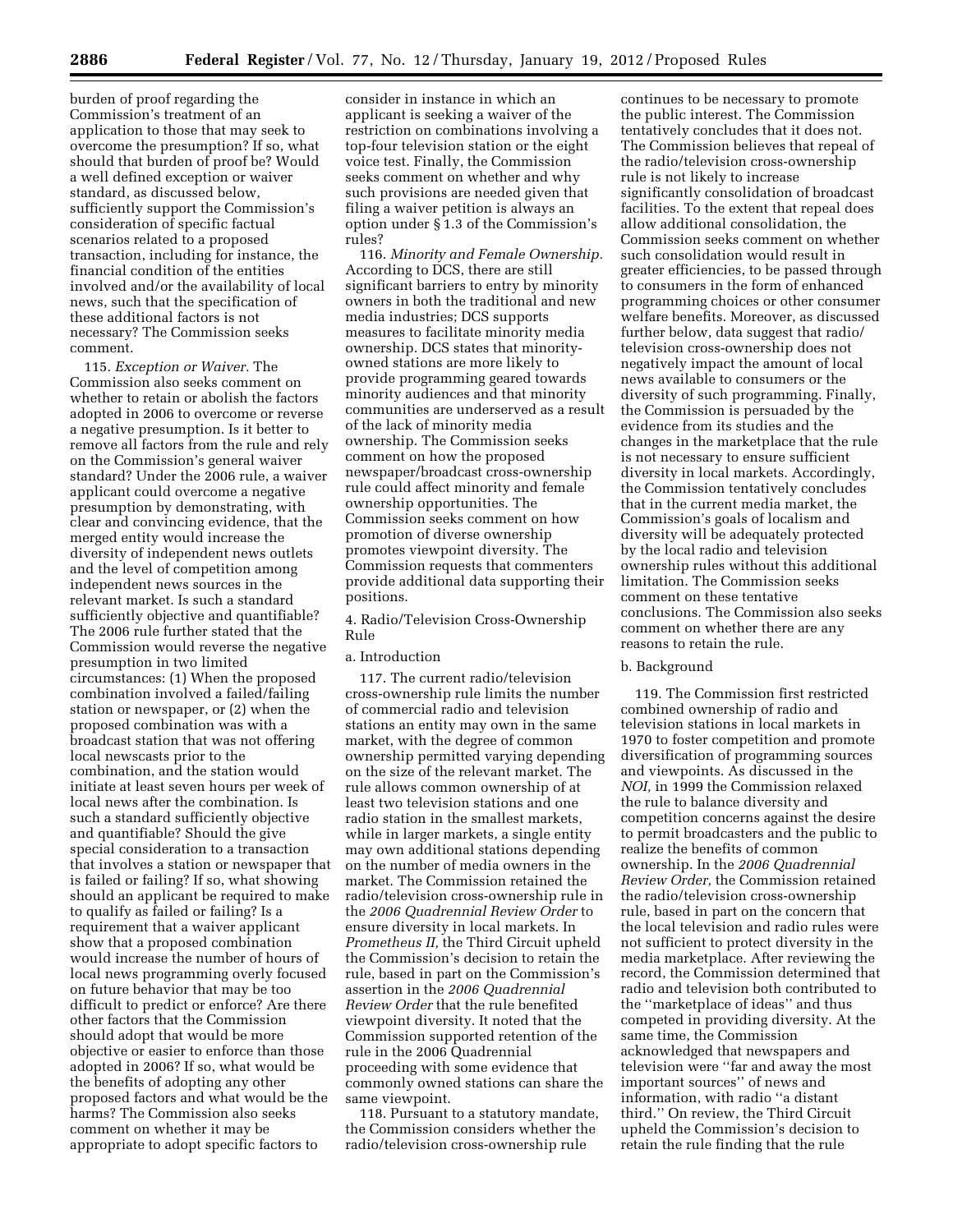continues ''to ensure that viewpoint diversity is adequately protected.''

120. In the *NOI,* the Commission sought comment on whether the current rule continues to be necessary in the public interest. NAB supports repeal of the radio/television cross-ownership rule because it believes that additional cross-ownership will allow broadcasters to better compete for advertising and viewers with the new media sources entering the market and will allow them to invest more in local news and information. Fox also suggests that allowing more common ownership of different types of media in a single market could enhance localism. NAB, Fox, and CBS argue that, in light of the explosion of media outlets and Internetrelated media in all markets, and the resulting fragmentation of the local audience, ''repeal of the [radio/ television cross-ownership] rule will not adversely affect the availability of diverse audio and video programming and viewpoints.'' Fox contends that in the Internet age ''all outlets have an equal capacity to reach the vast majority of citizens (especially now that threequarters of all American adults use the Internet).'' In contrast, AFTRA argues that the Commission should maintain the radio/television cross-ownership rule to prevent further consolidation and promote localism and diversity. AFTRA points out that, between 1996 and 2010, ''the number of commercial radio stations increased by about 10 percent \* \* \* [while] the number of station owners fell by about 40 percent.'' AFTRA further asserts that, during the same period, ''the number of commercial television stations increased by about 15 percent \* \* \* [while] the number of station owners fell by 33 percent.''

121. In the Commission's economic studies, which are discussed in more detail below, the Commission sought data to help analyze questions related to the relevance of the radio/television cross-ownership rule to the Commission's policy goals. Particularly, the Commission measured whether the presence of radio/television crossownership affects the amount of local news provided at the local market level and at the individual station level. The Commission also measured localism by analyzing consumer satisfaction with the amount of locally oriented programming available in markets. In addition, the Commission studied the impact of radio/television crossownership on the amount of diverse viewpoints available in media markets.

# c. Discussion

122. *Competition.* As the Commission has held in the past, the Commission does not believe this rule is necessary to promote competition. Previously, the Commission has concluded that most advertisers do not consider radio and television stations to be good substitutes for their advertising needs, and, therefore, combinations of radio and television stations would not harm competition in local media markets. This conclusion was based in part on Department of Justice assertions that radio advertising constitutes a separate antitrust market. The Commission continues to believe that radio and television are not good substitutes in the advertising market. The Commission seeks comment on this tentative conclusion.

123. Similarly, the Commission tentatively concludes that most consumers do not consider radio and television stations to be substitutes for one another. That is, the Commission believes that consumers are not likely to switch between television viewing and radio listening based on the program content of radio and television stations. Nor does the Commission believe it likely that radio or television stations adjust their content in response to changes in the other medium's programming. Accordingly, the Commission believes that repealing the radio/television cross-ownership rule will not negatively impact the Commission's competition goals and seek comment on this tentative conclusion.

124. As stated above, broadcasters argue that lifting the radio/television cross-ownership restriction will enable them to compete better in today's marketplace. The Commission seeks comment on whether repealing the restriction would allow greater efficiencies through joint operations that can be passed on to consumers through investment in programming. In addition, the Commission seeks comment on whether allowing additional radio-television combinations would lead to consumer benefits in the form of additional investment in radio or television news rooms, increased editorial staffs, or additional local news coverage on radio stations.

125. The Commission does not anticipate, however, that eliminating the radio/television cross-ownership rule would significantly contribute to broadcast consolidation. Pursuant to the existing radio/television crossownership rule, in the largest markets, entities currently may own, in

combination, either two television stations and six radio stations or one television station and seven radio stations. The local radio ownership rule permits an entity to own a maximum of eight radio stations in a single market. Therefore, in the largest markets, absent the current radio/television crossownership rule, an entity approaching the limits of the existing cap could acquire only one additional radio station and remain in compliance with the local radio rule. Likewise, an entity with one television station already could acquire only one additional station in the largest markets under the current local television rule. Thus, the Commission believes that the effect of eliminating the radio/television crossownership rule will be small, and that the local radio and local television rules will continue to prevent a significant increase in the consolidation of broadcast facilities. The Commission seeks comment on these issues. What impact is the proposed action likely to have in small and mid-sized markets? Are there specific examples of markets where repeal of the rule may substantially contribute to broadcast consolidation?

126. *Localism.* As the Commission has held in the past, the Commission does not believe this rule is necessary to promote localism. The Commission tentatively concludes that repealing the radio/television cross-ownership rule will not negatively impact the Commission's localism goal. Again, the Commission believes that the local television and local radio rules, as well as the newspaper/broadcast crossownership rule, will sufficiently promote and protect the Commission's localism goals. Radio and television broadcasters would continue to have the same obligation to serve their local communities in the absence of a radio/ television cross-ownership restriction. The Commission also recognizes that consumers primarily rely on television and newspapers, and their affiliated Web sites, for their local news. Moreover, audiences of traditional news sources have moved toward new media, with both Internet and cable news sources growing. The Commission recognizes that radio stations that air nationally syndicated news or talk show programming contribute to the overall amount of news and information within their local market. The Commission notes that lifting the radio/television cross-ownership rule will not impact the availability of non-commercial news radio stations. The Commission seeks comment on these tentative conclusions.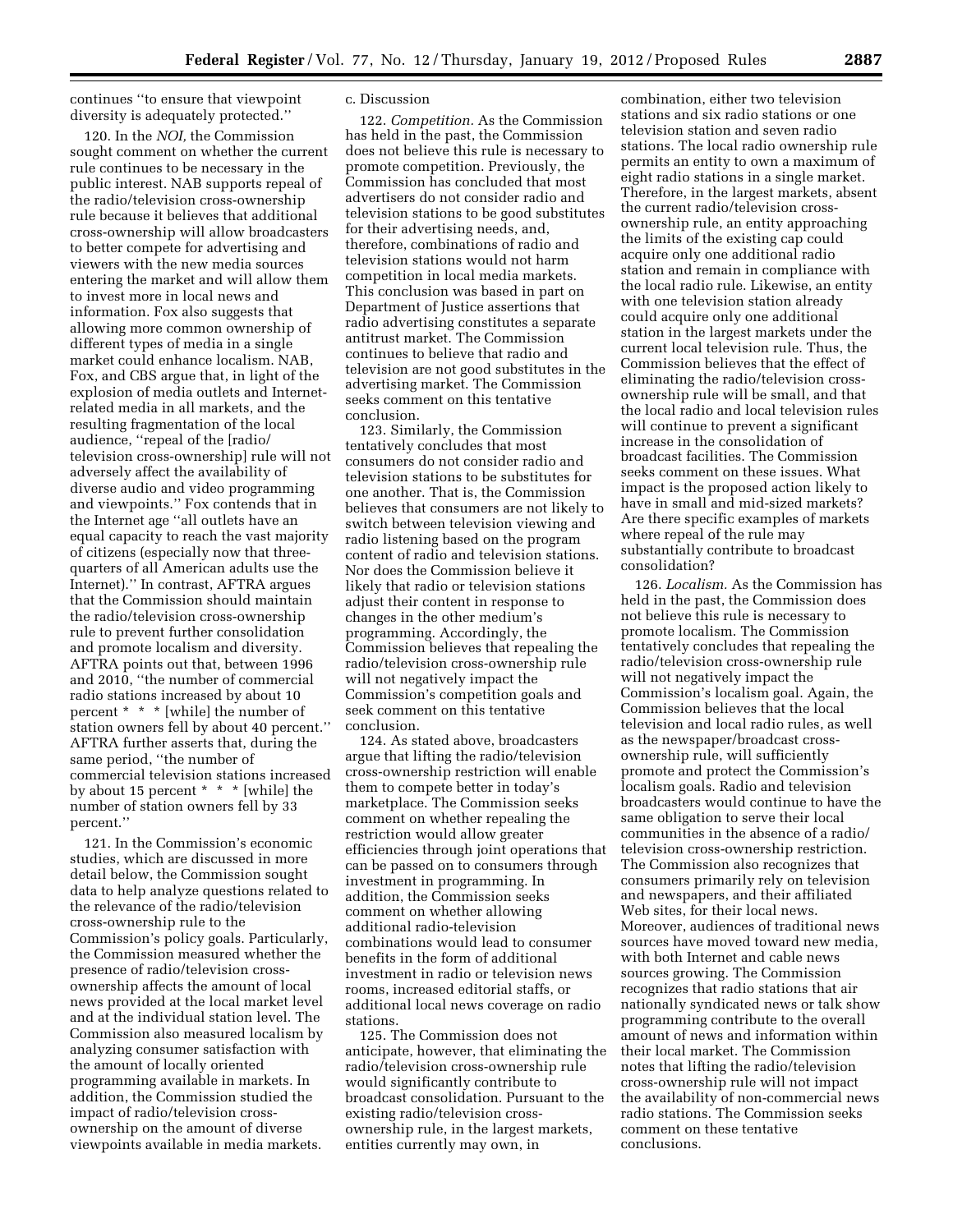127. In the media ownership studies, the Commission sought to develop data to inform its analysis of whether the radio/television cross-ownership rule promotes localism. In particular, both Media Ownership Study 1 and Media Ownership Study 4 look at whether the level of radio/television crossownership in a market is associated with the amount of local television programming provided. Evidence from the studies is mixed with respect to this question.

128. Media Ownership Study 1 examines how cross-ownership is associated with localism, as measured by the amount of local news provided in the market. The study finds that cross-ownership decreases local television news hours but raises ratings, which leads to ambiguous results. The Commission seeks comment on these findings and their relevance to the Commission's analysis of whether the radio/television cross-ownership rule is necessary to promote the Commission's localism goal.

129. Media Ownership Study 4 finds that, at the station level, radio/television cross-owned stations appear to air more local news on average, though the impact is marginal. According to the study, for every additional in-market radio station a parent owns, the television station will air 3.7 more minutes of local news. The Commission seeks comment on these study findings and how they should affect the Commission's analysis. At the local market level, however, Media Ownership Study 4 finds that increases in radio/television cross-ownership correlate to decreases in the total amount of news minutes provided in the market. As the study notes, however, due to economies of scale, this negative correlation is partially mitigated as the average number of broadcast outlets per cross-owned station group in the market increases.

130. *Diversity.* The Commission tentatively concludes that the radio/ television cross-ownership rule is no longer necessary to promote the Commission's goal of encouraging viewpoint diversity. The Commission seeks comment on this tentative conclusion, as well as the tentative conclusion that the proposed local television and radio rules and the newspaper/broadcast cross-ownership rule will suffice to protect and promote the Commission's diversity goal. The Commission also seeks comment on alternatives to this tentative conclusion, including whether or not it is necessary to retain the radio/television crossownership rule for diversity purposes. The Commission seeks data to support

retention of the rule, including any data that the cross-ownership rule is necessary to ensure diverse viewpoints in local markets.

131. Overall, the media ownership studies provide little evidence that cross-ownership, to the degree currently allowed under the radio/television cross-ownership rule, has an effect on viewpoint diversity. Media Ownership Study 8A analyzes the impact of radio/ television cross-ownership on viewpoint diversity available in local markets by examining how consumers react to the content delivered to them. The study utilizes variations in viewing patterns of local television news programs as compared to local viewing patterns for national television news programs to develop a measure of diversity of content on local news programs, and relates changes in viewing patterns to changes in local media cross-ownership. The study finds that, in general, radio/television crossownership has a negligible effect on viewpoint diversity. Media Ownership Study 8B examines the impact of media ownership, including radio/television cross-ownership, on the amount of programming provided in television news programs in three categories: Politics, local programming, and issue diversity (diversity in coverage of news topics). Overall, the study finds little evidence that market structure influences diversity. Nonetheless, with respect to one of the three types of diversity—issue diversity—the study finds that, for the majority of topics for which cross-ownership is statistically significant, increases in cross-ownership are associated with greater diversity. The Commission seeks comment on the findings presented in Media Ownership Study 8A and Media Ownership Study 8B. Specifically, the Commission seeks comment on how these findings should inform its analysis of whether the radio/ television cross-ownership rule remains necessary to promote viewpoint diversity.

132. While consumers continue to rely on television and newspapers, and their affiliated Web sites, for their local news, they increasingly turn to new media, both the Internet and cable, as news sources. The recent Information Needs of Communities Report finds that the Internet has created more diversity and choice in news and information, and that most communities have seen a rise in the number and diversity of outlets, as well as more diversity in commentary and analysis. The Commission seeks comment on whether these sources contribute significantly to the diversity of news sources available to consumers. As the Third Circuit

noted, the traditional media continue to be an important news source. Nonetheless, Internet adoption rates continue to grow, leading to changes in how consumers get their news. Because the primary marketplace for news is shifting, the Commission seeks comment on whether the shift in consumption of news supports elimination of the rule. For instance, does the increase in the diversity of news outlets provided by the Internet contribute enough to the marketplace of ideas to ensure that viewpoint diversity would be adequately protected absent this rule? The Commission also notes that the Commission previously has rejected the argument that the use of common facilities by cross-owned stations to gather news, traffic, and weather would be harmful to diversity, because such cost-cutting measures allow the vital information to be available to the public through a greater number of outlets. The Commission seeks comment on how other changes in the media marketplace affect diversity.

133. The Commission also seeks comment on how elimination of the radio/television cross-ownership rule would affect minority and female ownership opportunities. As noted, DCS asserts that significant entry barriers continue to exist for minorities and women in both the traditional and new media industries. Would elimination of the radio/television cross-ownership rule have any effect on such barriers? DCS also states that minority-owned stations are more likely to provide programming geared towards minority audiences and that minority communities are underserved as a result of the lack of minority media ownership. Would elimination of the radio/television cross-ownership rule have any effect on programming geared toward minority audiences?

134. *Digital Transition.* The Commission observes that, following the digital transition for full-power television broadcasters in 2009, the current radio/television crossownership rule became at least partially obsolete. The rule relies on analog broadcast television contours as one of its criteria. As broadcast television stations have completed the transition to digital television service and ceased broadcasting in analog, the analog contours are no longer relevant, and comparable digital contours do not exist for all of the analog contours previously employed in the media ownership rules. As discussed in the *NOI,* while the Commission has found the digital noise limited service contour to approximate the larger Grade B contour, the Commission has not found an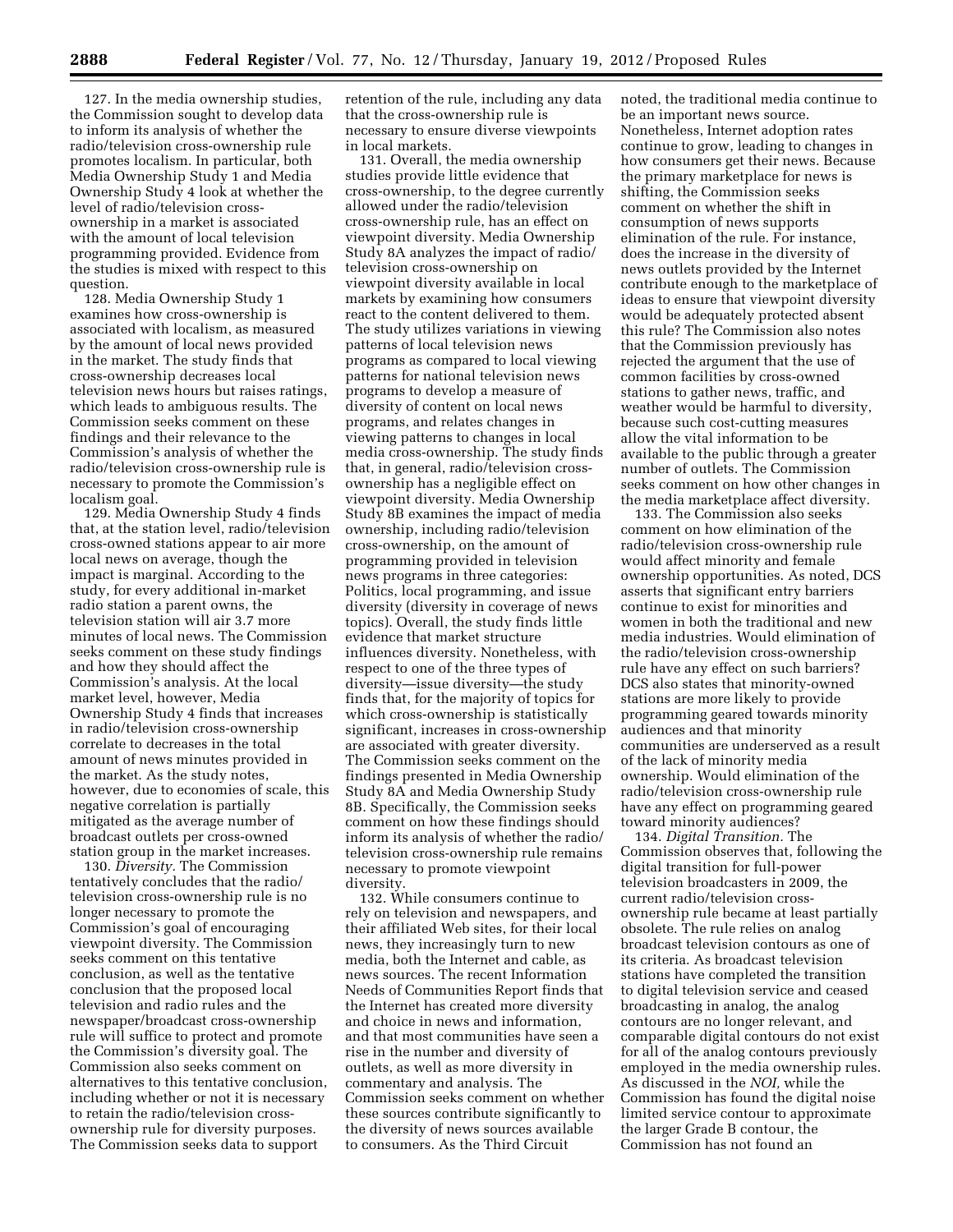equivalent for the smaller Grade A contour, which is used to trigger the radio/television cross-ownership rule. If the Commission were to apply the larger Grade B contour, the Commission could allow entities to own more broadcast stations than was the case with the analog contours. The Commission received no suggestions in filed comments about how to address this problem. Although the Commission does not base its decision to repeal the rule on the rule's use of analog contours and the lack of digital equivalents, the difficulty of creating a consistent rule in the digital age is a factor the Commission has considered. The Commission seeks comment on how it could overcome this difficulty to the extent commenters propose to maintain restrictions on radio/television crossownership. In particular, if commenters favor retaining a contour-based rule, the Commission seeks comment on what contour to utilize and how the rule should be applied.

# 5. Dual Network Rule

#### a. Introduction

135. Historically, the Commission has concluded that the dual network rule is necessary in the public interest to promote competition and localism. In order to promote these goals, the current dual network rule permits common ownership of multiple broadcast networks, but prohibits a merger between or among the ''top four'' networks (ABC, CBS, Fox, and NBC). The Commission concluded in the *2002 Biennial Review Order* that, given the level of vertical integration of each of the top four networks, as well as their continued operation as a ''strategic group'' in the national advertising market, a top-four-network merger would give rise to competitive concerns that the merged firm would be able to reduce its program purchases and/or the price it pays for programming. The Commission reasoned that these competitive harms would reduce program output, choices, quality, and innovation to the detriment of viewers. The Commission also concluded that allowing a merger of any of the top four networks would harm localism by reducing the ability of affiliates to bargain with their networks for favorable terms of affiliation, diminishing affiliates' influence on network programming, and thus harming the ability of the affiliates to serve their communities. In the *2006 Quadrennial Review Order,* the Commission concluded that the dual network rule continued to be necessary in the public interest to promote

competition and localism. The U.S. Court of Appeals for the Third Circuit upheld the Commission's decision to retain the rule, finding that the Commission reasonably relied on several unique features of the top four broadcast networks, such as their vertical integration and their ability to reach a larger audience than other networks. The Court also found that the Commission's description of the media marketplace as ''dynamic'' and ''competitive'' was not inconsistent with its decision to retain the rule, in part, to avoid the damage to competition that a merger of the top four networks would cause.

136. The Commission notes that since its last review significant changes have taken place in the television marketplace. In particular, the number and popularity of non-broadcast sources for video programming continue to grow. Nonetheless, the Commission tentatively finds that the top four broadcast networks continue to possess characteristics that distinguish them from other broadcast and cable networks and therefore still serve a unique role in the electronic media that justifies retaining a rule specific to them. As discussed in more detail below, the top four broadcast networks, as compared to other broadcast and cable networks, achieve substantially larger primetime audiences, which can then be sold at a premium to advertisers that want to reach large, nationwide audiences. Accordingly, the Commission tentatively finds that a top-four network merger would restrict the availability, price, and quality of primetime entertainment programming to the detriment of consumers. The Commission also tentatively finds that a top-four network merger would substantially lessen competition for advertising dollars in the national advertising market, which would reduce the incentives for the networks to compete against each other for viewers by providing innovative, high quality programming. For these reasons, the Commission tentatively concludes that the dual network rule remains necessary in the public interest to promote competition and should be retained without modification. The Commission seeks comment on this tentative conclusion. The Commission also seeks comment on whether allowing a merger of any of the top four networks would harm localism by reducing the bargaining power of affiliates, which would consequently lessen their ability to influence network programming in ways that serve their local communities. The Commission also seeks comment on

whether allowing a merger of any of the top four networks would promote localism.

## b. Background

137. In the *NOI,* the Commission sought comment on issues related to the dual network rule, including whether the rule remains necessary to protect competition in the program acquisition and national advertising markets. In the current proceeding, very few parties have addressed these issues. Several parties suggest that the dual network rule remains important to promoting the Commission's policy goals. By contrast, both CBS and Fox assert that, in light of changes in the marketplace, the dual network rule is no longer justified and should be eliminated. Specifically, CBS contends that the Commission has failed to identify the distinguishing characteristics of the top four networks that justify a rule specific to those networks, and that greater audience share in comparison to other broadcast and cable networks does not adequately explain why the top four networks should be specifically singled out.

# c. Discussion

138. *Competition.* Broadcast networks serve in multiple roles as an intermediary between content creators, advertisers, and local broadcast stations. As a result, the Commission tentatively finds that the top four broadcasters participate, and can affect competition, in more than one market. Specifically, the Commission considers the implications of a top-four network merger for competition in the provision of primetime entertainment programming and competition in the sale of national advertising time.

139. Primetime network programming is generally designed to attract a mass audience, and financing such programming, in turn, requires the substantial revenue that only a mass audience can provide. The top four broadcast networks supply their affiliated local stations with primetime entertainment programming intended to attract mass audiences and the advertisers that want to reach such large, nationwide audiences. By contrast, other broadcast networks target more specialized, niche audiences similar to many cable television networks. The Commission recognizes that, in general, consumers substitute between broadcast and cable networks, and that cable networks earn substantial advertising revenues. Nevertheless, the Commission tentatively finds that the primetime entertainment programming supplied by the top four broadcast networks is a distinct product, the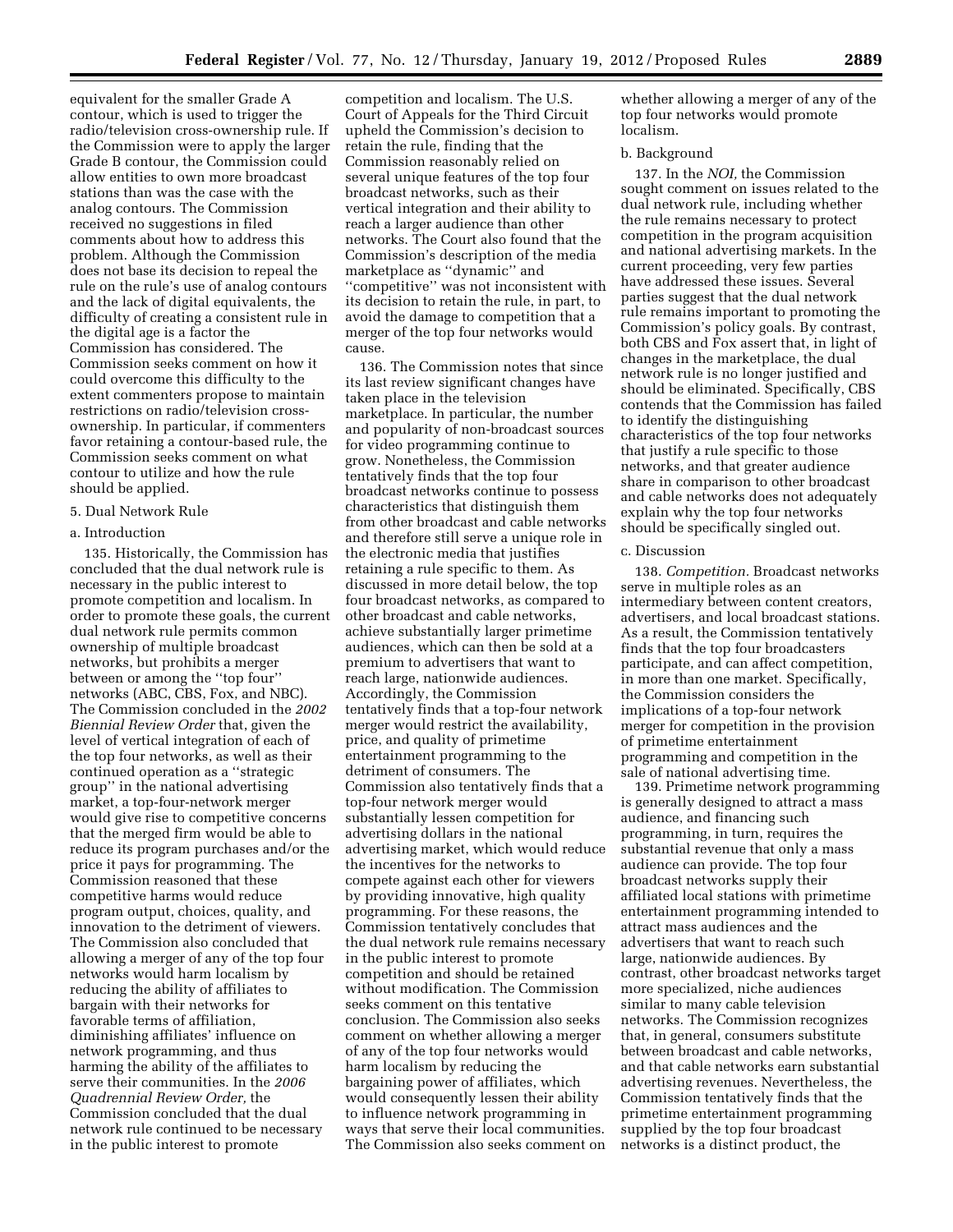provision of which could be restricted if two of the four major networks were to merge.

140. First, the audience size for primetime entertainment programming provided by each of the top four broadcast networks remains unmatched by that of any other broadcast or cable network. The primetime audience for all cable networks taken together is greater than that of the broadcast networks and that the gap in size between broadcast and cable network audiences has been narrowing over time. Nonetheless, the average audience size for each of the top four broadcast networks remains significantly larger than the audience size for even the most popular cable networks. For example, over an 11 month period in 2009–2010, the average primetime audience across the four broadcast networks was 8.61 million. During the same period, the highest rated cable networks were USA Network, Nickelodeon, Disney Channel, and ESPN. Their average primetime audience was approximately 2.79 million. Thus, the average broadcast network audience was more than three times larger than the average audience for the highest rated cable networks. Additionally, during the same period, the fifth highest rated broadcast network was Univision, which provides Spanishlanguage programming, and which had an average primetime audience of 3.62 million. The next highest rated Englishlanguage broadcast network was the CW, which ranked sixth overall, with an average primetime audience of 1.78 million. Thus, the average primetime audience for the top four broadcast networks was more than twice as large as that of the fifth highest rated broadcast network, and nearly five times larger than that of the next highest rated English-language broadcast network.

141. Similarly, among individual primetime entertainment programs, the audiences for the top four broadcast networks remain substantially larger than those for other broadcast and cable networks. With the exception of certain individual sports events, cable network programs do not regularly rank among the highest rated television programs. For instance, during the first three months of 2011, the highest rated single episode of a non-sports primetime program on a cable network was an episode of Jersey Shore, which achieved an audience of 8.87 million when it appeared on MTV during the week of January 17–23, 2011. Despite this sizable audience, for the week, a total of 21 non-sports programs that aired on top-four broadcast networks achieved larger audiences. Primetime programs on broadcast networks outside the top

four likewise generally achieve smaller audiences than primetime programs carried on the top four networks. For instance, for the 2009–2010 television season, no program from any non-topfour broadcast network ranked among the 100 highest rated broadcast programs.

142. Another indicator of the distinctiveness of the top four broadcast networks is the wide disparity in advertising prices between the top four broadcast networks and cable networks. Some advertisers are willing to pay a premium per viewer for programs that attract larger audiences. As the Information Needs of Communities Report notes, despite a fragmented audience, broadcast television networks still retain some clout, relative to most cable networks, as an effective way for advertisers to reach large audiences. As evidence of this, the top four broadcast networks generally earn higher advertising rates than cable networks. In 2009, among the top four broadcast networks, CBS had the lowest average advertising rate, as measured in cost per thousand views (referred to as cost per mille or CPM), but its CPM was still 38 percent higher than the highest CPM among non-sports cable networks (MTV) and 178 percent higher than the CPM for the highest rated cable network (USA). The appeal of the top four broadcast networks to advertisers seeking large, national audiences is also reflected in data on net advertising revenues. The top-four broadcast network with the lowest net advertising revenue in 2009 was Fox, but it still received more than three times that of any non-top four broadcast network. It also received double that of the highest rated non-sports cable network (USA).

143. The Commission disagrees with the assertion by CBS that greater audience share in comparison to other broadcast and cable networks does not justify a rule specific to the top four networks. The Commission finds that the top four broadcast networks have a distinctive ability to attract larger primetime audiences regularly relative to other broadcast and cable networks, which enables them to earn higher rates from advertisers that are willing to pay a premium for such audiences. Thus, a combination between top-four broadcast networks would reduce the choices available to advertisers seeking large, national audiences, which could substantially lessen competition and lead the networks to pay less attention to viewer demand for innovative, high quality programming. The Commission therefore tentatively concludes that primetime network entertainment programming and national television

advertising are each distinctive products, the availability, price, and quality of which could be restricted, to the detriment of consumers, if two of the top four networks were to merge. Accordingly, the Commission tentatively concludes that the dual network rule remains necessary to foster competition in the provision of primetime entertainment programming and the sale of national advertising time. The Commission seeks comment on these tentative conclusions. In particular, the Commission seeks comment on whether the top four networks face competition from any other sources that are also capable of delivering a large, national audience to advertisers, such that they provide a reasonable substitute for the top four networks in the national advertising market. The Commission also seeks comment as to whether the dual network rule is necessary to promote and protect competition in the primetime network entertainment programming and national television advertising markets, or if antitrust laws and the Commission's public interest standard are sufficient for reviewing any possible merger between the four networks.

144. The Commission also seeks comment on whether a merger between top-four broadcast networks would give rise to any other potential competitive concerns. For instance, the Commission seeks comment on whether, as the Commission has previously determined, the level of vertical integration of each of the top four networks is such that a top-four-network merger would give rise to competitive concerns that the merged firm would be able to reduce its program purchases and/or the price it pays for programming. In addition, the Commission seeks comment on the role that the top four broadcast networks play in the provision of national news content. As the Information Needs of Communities Report notes, despite their declining audiences, the three broadcast network evening newscasts (ABC, CBS, and NBC) still draw 22 million viewers—five times the number tuning in to the three major cable news networks (CNN, FOX, and MSNBC) during primetime. The Commission seeks comment on whether a merger among the top four broadcast networks would significantly restrict the availability of diverse sources of national television news. The Commission also seeks comment on whether other sources of news including cable television, newspapers, and the Internet—are sufficient to ensure a diverse and competitive market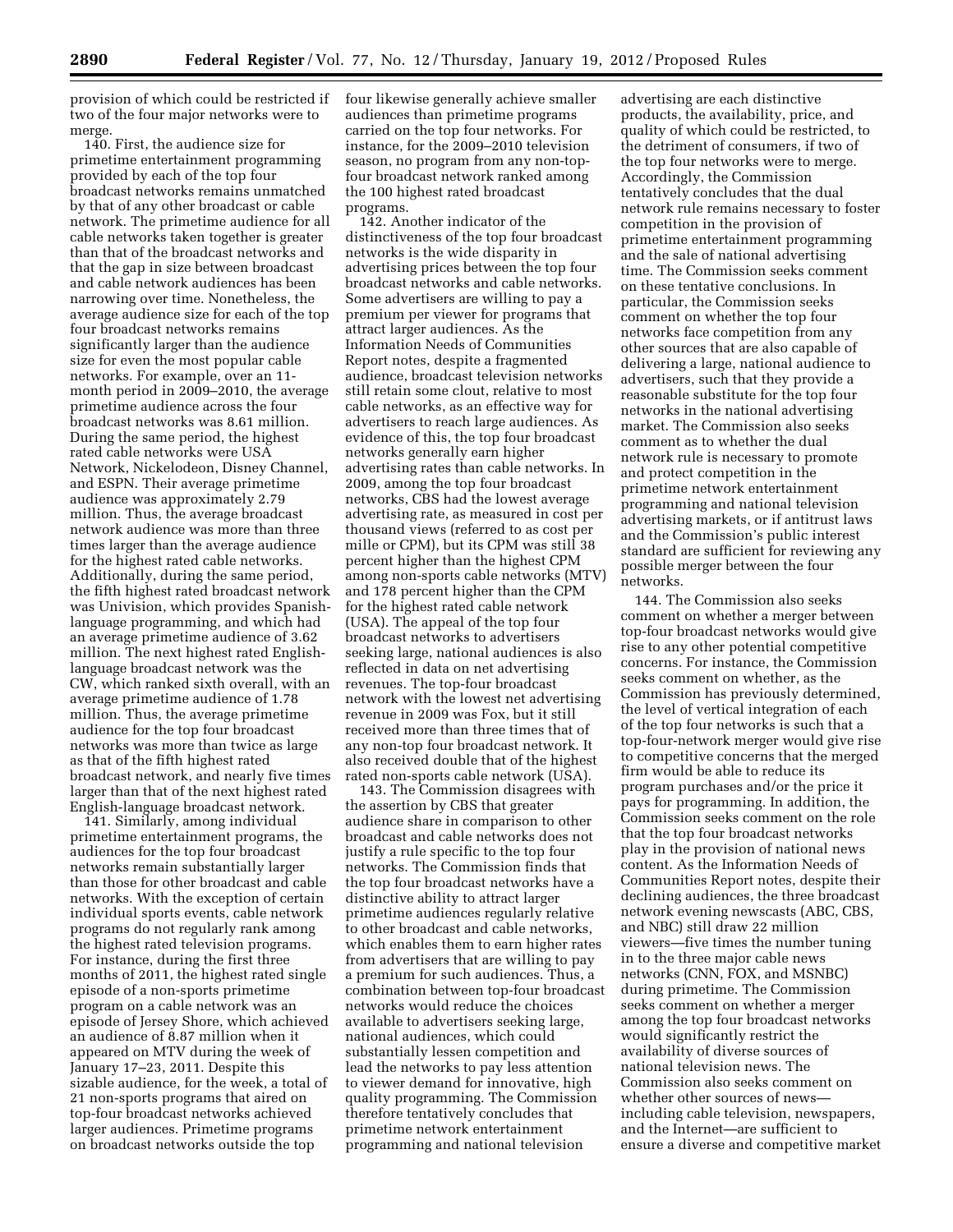for national news, or whether the dual network rule remains necessary to protect against excessive concentration in this market. The Commission also seeks comment as to whether the dual network rule is necessary to promote and protect competition in a national news market and purchasing or pricing of such programming, or if antitrust laws and the Commission's public interest standard are sufficient for reviewing any possible merger between the four networks.

145. *Localism.* The Commission seeks comment on the continued validity of the Commission's previous finding that the dual network rule is necessary to foster localism. In particular, the Commission seeks comment on potential ways in which a merger among the top four broadcast networks would impair the ability of their affiliates to serve the interests of their local communities. Specifically, does the rule remain necessary to preserve the balance of bargaining power between the top-four networks and their affiliates? Would a top-four network merger reduce the ability of a TV station, in bargaining with its affiliated network, to use the availability of other top independently owned networks as a bargaining tool? Furthermore, would the availability of fewer alternatives give an affiliate less influence on network programming decisions? For instance, would it reduce the ability of an affiliate to engage in a dialogue with a network over the suitability for local audiences of either the content or scheduling of network programming? The Commission also seeks comment as to whether the dual network rule is necessary to ensure options and preserve the bargaining power and independence of affiliates, or if antitrust laws, the Commission's public interest standard, and other Commission rules are sufficient for reviewing any possible merger between the four networks. In addition, the Commission seeks comment on whether the growth of alternate sources for local content should have any impact on the Commission's decision whether the dual network rule remains necessary to promote localism.

# *D. Diversity Order Remand/Eligible Entity Definition*

146. The Commission seeks comment in this *Notice of Proposed Rulemaking*  on issues that previously were being addressed in a separate rulemaking proceeding focused on enhancing the diversity of ownership in the broadcast industry, including by increasing ownership opportunities for minorities and women (the Diversity proceeding).

As explained below, the Third Circuit in *Prometheus II* remanded the measures adopted in the Commission's 2008 *Diversity Order* that relied on a revenuebased ''eligible entity'' standard and emphasized that the actions required on remand from the *Diversity Order* should be completed ''within the course of the Commission's 2010 Quadrennial Review of its media ownership rules.'' Accordingly, the Commission seeks comment in this proceeding on how the Commission should respond to the court's remand and on other actions the Commission should consider to increase the level of broadcast station ownership by minorities and women.

147. *Current Diversity Initiatives.* The Commission believes that promoting diversity of ownership among broadcast licensees and expanding opportunities for minorities and women to participate in the broadcast industry are important parts of the Commission's mission under the Communications Act. The Commission currently has a number of rules and initiatives in place that are designed to advance these objectives. For example, although the Third Circuit remanded the provisions adopted in the *Diversity Order* that relied on the eligible entity definition, it expressly upheld a number of other actions the Commission has taken to promote diversity of ownership. These actions include, among others, a ban on discrimination in broadcast transactions, a ''zero tolerance'' policy for ownership fraud, and a requirement that non-discrimination provisions be included in advertising sales contracts. Similarly, the *Prometheus II* opinion did not question the Commission's decision to reinstate the failed station solicitation rule (FSSR), which is intended to provide out-of-market buyers, including minorities and women, with notice of a sale and an opportunity to bid on stations. Accordingly, these measures remain in place.

148. Over the past several years, the Commission also has implemented recommendations from the Advisory Committee on Diversity for Communications in the Digital Age (Advisory Committee) designed to enhance opportunities for minorities, women, and other underrepresented groups to participate in the broadcast industry. For example, based on a recommendation from the Advisory Committee, the Commission's Office of Communications Business Opportunities (OCBO) hosts annual capitalization strategies workshops in order to facilitate lending to and investment in minority- and womenowned entities. Most recently, OCBO convened a Capitalization Strategies

Workshop that focused on capital acquisition for small, women- and minority-owned businesses in broadcasting, telecommunications, and related fields. In addition, as explained further below, the Commission currently is considering a recommendation from the Advisory Committee to afford bidding credits in license auctions to persons or entities that have overcome substantial disadvantage. The Commission seeks input in this *Notice of Proposed Rulemaking* on how the Commission most effectively can expand upon its diversity initiatives at the same time that the Commission addresses the Third Circuit's concerns and other legal considerations, including potential impediments to affording licensing preferences to minorities and women under current standards of constitutional law.

149. *Eligible Entity Standard and*  Prometheus II *Remand.* Aside from implementing the initiatives noted above, the Commission also has sought to promote diversity through the measures adopted in the *Diversity Order*  that incorporated the eligible entity definition. As discussed below, the Third Circuit in *Prometheus II* vacated and remanded each of these measures. Accordingly, the Commission seeks comment on how the Commission should respond to the court's criticisms of the Commission's previous eligibility standard, how the Commission should proceed with respect to the measures that previously relied on that standard, and any other actions the Commission should consider to advance its diversity objectives.

150. As defined in the *Diversity Order,* an ''eligible entity'' is any entity that qualifies as a small business under revenue-based standards that have been established by the Small Business Administration (SBA). In adopting measures based on this definition, the Commission concluded that it would ''be effective in creating new opportunities for broadcast ownership by a variety of small businesses and new entrants, including minorities and women.'' The Commission also noted that adopting this ''race- and genderneutral definition'' would avoid the ''constitutional difficulties'' associated with a race-conscious definition ''that might create impediments to the timely implementation'' of the measures adopted in the *Diversity Order.* In response to commenters' requests that the Commission take direct action to increase minority and female ownership of broadcast stations, however, the Commission asked for comment in the *Third Further Notice of Proposed*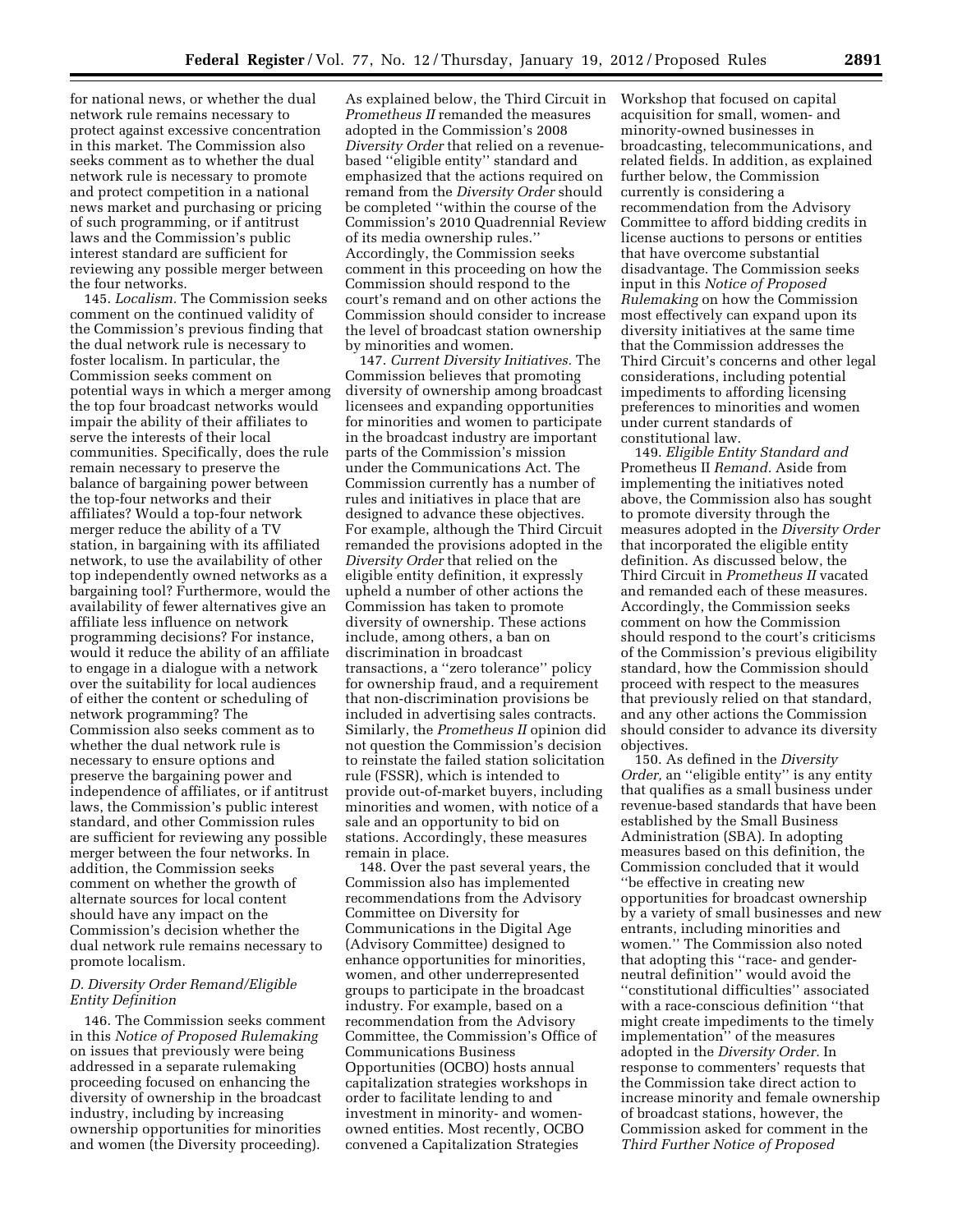*Rulemaking* to the *Diversity Order* (73 FR 28400, May 16, 2008, FCC 07–217, rel. Mar. 5, 2008) (the *Diversity Third FNPRM*) on whether it should adopt an alternative, race-conscious eligibility definition as well as other potential definitions. The alternative definitions proposed in the *Diversity Third FNPRM*  are discussed below.

151. In *Prometheus II,* the Third Circuit held that the Commission's revenue-based eligible entity definition was arbitrary and capricious. While noting that other actions in the *Diversity Order* ''take a strong stance against discrimination and are no doubt positive,'' the court found that the Commission failed to show that measures based on the eligible entity definition ''will enhance significantly minority and female ownership, which was a stated goal of'' the rulemaking proceeding in question. The court further observed that, in discussing its decision to adopt this definition, the Commission had referred ''only to 'small businesses,' and occasionally 'new entrants,' as expected beneficiaries.'' In addition, the court expressed doubt that the Commission would be able to provide an adequate explanation on remand of how ''measures using this definition would achieve the stated goal'' of increasing broadcast ownership by minorities and women. In particular, the court pointed to data cited by the Commission showing that ''minorities comprise 8.5 percent of commercial radio station owners that qualify as small businesses, but 7.78 percent of commercial radio stations as a whole — a difference of less than 1 percent.'' The court also noted that, in adopting the eligible entity standard, ''[t]he Commission referenced no data on television ownership by minorities or women and no data regarding commercial radio ownership by women.''

152. Finding that the Commission had not provided a ''sufficiently reasoned basis for deferring consideration'' of the alternative definitions proposed in the *Diversity Third FNPRM,* the court specifically directed it to consider those proposals within the course of the 2010 Quadrennial Review. The Third Circuit also admonished that the Commission could not further delay its consideration of its prior proposals simply because of the constitutional difficulties they may present. To the extent that the Commission ''requires more and better data'' in order to complete its analysis, the court directed the Commission to ''get [such] data and conduct up-to-date studies.''

153. *Data Collection Concerning Minority and Female Ownership.* Since

the adoption of the *Diversity Order,* the Commission actively has sought to improve the broadcast ownership information available to it and has gathered additional data regarding the current levels of minority ownership of broadcast stations. In 2009, the Commission implemented a number of changes to its Form 323 ownership reports to further its goal that the data reported in the form, including data regarding minority and female broadcast ownership, are reliable, accurate, searchable, and aggregable. In addition, the Commission set a new uniform biennial filing deadline for the Form 323 and expanded the class of entities required to file the form. The Commission requires all full power commercial broadcast stations and all low power television stations, including Class A stations, to file the new form biennially. It also eliminated the exemption from the biennial reporting requirement that formerly applied to sole proprietorships and partnerships of natural persons that are commercial broadcast licensees. In addition, all attributable interest holders must now obtain unique FCC registration numbers for purposes of filing the form in order to facilitate cross-referencing of reported ownership interests.

154. The Commission's first data collection that incorporates these changes reflects ownership interests as of November 1, 2009. The deadline for filing the data with the Commission was July 8, 2010, and on February 28, 2011 the Commission released to the public a data set compiling all of the ownership reports that were filed. That release included descriptions of the data and instructions on accessing them to permit interested parties to analyze and manipulate the data. This data set represents the first ''snapshot'' of broadcast ownership data in a series of planned biennial reviews that collectively should provide a reliable basis for analyzing ownership trends in the industry, including ownership by minorities and women.

155. Commission staff has reviewed the 2009 biennial ownership filings of full power commercial broadcast television stations in order to determine the number of stations controlled by reported racial and ethnic categories. For purposes of this analysis, the Commission examined the race or ethnicity of owners with attributable voting interests in the entity that ultimately owns the station license and defined a controlling interest as an interest that exceeds 50 percent alone or in the aggregate. There were 1,394 fullpower commercial television stations in the United States as of November 1,

2009, the information collection date. According to the Commission's review of the 2009 data, 29 of these stations, or 2.1 percent, are minority owned. Of those 29 stations, 9 have Black or African-American owners, accounting for 0.6 percent of all stations. American Indian or Alaska Native owners control 10 stations, or 0.7 percent, while Asian owners control nine stations, or 0.6 percent. Native Hawaiian or Pacific Islanders own one station, or 0.1 percent. Hispanic or Latino owners control 36 stations, or 2.6 percent. By comparison, the Commission's review showed that non-Hispanic White owners control 1,021 stations, or 73.2 percent of the total stations. In addition, the Commission was not able to categorize the race or ethnicity of the ownership for 244 stations, representing 17.5 percent of the total stations, because at least 50 percent of the ownership of these stations was not reportable via the Form 323. Information was unavailable for 64 stations, or 4.6 percent.

156. Several of the Media Ownership Studies provide additional analysis of these subjects. These and other studies are discussed more fully in Section V herein. Media Ownership Study 7 considers the relationship between ownership structure and the provision of radio programming targeted to African-American and Hispanic audiences. The study finds that Black and Hispanic listeners have very different listening preferences from the White population. The study also finds that although most minority-targeted stations are not minority-owned, most minority-owned stations target minority listeners, and the presence of minorityowned stations in a market appears to raise the amount of minority-targeted programming. Media Ownership Study 2 concludes that consumers value diversity of opinion and community news to varying degrees that generally increase with age, education, and income. The study also examined the value listeners place on multiculturalism, however, which was found to decrease with age. The study further concludes that White male consumers generally do not value multiculturalism.

157. The Commission recognizes that the data currently in the record of this proceeding are not complete and are likely insufficient either to address the concerns raised in *Prometheus II* or to support race- or gender-based actions by the Commission. Although the Commission would prefer to be able to propose specific actions in response to the Third Circuit's remand of the measures relying on the eligible entity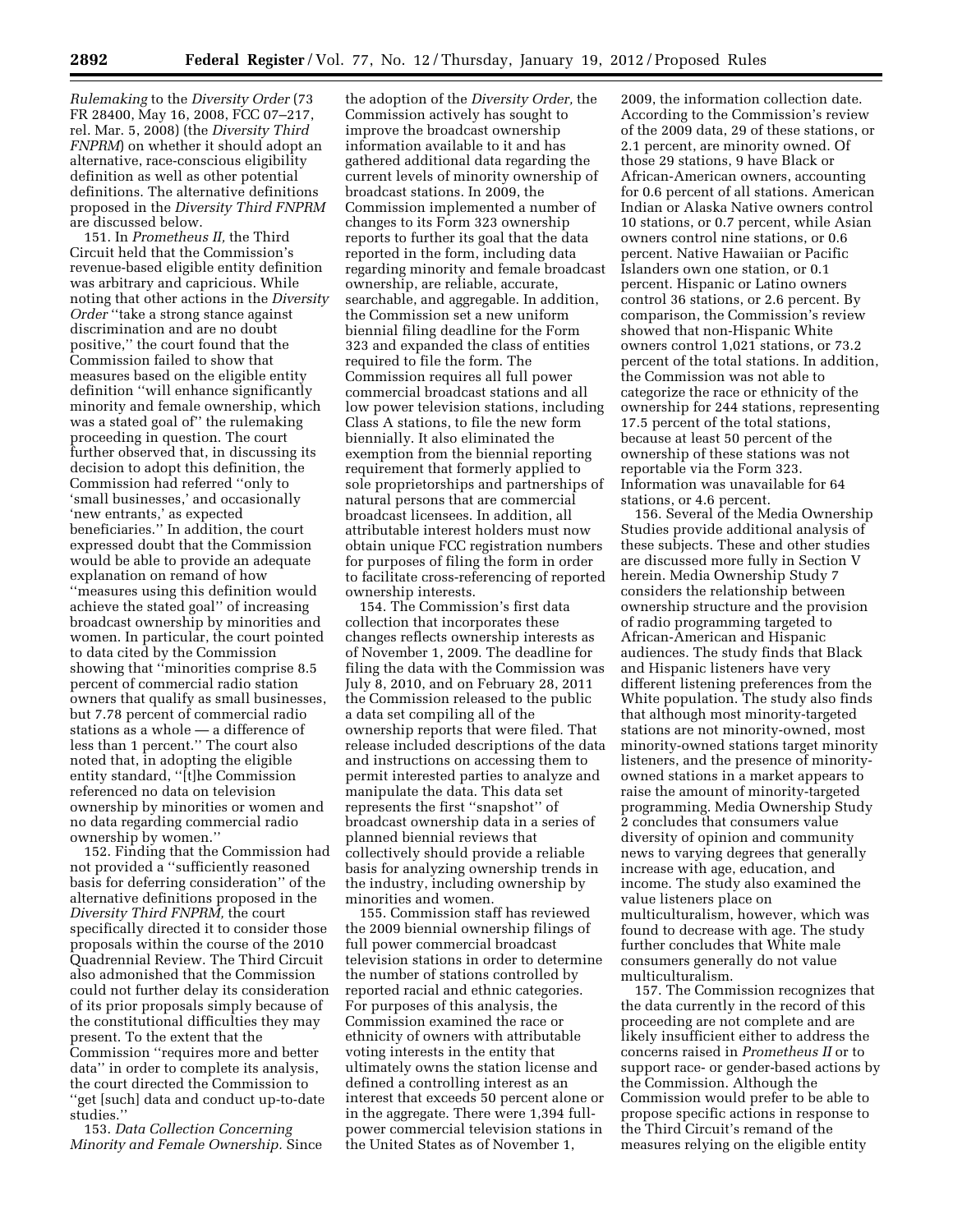definition in this *Notice of Proposed Rulemaking,* the Commission believes that making legally sound proposals would not be possible based on the record before us at this time. Accordingly, the Commission plans to undertake the following actions in preparation for the 2014 broadcast ownership review to establish with the requisite foundation and clarity what additional policies can be implemented promoting greater broadcast ownership diversity, including female and minority ownership: (1) Continue to improve the Commission's data collection so that the Commission and the public may more easily identify the diverse range of broadcast owners, including women and minorities, in all services the Commission licenses; (2) Commission appropriately-tailored research and analysis on diversity of ownership; and (3) Conduct workshops on the opportunities and challenges facing diverse populations in broadcast ownership. In addition, the Commission asks interested parties to supplement the record and provide any and all data available that can complete a picture of the current state of ownership diversity, including minority and female ownership in the broadcast industry and to justify any prospective actions the Commission may take on remand.

158. *Options for Reconsideration of the Eligible Entity Standard.* The Commission seeks comment herein on a number of actions it could take with respect to the remanded eligible entity definition. With respect to these proposals and any others that may be suggested, the Commission emphasizes that interested parties should squarely address the potential legal impediments to any specific approach. The Commission asks commenters to explain the constitutional law analysis that would apply to, as well as the potential constitutional problems with, any proposals for a new eligibility definition. Commenters should explain in detail, based on relevant case law, whether and how the Commission could overcome the application of strict or intermediate constitutional scrutiny to any race- or gender-based standard. Commenters also should explain whether and how proposals can be supported by data and whether they can be applied in a consistent and rational manner.

159. As an initial matter, the Commission invites comment regarding the possibility of reinstating the preexisting eligible entity definition. Recognizing the Third Circuit's apparent skepticism that the Commission would be able to demonstrate on remand that the

revenue-based eligibility definition serves the Commission's goal of increasing broadcast ownership by minorities and women, the Commission asks commenters to address whether or not there is additional evidence available that would show a stronger connection between according licenses preferences to small businesses and promoting this goal. Is there evidence demonstrating that there are now more small businesses, particularly those that are owned by minorities or women, that own broadcast outlets than there were when the eligible entity standard was put in place? The Commission strongly encourages parties to supply any such information to the Commission. The Commission also notes the Third Circuit's statement that ''it is hard to understand how measures using [the eligible entity] definition would achieve the stated goal'' of increasing broadcast ownership by minorities and women in light of Commission data showing that ''minorities comprise 8.5% of commercial radio station owners that qualify as small businesses, but 7.78% of the commercial radio industry as a whole. \* \* \*'' The Commission seeks comment on whether this comparison of minority representation in different segments of the radio industry accurately reflects the potential impact of the eligible entity standard on minority and female ownership. In addition, the Commission invites input on whether it is possible that the preexisting definition would have a more substantial impact on minority and female station ownership if the Commission modifies the licensing preferences to which the definition applies. As discussed in more detail below, the Commission invites commenters to propose changes to these preferences and to explain how such changes would promote the Commission's minority and female ownership objectives.

160. Alternatively, should the Commission consider reinstating the eligible entity definition to support other policy objectives aside from the promotion of minority and female station ownership? For example, should increasing station ownership by small businesses be considered an independent policy goal in this proceeding and, if so, would readopting the preexisting eligibility definition be a reasonable and effective means of promoting this objective? Several provisions of the Communications Act require the Commission to promote the interests of small businesses. *See, e.g.,*  47 U.S.C. 309(j)(3)(B) (obligating the Commission to ''disseminat[e] licenses

among a wide variety of applicants, including small businesses'' in authorizing the Commission to award licenses via competitive bidding); *see also* 47 U.S.C. 257(a) (directing the Commission to identify and eliminate ''market entry barriers for entrepreneurs and other small businesses in the provision and ownership of telecommunications services and information services \* \* \*''); 47 U.S.C. 614(a)(i) (establishing a ''Telecommunications Development Fund'' to, among other purposes, ''promote access to capital for small businesses in order to enhance competition in the telecommunications industry''). The Commission also asks commenters to consider whether creating opportunities for small businesses to participate in the broadcast industry via the eligible entity standard would serve the Commission's traditional goals of fostering viewpoint diversity, localism, and competition. In the *Diversity Order,* the Commission suggested that the use of the eligible entity standard would ''result in a wider array of programming services, including some that are responsive to local needs and interests and audiences that are underserved.'' In this regard, the Commission ''anticipate[d] that small businesses will be more likely than large corporations to have ties to the communities that they serve, and thus be more attuned to local needs and interests.'' The Commission seeks comment on this prediction and on other ways in which the continued use of the eligible entity definition could serve the Commission's traditional policy objectives.

161. The Commission also seeks comment on whether there are other race- and gender-neutral standards for defining eligible entities that the Commission should consider for the measures adopted in the *Diversity Order*  and any others the Commission may implement in the future. Given the Third Circuit's conclusion that the Commission failed to demonstrate a connection between the previous revenue-based definition and the Commission's stated diversity goals, commenters should supply specific evidence demonstrating why a proposed definition is likely to serve the Commission's policy objectives, especially the Commission's goal of increasing station ownership by minorities and women. In addition, the Commission asks commenters to discuss any potential legal problems as well as any administrative issues associated with their proposals.

162. In the *Diversity Third FNPRM,*  the Commission sought comment on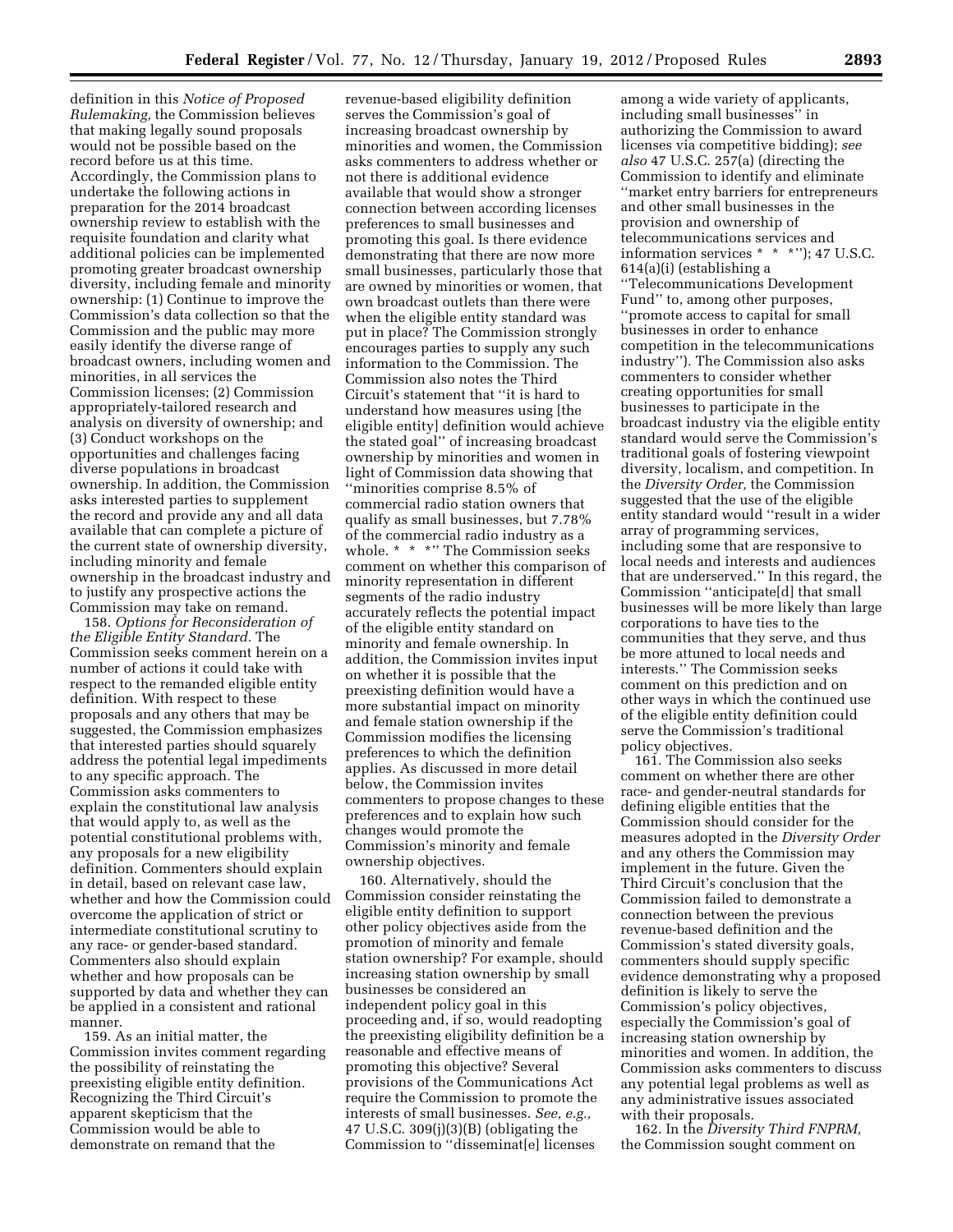replacing the eligible entity standard with a standard based on the SBA's definition of socially and economically disadvantaged businesses (SDBs) used for purposes of its Business Development Program. African Americans, Hispanic Americans, Asian Pacific Americans, Subcontinent Pacific Americans, and Native Americans are presumed to qualify for the Business Development Program, and other individuals may qualify for the program if they can show by a preponderance of the evidence that they are disadvantaged. The Commission again seeks comment on this proposal in this proceeding. In addition, the Commission seeks comment on whether there is an alternative race-conscious and/or gender-specific standard that the Commission should adopt.

163. To be lawful, race-based and gender-based governmental action must satisfy the Equal Protection Clause of the Fourteenth Amendment to the United States Constitution. The Supreme Court has established that race-based classifications are subject to strict scrutiny and may be upheld ''only if they are narrowly tailored measures that further compelling governmental interests.'' Gender classifications are subject to intermediate scrutiny, under which the government's actions must be substantially related to the achievement of an important objective. Commenters advocating a race-conscious classification, therefore, should explain, based on relevant judicial precedent and empirical data, how such a classification would satisfy the strictest level of constitutional scrutiny. To justify the adoption of a race-conscious standard, would it be possible for the Commission to demonstrate a compelling interest in fostering viewpoint diversity, redressing past discrimination, or some other interest? If the Commission could establish such an interest, how could the Commission demonstrate that a race-based standard would be a narrowly tailored means of achieving this interest? Similarly, could the Commission meet the relevant constitutional standards for a genderspecific standard? Commenters also should explain what data the Commission would need in order to adequately support a race- and/or gender-based definition. Commenters should provide relevant data and are encouraged to submit peer-reviewed studies.

164. The Commission also sought comment in the *Diversity Third FNPRM*  on an ''individualized full-file review'' approach to awarding the preferences adopted in the *Diversity Order.* Under this proposal, applicants would be

accorded licensing preferences if they could demonstrate that they have overcome ''significant social and economic disadvantages.'' After the release of the *Diversity Third FNPRM,*  the Media and Wireless Bureaus sought comment on a proposal made by the Advisory Committee to award bidding credits in licensing auctions to applicants that demonstrate that they have overcome a ''substantial disadvantage.'' The Commission seeks comment on the use of this type of standard for purposes of the licensing preferences adopted in the *Diversity Order.* Would these standards, both of which are based on individualized reviews to determine whether applicants have overcome considerable disadvantages, be subject to strict judicial scrutiny and would they be able to survive this level of constitutional analysis? Alternatively, would it be feasible for the Commission to conduct such reviews in a race- and genderneutral manner that would be subject to a lower level of constitutional scrutiny? If so, would the Commission be able to satisfy the Third Circuit's concern that the use of a race- and gender-neutral approach may not materially advance the Commission's minority and female ownership goals? In addition, the Commission asks commenters to consider how the Commission could ensure that the highly individualized reviews of broadcast applications that would be required under a substantial disadvantage standard could be administered in a sufficiently objective and consistent manner as well as in accordance with First Amendment values. The Commission also would like interested parties to comment on the Commission resources that would be required to conduct, as a matter of course, highly fact-specific reviews of this nature. What data would the Commission need to support the adoption of this type of standard? The Commission seeks comment as to the practicability of implementing such a standard and what information would be required by the Commission to determine potential eligibility. What privacy concerns, if any, are raised by collecting such information? Would the Commission have statutory authority to adopt it? To the extent that additional data are needed, commenters are encouraged to provide such information.

165. In addition, the Commission seeks comment on any other approaches it should consider. Commenters advocating alternative proposals should explain how the proposal would satisfy the applicable level of constitutional

scrutiny, how it would advance the Commission's policy goals, how the Commission could address any administrative burdens or practical considerations inherent in the proposed approach, and what data the Commission would need in order to justify it. Again, commenters are strongly encouraged to supply any relevant data to the Commission.

166. Finally, the Commission asks commenters to consider whether the Commission should decline to adopt any new eligibility standard specifically aimed at increasing minority and female station ownership in light of the record in front of the Commission in this proceeding. In particular, the Commission asks parties to consider, on the one hand, the Third Circuit's dissatisfaction with the Commission's prior race- and gender-neutral approach. On the other hand, the Commission asks parties to consider the high constitutional hurdles the Commission would face if it were to adopt an expressly race- or gender-based standard on remand and the data that would be necessary to justify such a standard prior to the completion of the 2010 Quadrennial Review. While the Commission continues to believe that promoting minority and female ownership is an important goal, the Commission also recognizes that implementing a program expressly aimed at this goal in the context of this proceeding would require the support of a substantial evidentiary record that the Commission has not yet been able to amass. Accordingly, the Commission seeks comment on how the Commission most effectively could continue to pursue its longstanding goals of promoting diversity among broadcast licensees, and especially of fostering broadcast ownership by minorities and women, in the event that the Commission determines that it is unable to support a new eligibility standard in this proceeding.

167. *Measures Relying on Eligible Entity Standard.* In addition to seeking comment on the eligible entity definition, the Commission also seeks comment on how the Commission should proceed with respect to the licensing preferences that previously relied on this definition, each of which was remanded in *Prometheus II.* As numbered in the *Diversity Order,* these measures include: (1) Revision of Rules Regarding Construction Permit Deadlines; (2) Modification of Attribution Rule; (3) Distress Sale Policy; (4) Duopoly Priority for Companies that Finance or Incubate an Eligible Entity; (5) Extension of Divestiture Deadline in Certain Mergers;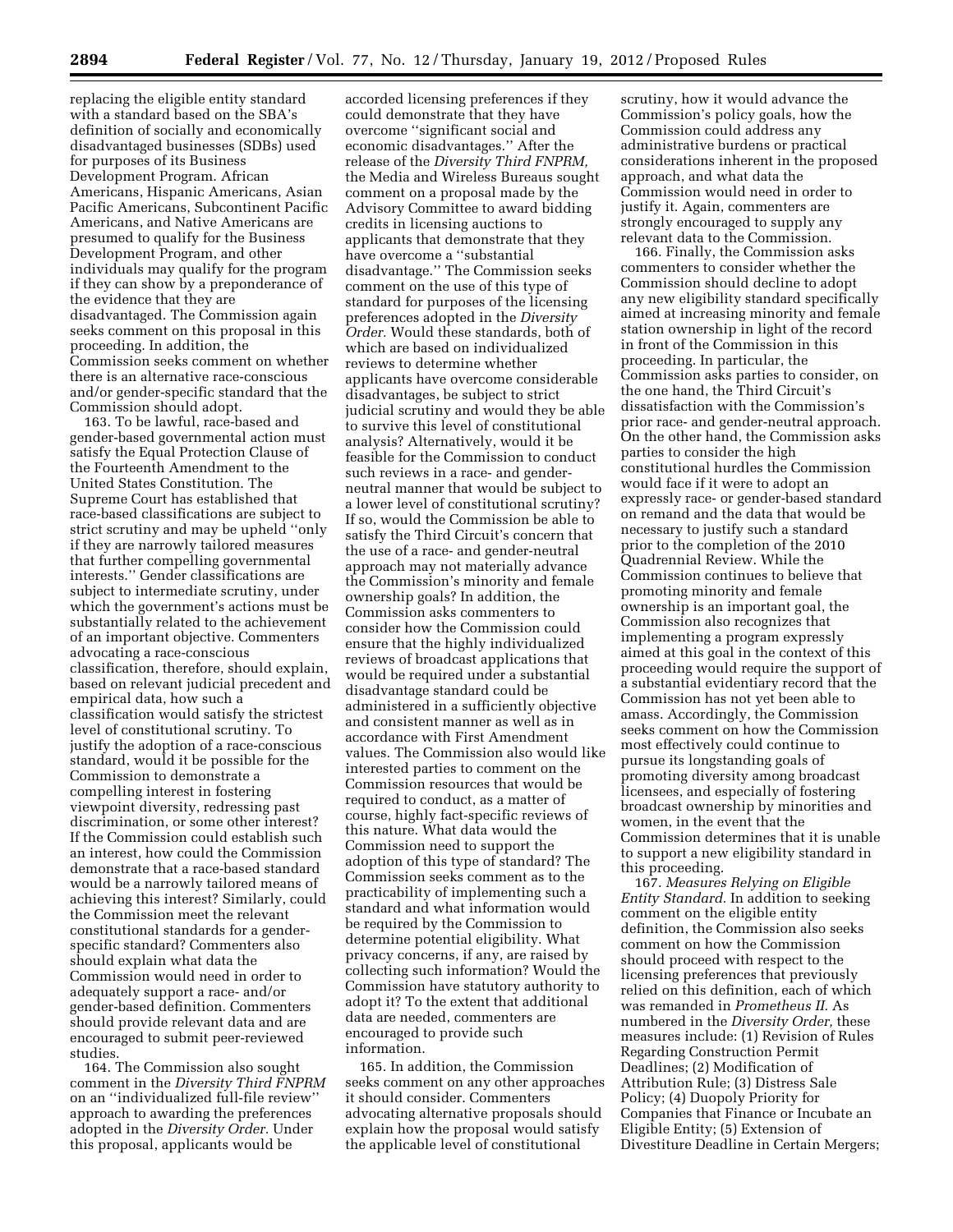and (6) Transfer of Grandfathered Radio Station Combinations to Non-Eligible Entities. The Commission seeks comment on whether or not the Commission, either in this proceeding or a separate rulemaking, should attempt to reinstate any of these measures. In particular, if the Commission decides to readopt the preexisting eligible entity definition on remand, should it also reinstate each of the measures that rely on this definition? Alternatively, if the Commission adopts a new standard to replace or supplement the eligible entity definition, should the Commission apply that revised standard to each of the above-listed measures, but otherwise reinstate them in their current form? Are there reasons why the Commission should either decline to readopt any of these measures on remand or make any changes to them if the Commission implements a new eligibility standard? The Commission also seeks comment on whether reinstating these measures, either in their current form or with proposed changes, would be an effective means of advancing the Commission's policy goals and whether such action would be consistent with applicable constitutional law standards. The Commission further invites comment on whether the Commission would need additional data in order to justify the readoption of any of these measures and, if so, the Commission requests that such data be submitted. By contrast, if the Commission decides that it is not feasible to replace the eligible entity definition and therefore declines to adopt any new definition on remand, then, absent further action by the Commission, each of the measures vacated by the court would remain void. Accordingly, these measures would be rescinded by the Commission.

168. The Commission also sought comment on a number of additional measures intended to promote diversity among broadcast licensees in the *Diversity Third FNPRM.* Several of these proposals rely on the now vacated eligible entity definition or another proposed eligibility standard. As set forth in the *Diversity Third FNPRM,*  these proposals include: (1) Share-Time Proposals; (2) Retention of AM Expanded Band Owners' Station if One Station Is Sold to an Eligible Entity; (3) Structural Waivers for Creating Incubator Programs; and (4) Proposals of the National Association of Black Owned Broadcasters and the Rainbow/ PUSH Coalition. A number of parties filed comments on these proposals in response to the *Diversity Third FNPRM.*  With regard to the third proposal,

MMTC recently has urged the Commission to take action on a similar Minority Ownership Incubation Proposal. Specifically, MMTC has proposed an incubation program pursuant to which the local radio ownership rule would be waived for radio broadcasters that engage in one of six ''Qualifying Activities,'' including (1) selling or donating a commercial radio station to a qualified entity; (2) entering into a local marketing agreement with an independent programmer for a five year period for the use of an FM HD–2 or HD–3 channel; (3) financing one year of operations and providing in-kind technical and engineering assistance or equipment that enables an eligible entity to reactivate and restore to full service a dark commercial or noncommercial broadcast station; (4) donating a commercial or noncommercial station to an Historically Black College or University, an Hispanic Serving Institution, an Asian American Serving Institution, or a Native American Serving Institution; (5) ''providing loans, loan guarantees, lines of credit, equity investments or other direct financial assistance to a qualified entity to cover more than 50 [percent] of the purchase price of a radio station''; or (6) engaging in another action that is ''likely to enhance radio station ownership opportunities for qualified entities.'' Under MMTC's proposal, the Qualifying Activity must occur in either the same market as or a larger market than the market for which the waiver is requested. Radio broadcasters that engage in Qualifying Activities would be eligible to receive an unlimited number of waivers of the AM and FM subcaps and a specified number of waivers of the local radio ownership caps based on market size. In light of the Third Circuit's remand, the Commission again seeks comment on the proposals in the *Diversity Third FNPRM,* as well as those that have been suggested more recently, in this proceeding. In particular, the Commission asks for input on how the court's remand of the provisions relying on the eligible entity definition should impact the Commission's consideration of each of these proposals. The Commission also seeks comment on whether the adoption of these measures would advance the Commission's policy objectives and on the legal implications of implementing these proposals. Further, the Commission invites parties to comment on whether the Commission would need additional data in order to justify any of these measures and encourage parties to provide any data

that may be helpful to the Commission's analysis.

169. *Additional Measures To Further the Commission's Diversity of Ownership Goals.* The Commission also seeks comment on any other measures it should consider that would advance the Commission's longstanding goal of having a wide diversity of broadcast licensees and, more specifically, of increasing the number of minority- and women-owned broadcast stations. In addition to the measures noted above, the *Diversity Third FNPRM* sought comment on several other proposals designed to increase participation in the broadcast industry by new entrants and small businesses, including minorityand women-owned businesses. These proposals include: (1) Opening FM Spectrum for New Entrants; (2) Must-Carry for New Class A Television Stations; and (3) Reallocation of TV Channels 5 and 6 for FM service. The Commission seeks to refresh the record on these proposals in this proceeding. The Commission also asks commenters to suggest any additional actions the Commission should consider to advance its important diversity objectives. For example, MMTC has suggested that the Commission seek to reinstate and expand its previous Tax Certificate Policy by coordinating with the White House on draft legislation. The Commission asks commenters specifically to explain how their proposals would serve the Commission's goals and whether they would satisfy relevant constitutional law standards.

#### *E. Media Ownership Studies*

170. To provide data on the impact of market structure on the Commission's policy goals of competition, localism and diversity, the Commission has commissioned eleven Media Ownership Studies, which are listed in Appendix A and have now been completed. The economic studies were completed and subject to formal peer review during the period January to July 2011. The studies, peer reviews, and author comments on the peer reviews are available on the Commission's media ownership Web site at *[http://](http://www.fcc.gov/encyclopedia/2010-media-ownership-studies)  [www.fcc.gov/encyclopedia/2010-media](http://www.fcc.gov/encyclopedia/2010-media-ownership-studies)[ownership-studies.](http://www.fcc.gov/encyclopedia/2010-media-ownership-studies)* The Commission invites interested parties to submit any comments on the studies on the same comment dates indicated on the first page of this document.

171. As discussed below, each of these studies defines a relevant performance metric with respect to one or more of the three policy goals and examines how results vary across markets with differing ownership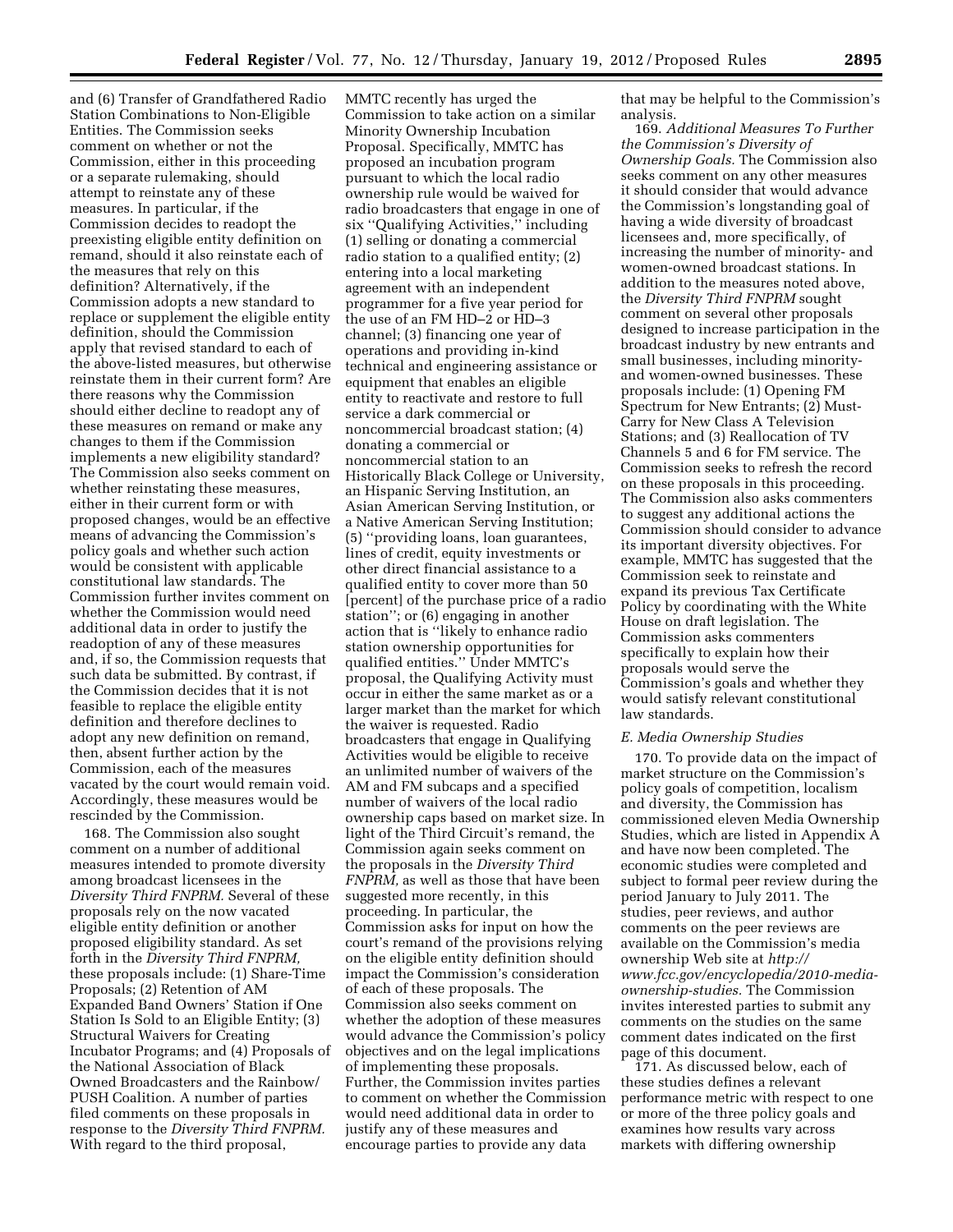structures. Generally, the research was designed to relate relevant performance metrics directly to changes in ownership of broadcast facilities in local markets, the attribute of the market that the Commission's rules directly affect. In some cases the studies found useful and important correlations. In other cases variations were found across markets but with little correlation to local market ownership structure. The Commission seeks comment on how to interpret and apply these results. Are there other statistical studies available that the Commission should consider that relate relevant performance metrics to market structure using statistical analysis of a reasonably large sample of markets? Are there individual market case studies available that are relevant and, if so, what role should they have in the Commission's deliberations?

#### 1. Studies Relating to Competition

172. With standard private goods, a study of competitive performance would normally begin with an examination of the relationship between price and marginal cost. Broadcast television and radio programming do not have end user prices, so this approach cannot be implemented here. This leaves two other options. First, the Commission can examine television viewing and radio listening on the assumption that, other things being equal, higher viewing and listening levels in a market are associated with higher consumer satisfaction (the Commission values competition because it provides high levels of consumer satisfaction). Second, the Commission can survey consumers about their valuation of the media environment. Competition can benefit consumers not only by delivering a valued mix of programming at a point in time, but also by promoting innovation. The Commission's slate of studies included both approaches to the direct assessment of consumer satisfaction and also examines one manifestation of innovation. The Commission tentatively concludes that these metrics are appropriate to analyze competition and seek comment on that conclusion, as well as the structure and conclusions of the studies described below.

173. Media Ownership Study 1 examines television audience ratings during parts of the day when programming is locally selected (in particular, dayparts other than prime time, because most prime time programming is network selected). The study found no significant relationship between variations in viewing and variations in market structure across markets. The Commission seeks

comment on the use of these metrics to measure competition, as well as the results of Media Ownership Study 1.

174. Media Ownership Studies 5 and 7 each provide some analysis of variations across markets in radio listening. Media Ownership Study 5 examines listening to news radio stations. It finds no significant correlation between market structure and listening, although it does find that the addition of a public news station has a significant impact on news listening. In many if not most markets, there is not more than one public news station, so the results are plausibly understood as suggesting that adding the first public news station in a market has a significant effect. It is not clear that adding additional public news stations would have the same effect. The Commission seeks comment on the structure and conclusions of Media Ownership Study 5, including how the Commission should consider the impact of public news stations on competition given the results of the study.

175. Media Ownership Study 7 focuses on the provision of radio programming to minority audiences. It first documents the significant differences in listening patterns across the Black and White and across the Hispanic and non-Hispanic demographic groups. The study also examines the impact of market structure on listening with inconclusive results. The Commission seeks comment on the design of Media Ownership Study 7, as well as its results with respect to radio listening, and what, if anything, those results can contribute to the Commission's analysis.

176. Media Ownership Study 2 utilizes survey data as a basis for estimating consumers' willingness to pay for (*i.e.,* valuation of) various characteristics of their media environment (diversity of opinion, community news, multiculturalism, and advertising). The portion of the Media Ownership Study 2 analysis most directly related to competition is the study of advertising and consumers' revealed willingness to pay for reductions in it. Some past research has interpreted the amount of advertising as a kind of ''price'' that consumers must pay to receive television programming. The market structure analysis in Media Ownership Study 2 focuses on the number of television voices in the market, and the results appear to show that an increase raises the amount of advertising. The Commission seeks comment on whether the characteristics used in Media Ownership Study 2 to measure consumer satisfaction adequately measure total consumer

satisfaction. In particular, the Commission seeks comment on the extent to which correlations between market structure and the amount of advertising in a market provide a useful proxy for competition in the marketplace. Commenters who argue that important elements of the media environment are missing from the study are requested to indicate how consumer satisfaction is affected by the missing elements as well as how the missing elements are likely to be correlated with the elements of the media market structure the Commission's ownership rules can influence.

177. Media Ownership Study 10 examines how the structure of the television market has influenced the increase in television stations' use of multicasting. Innovation as evidenced by the spread of technological advances is another area where competition in the media markets can be observed. One could view increases in multicasting as the result of competition among television stations in a market. The study offers two measures of multicasting: The total number of multicast channels in the market and the average number of multicast channels per television station in the market. The study finds little evidence that variations in ownership structure affect the extent of multicasting. Rather it appears that other market characteristics, such as the market size and the number of television stations operating in the market, are more relevant factors. The Commission seeks comment on the use of multicasting as a metric to study innovation and competition in the market, including whether one measure used in Media Ownership Study 10 is a more appropriate one than the other.

#### 2. Studies Relating to Localism

178. The Commission sought to measure localism, in part, by looking at the effect of local market structure on the quantity of local news and public affairs programming provided at both the market level and the station level. Media Ownership Study 1 examines a number of factors relating to the quantity and quality of local information and correlates that information with the structure of the local media market. In this study, quality is measured by using ratings as the variables to determine how much people prefer certain types of programming, including local news programming. The study does not identify a relationship between ownership structure and local news ratings or hours of programming. The Commission seeks comment on how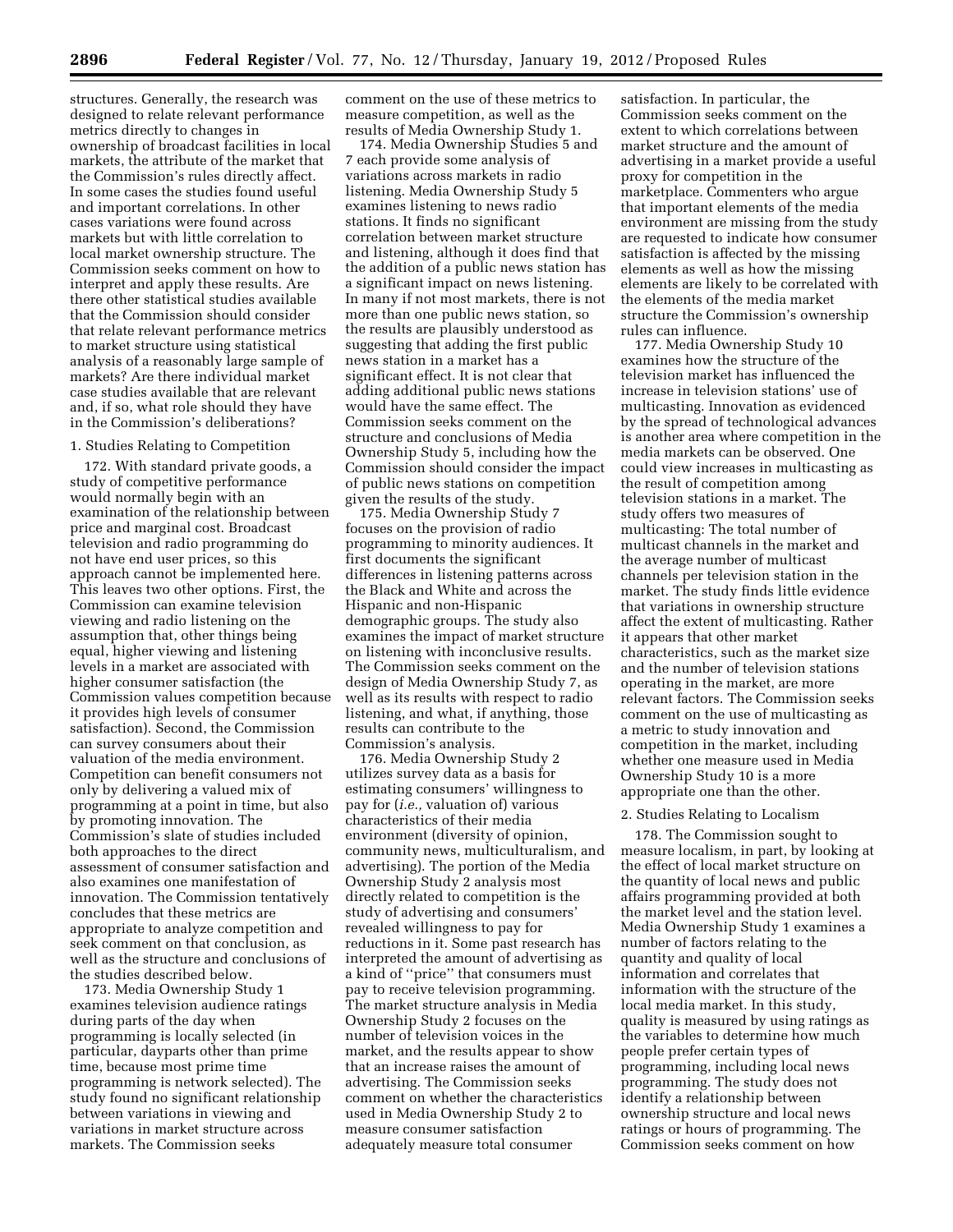well Media Ownership Study 1 measures the degree to which the localism needs of the local population are being served. The study defines television ratings, restricted to the evening time period, as a reasonable measure for the quality of the local television content in the market. Does a measure of the rating of local news provide a better measure of localism than a measure of all content viewing during this period? Should the Commission's localism metric necessarily rely on consumer preference? Media Ownership Study 1 also examines three measures of the amount of news available in the market: The number of news formatted radio stations, the number of hours of local news, and daily newspaper circulation. Is the number of news formatted radio stations an appropriate measure of localism in the absence of information on the type of news carried by the stations? Would one expect the amount of local news on a news formatted station to vary across markets in a predictable manner? Is the circulation of daily newspapers in a market a reasonable measure of the availability of local content? How should it be interpreted? What, if anything, does a high newspaper circulation level indicate about local content on television and radio stations in the same market?

179. Media Ownership Study 4 also provides an analysis of the quantity of local television news and public affairs programming. Media Ownership Study 4 finds that local news and public affairs minutes provided in a market increases with the number of television stations and the number of Big Four (ABC, NBC, CBS, Fox) affiliates in the market. The presence of a newspapertelevision combination in a market appears to reduce total local news minutes in the market, even though the cross-owned station itself produces more local news than otherwise comparable stations. At the station level, Media Ownership Study 4 finds that radio-television cross-ownership appears to increase local news. Superficially Media Ownership Study 1 and Media Ownership Study 4 appear similar because each measures the quantity of local news. The Commission notes, however, that the sources each study uses to catalog the amount of news are different. In addition, the empirical models differ. How should the Commission weigh each of these studies? Is one data source superior to another? Media Ownership Study 4 examines individual station and market behavior. How should the Commission

weigh conflicting results between market outcomes and station behavior?

180. Media Ownership Study 5 examines the prevalence of news formatted radio stations and the listenership of those stations. The data for this study do not separate local and national news programming or account for news programming on stations that are not designated as news formatted. Is the news content of news-formatted stations sufficiently local that the Commission can use the number of such stations as a reliable metric for the amount of localism in a radio market? The study also analyzes usage of news, via the overall ratings of the newsformatted radio stations. Are ratings a sufficient measure of the quality of the local content provided by the station? The Commission notes that the study examines only radio markets defined by Arbitron, which tend to be in the more populous areas of the country. Should the Commission expect the more rural areas to differ? The study concludes there are few significant relationships between news formatted stations and ownership structure. The study does provide weak evidence, however, that an increase in the size of the largest local owner group is associated with an increase in the number of news stations and the number of different news formats offered in the market. The Commission seeks comment on these conclusions.

181. Media Ownership Study 6 examines the state of local news on the Internet to determine whether the Internet provides a net increase to media diversity in local markets. Media Ownership Study 6 first determines which news sites are not affiliated with a traditional media outlet such that they can be considered a new or independent news source. The study provides data on online local news sites within the top 100 U.S. television markets that reach more than a minimum threshold of traffic. Media Ownership Study 6 concludes that there is a very limited amount of local news on the Internet that is provided by organizations that are not broadcasters or print media organizations. The Commission tentatively concludes from Media Ownership Study 6 that, while the potential of the Internet for local, or even hyper-local, news is great, very few such sites today reach a significant audience, at least in the top 100 markets. The Commission seeks comment on that tentative conclusion. The Commission also notes that the analysis is based upon the most widely visited sites. Is it possible that a sufficient number of lightly visited sites carrying content produced by non-

traditional media exist such that they act as a reservoir of local content available to consumers? If not, are the barriers to entry into Web publishing sufficiently low such that a failure by broadcasters to provide consumers with their desired level of local news and information will attract competitors? Does the current relative absence of competitors provide any indication of how well the traditional media are serving the needs of consumers?

182. Media Ownership Study 3 examines public knowledge and civic participation to determine whether consolidation results in a more or less informed public. Media Ownership Study 3 considers several metrics of civic engagement, including knowledge of political candidates and issues, as potential indicators of how well the media environment supplies information about local issues. It finds little relationship between media market structure and consumers' knowledge about presidential and congressional candidates, interest in politics, or turnout at the polls. The peer reviewer raised several questions about the usefulness of these particular measures of civic knowledge and engagement. Are the metrics reliable indicators of such characteristics? The study does find a relationship between political participation and political advertising on television. Could there be a connection that Media Ownership Study 3 did not measure between market structure and a political candidate's decision to advertise in that market, which influenced civic knowledge and participation? The Commission seeks comment on these issues.

183. Finally, Media Ownership Study 2, discussed above in the Competition section, provides the Commission with information on the relative value consumers place on the Commission's diversity and localism goals. When examining the influence of market structure on consumer valuation, the study finds that the number of television voices does not have an impact on the consumer's perception of the amount of community news provided. The Commission notes that the average consumer places a higher value on opinion diversity and local news content than on content diversity. How should the Commission evaluate this trade-off? Is the valuation by the average consumer the most appropriate measure or should the Commission look at the valuations broken down by demographic groups?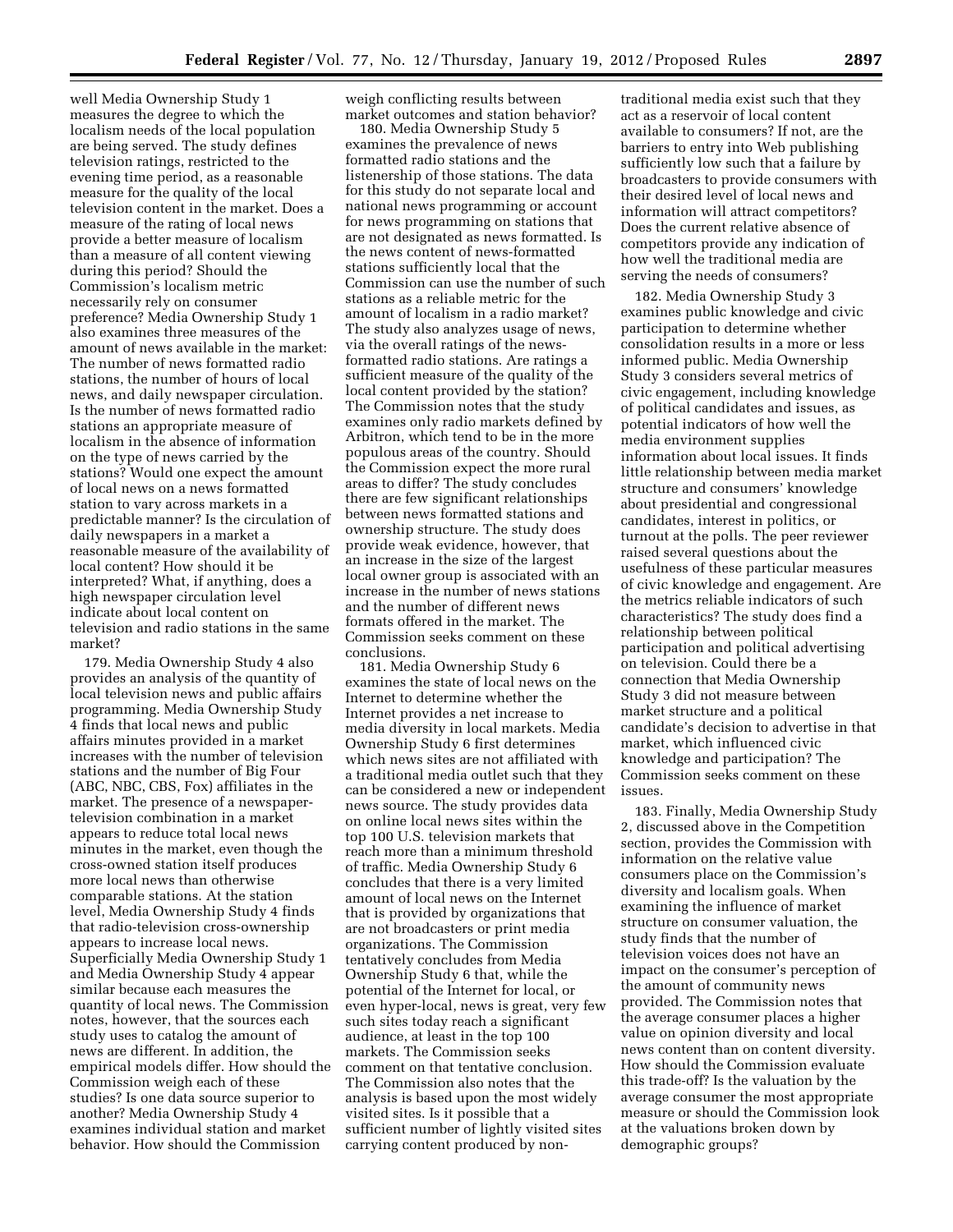#### 3. Studies Relating to Diversity

184. In commissioning ownership studies on diversity, the Commission elected to measure the availability of news and civic engagement in local markets as it relates to local market structure in a variety of ways, as described below. The Commission tentatively concludes that these metrics are appropriate to analyze diversity and seek comment on that conclusion, as well as the individual studies described below. Media Ownership Study 5 examines whether ownership structure impacts the availability and listenership of radio stations with a news format in local radio markets, as discussed above. Markets with more news formatted radio stations would be considered to have a greater level of program diversity. The study concludes there is no evidence that newspaper-radio crossownership increases news variety or listening. As discussed above, the study provides weak evidence that an increase in the size of the largest local owner group is associated with an increase in the number of news stations and the number of commercial news varieties present in the market. Are these format categories for news and information useful measures of program diversity?

185. The Commission also assessed diversity in Media Ownership Study 2. The study analyzes the existing and preferred quantity of information of interest specifically to women and minorities, which it refers to as multiculturalism. Analysis of the survey results allowed the researchers to estimate the value consumers place on increased amounts of this media market characteristic. The Commission tentatively concludes that what the study labeled as multiculturalism is a useful, though not singular, indicator of the level of program diversity in the market. The survey asked consumers about their media environments overall rather than the characteristics of a particular medium such as radio or television. When examining the influence of market structure on consumer valuation, the study finds that the number of television voices has a significantly positive impact on consumers' valuation of opinion diversity and multiculturalism, even after accounting for the number of stations in the market. Examining the effect of a combination of two television stations in a market, the study finds such a combination leads to a loss in average consumer welfare which is greater in smaller markets. The study finds that the combination does benefit consumers due to a reduction in the perceived amount of advertising. While

the changes in consumer welfare from such a transaction vary significantly by market size for opinion diversity and advertising, the effect on multiculturalism varies substantially less by market size. How should the Commission assess consumers' satisfaction against the overall media environment when balancing the benefits of program diversity with any possible countervailing effects?

186. Media Ownership Study 8B directly measures the diversity of content by measuring the diversity of viewpoints discussed on local television news programs. The study catalogs words used in broadcasts and then measures variation among stations in a market. Viewpoint diversity in this study is considered in terms of diversity in discussions of political figures, issues, and local regions. How should each of these measures of content diversity be weighted? The analysis is based on the content available in 37 large markets. Would the results of this study likely hold in smaller markets? Can the findings for television news be generalized to other sources of news, such as radio and newspapers?

187. Media Ownership Study 9 is a theoretical and experimental study of the impact of market structure on the incentives of media outlets to withhold information from citizens when withholding could benefit the policy position the media owner favors. In the past, many analyses of market structure and diversity have focused on the idea that, to ensure a wide range of viewpoints are provided, it is important to have multiple independent media outlets. The underlying presumption is that with many independent outlets it is likely that the decision makers for content transmission will have varying points of view and so varying points of view will be disseminated.

188. Media Ownership Study 9 emphasizes the importance for information transmission of having multiple outlets with the same viewpoint, with rivalry among outlets with similar viewpoints serving to prevent information withholding. The theoretical model is an abstraction, beginning with two outlets and a single policy issue on which they can have differing viewpoints and adding additional outlets. One conclusion is that ''competition within viewpoints dramatically enhances information revelation.'' In the real world, there are of course multiple issues and likely more than two alternative viewpoints per issue. Nevertheless, the analysis is valuable because it provides strong support for having at least four independent media voices, since every

issue has at least two viewpoints and two outlets per viewpoint are needed in the model to ensure information regarding a viewpoint is not withheld. The experimental results are also suggestive, first because, broadly speaking, they confirm the theoretical predictions, but also because they indicate the market performance improves with additional media outlets, but that the marginal value (for information transmission) of additional outlets declines as the number of outlets increases. The Commission seeks comment on the validity of the theoretical model and the extent to which inferences based on it are relevant to the Commission's diversity analysis.

189. While Media Ownership Studies 5 and 8B focus on diversity measures relating to the content of the medium, Media Ownership Study 8A measures diversity of content by observing how consumers react to the content delivered to them. Can consumer behavior provide a reliable indicator of the level of diversity? The study utilizes variations in viewing patterns of local television news programs as compared to local viewing patterns for national television news programs to develop a measure of diversity of content on local news programs. The study compares the dispersion of the market shares of national news programs to the dispersion of the market shares of local news to benchmark the diversity offered by local news in a market. It finds little correlation between viewpoint diversity and local market ownership structure. The Commission seeks comment on these results.

190. Media Ownership Studies 1 and 5 measure the market share of local television news programs and newsformatted radio stations, respectively. Media Ownership Study 1 examines variations in viewing of local television news programming but finds little relationship to market structure. Can these metrics also provide information about the diversity of content provided by the media in addition to satisfaction with the media? Will diverse content necessarily attract a larger audience than less diverse content, or is the effect contingent on the diversity of the population within the market? The Commission seeks comment on whether these two studies can provide additional information on the level of diversity in a local market.

191. Measures of civic engagement also can be used to assess the level of viewpoint diversity in a market. For instance, if media outlets in a market supply programming with a diverse range of viewpoints, consumers may be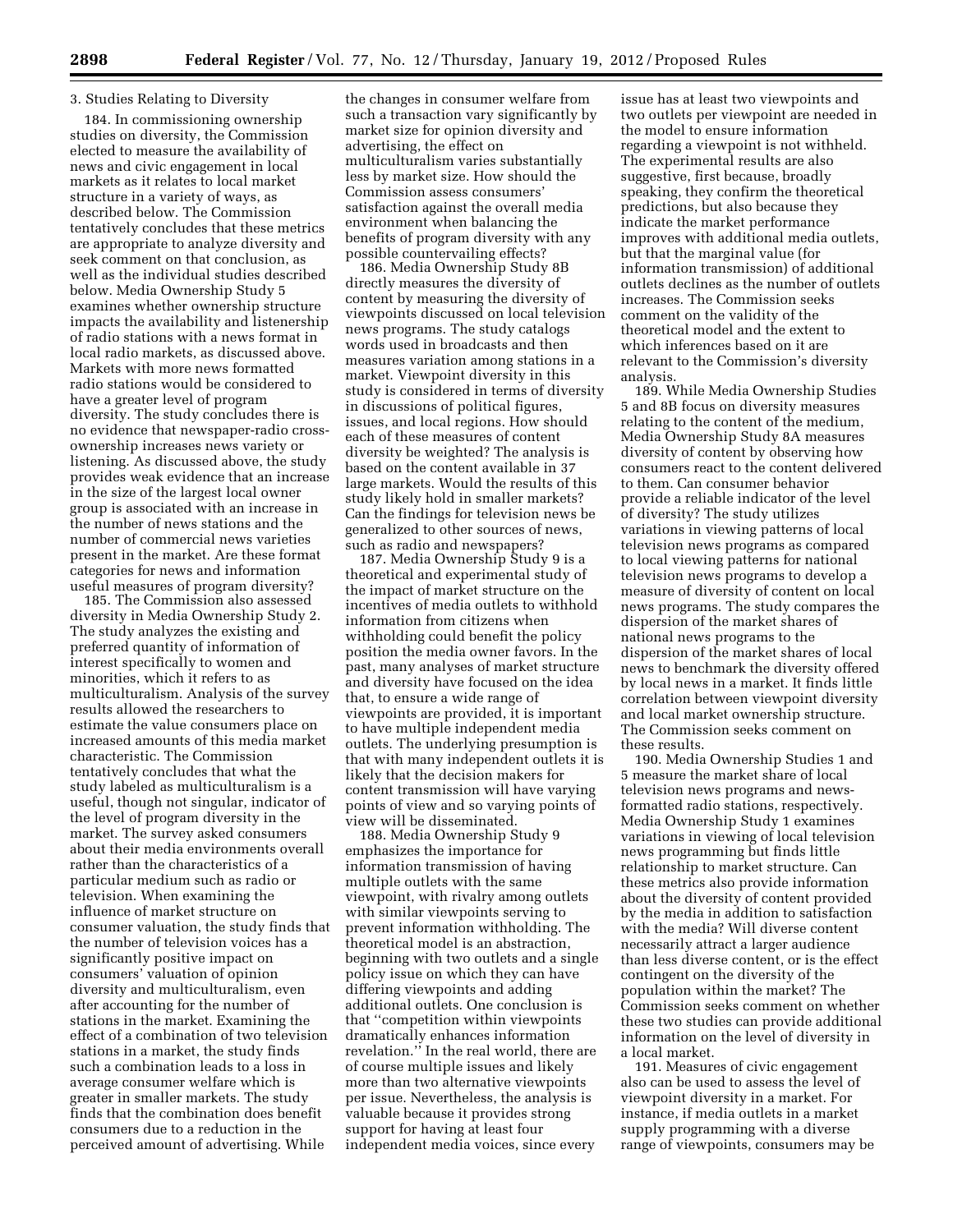better informed, which can lead to increased local civic participation. As noted above, Media Ownership Study 3 provides data relevant to this analysis. It measures civic participation and knowledge. Does this metric also provide useful information about the level of viewpoint diversity in the market? Several measures examined by the study may have relevance to diversity depending on how consumers react to hearing diverse viewpoints. The study measures consumers' recognition of politicians. Is it reasonable to conclude that markets where consumers are more likely to recognize the positions held by various politicians are markets in which more diverse information is available? The Commission seeks comment on the relevance of civic participation for measuring the level of viewpoint diversity in the market.

# 4. Study Relating to Minority and Women Ownership Issues

192. Media Ownership Study 7 considers the relationship between ownership structure and the provision of radio programming targeted to African-American and Hispanic audiences. It provides mixed evidence on whether minority-owned radio stations better serve minority populations. This study looks at the provision of radio programming to minority (African-American and Hispanic) audiences, as reflected in the choices of radio stations to select formats that are popular with minority audiences. It reflects that minority audiences—specifically Black and Hispanic listeners—have very different listening preferences from the majority non-Hispanic, White population. For example, the study shows that a single programming format, Urban—attracts half of black listening, while it attracts less than five percent of nonblack listening. The data also suggest that there is a positive relationship between minority ownership of radio stations and the total amount of minoritytargeted radio programming available in a market—in other words, that minorityowned stations are more likely to provide programming targeted to minorities than are non-minority owned stations. The data do not indicate a clear relationship between ownership concentration and the number of different radio formats in each market, although the cross-sectional analysis does suggest that ownership concentration promotes a greater number of formats in the market. The Commission seeks comment on this study and on the appropriate application of its analysis to the

Commission's policy goals. Are there other statistical studies available that the Commission should consider, relating market structure and the promotion of content that is specifically of interest to minorities and women? Do such studies use statistical analysis of a reasonably large sample of markets? Are there individual market case studies available that are relevant and, if so, what role is there for such case studies in the Commission's deliberations?

# *F. Attribution Matters*

193. The Commission's broadcast attribution rules define which financial or other interests in a licensee must be counted in applying the broadcast ownership rules. They seek to identify those interests in licensees that confer on their holders a degree of ''influence or control such that the holders have a realistic potential to affect the programming decisions of licensees or other core operating functions.'' Although the Commission did not seek comment on attribution issues in the *NOI,* the Commission does so now in order to address issues raised in the record regarding the impact, both positive and negative, of certain agreements on the Commission's ownership rules and fundamental policy goals.

194. The Commission seeks comment in particular regarding local news service (LNS) agreements and shared service agreements (SSAs). An LNS agreement is defined by commenters as an agreement in which multiple local broadcast television stations contribute certain news staff and equipment to a joint news gathering effort coordinated by a single managing editor. According to commenters, an SSA is an agreement, or series of agreements, in which one inmarket station provides operational support and programming for another in-market station. Public interest commenters contend that LNS agreements and SSAs result in fewer independent voices and less local news content and could be used to circumvent the Commission's rules. On the other hand, broadcasters assert that these agreements facilitate greater collaboration between media outlets and permit stations to sustain labor intensive journalism, thereby offering more communities access to local news content than could otherwise be achieved.

195. *Background.* The Commission's attribution rules currently make attributable certain local marketing agreements (LMAs), also referred to as time brokerage agreements (TBAs), in which a broker purchases discrete blocks of time from a licensee and

supplies programming and sells advertising for the purchased time. Certain joint sales agreements (JSAs), which ''involve primarily the sale of advertising time and not decisions concerning programming,'' are also subject to attribution. These agreements are not precluded by any Commission rule or policy as long as the Commission's ownership rules are not violated and the participating licensees maintain ultimate control over their facilities.

196. The Commission first adopted attribution rules for same-market radio LMAs in 1992. The Commission was concerned that absent such rules significant time brokerage under such agreements, combined with increased common ownership permitted by revised local radio ownership rules, could undermine the Commission's competition and diversity goals. In 1999, the Commission adopted attribution rules for television LMAs, finding that the rationale for attributing same-market radio LMAs applied equally to same-market television LMAs, but declined to adopt attribution rules for radio or television JSAs. However, the Commission, in its *2002 Biennial Report and Order,* adopted attribution rules for same-market radio JSAs, finding that JSAs may convey sufficient influence and control over advertising to merit attribution. Subsequently, in 2004, the Commission initiated a rulemaking to determine whether or not to adopt attribution rules for television JSAs; the Commission tentatively concluded that it should. No decision has been issued in that proceeding.

197. *Potential Concerns.* CWA and Free Press object to LNS agreements because they believe that collaboration under LNS agreements harms competition and reduces the amount of independently produced local news programming available to consumers. These commenters are concerned that stations will be unable to devote sufficient resources to independent journalism as a result of the staff reductions and resource sharing resulting from the creation of an LNS. CWA also is concerned that consolidating newsgathering and editorial control reduces diversity and in-depth coverage of local news. Because stations are reporting the same story, CWA argues, viewers are exposed only to a single perspective on every story covered by the LNS. Moreover, CWA suggests that increased communication between stations could lead to antitrust law violations.

198. CWA and Free Press also object to SSAs, particularly those that allow a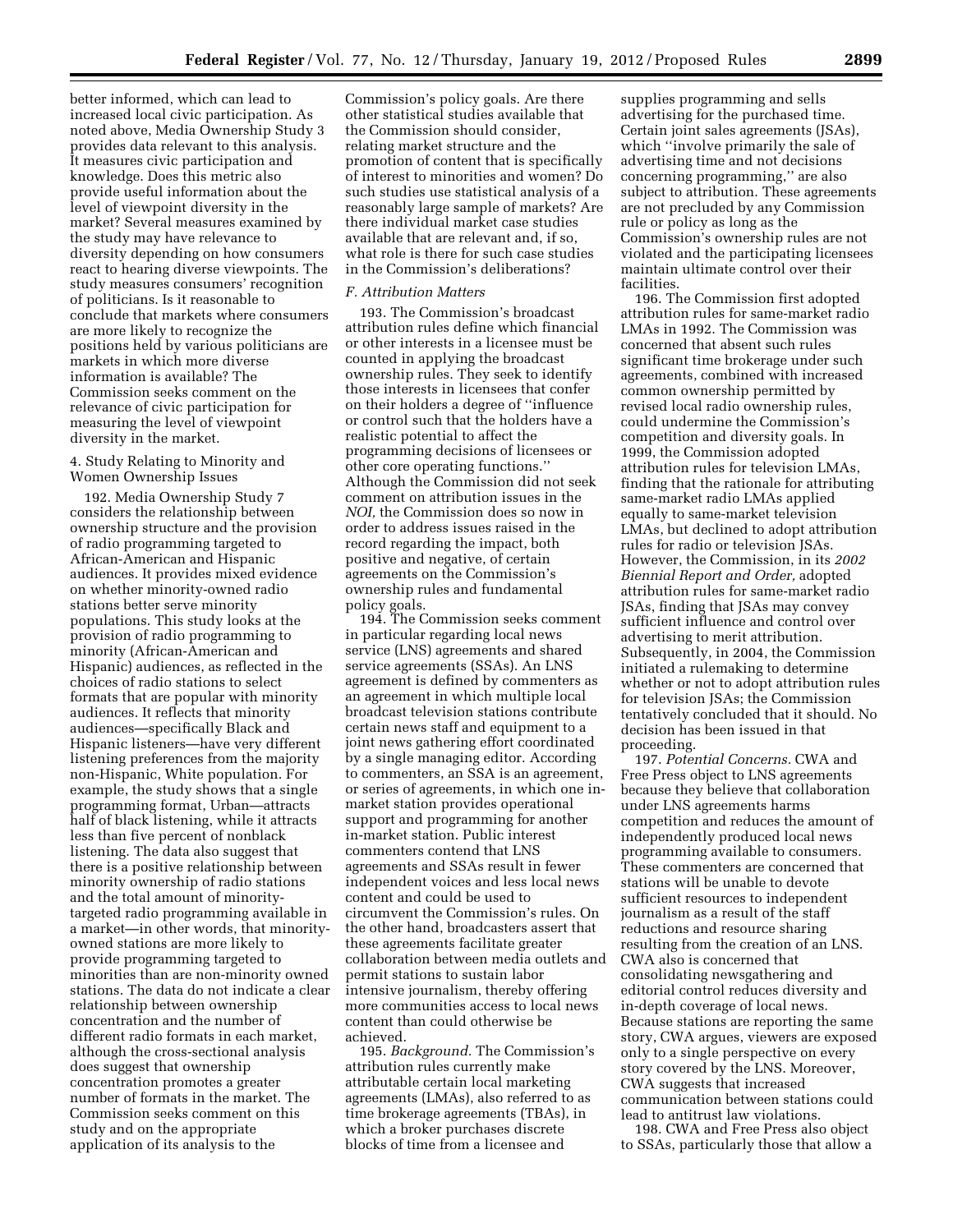single station to produce the news content for multiple stations in a local market. According to these commenters, such agreements result in ''re-run'' content being broadcast over multiple newscasts, thereby reducing the number of independent voices available in the local community. Furthermore, these commenters assert that the staff reductions that typically accompany SSAs reduce the quality, quantity, and diversity of local news coverage.

199. CWA and Free Press object to SSAs also because they believe broadcasters may be using them to circumvent the Commission's multiple ownership rules. CWA suggests that SSAs contain very similar provisions to LMAs and JSAs, which are attributable under certain conditions under the Commission's multiple ownership rules. For instance, like many LMAs and JSAs, SSAs may involve the sharing of facilities, advertising sales personnel, news production, and certain station operations, and options to purchase the brokered station. CWA opposes broadcasters using SSAs to outsource (or broker) newscasts, in asserted circumvention of the Commission's attribution rules. According to CWA, news programming accounts for an average of 45 percent of a station's revenue; therefore, a brokering station can unfairly acquire a significant portion of the economic benefit generated by the brokered station without triggering the attribution rules. In addition, the American Cable Association (ACA) argues that both SSAs and LMAs harm local competition particularly when they permit stations to jointly negotiate retransmission consent. ACA argues that such arrangements permit local broadcast stations to exercise additional leverage with respect to MVPDs leading to higher fees for signal carriage, which are passed on to consumers in the form of higher rates. ACA suggests that broadcasters should be precluded from including collective negotiation of retransmission consent in SSAs or LMAs, particularly with respect to the four top-rated local stations.

200. *Potential Benefits.* On the other hand, broadcasters assert that sharing arrangements (including LNS agreements, LMAs, SSAs, and JSAs) are beneficial to local media markets, generating local news and other services that would not be possible otherwise. Gray asserts that, because of the considerable cost savings associated with its sharing agreements, it can invest in the development of multicast programming streams, mobile video applications, and other uses of the broadcast spectrum. The Local TV

Coalition and Nexstar note that the Commission has long held that sharing agreements (*e.g.,* JSAs) generate efficiencies and serve the public interest.

201. According to the Local TV Coalition and TTBG, sharing agreements can be particularly important in small and mid-sized markets. The Coalition asserts that the advertising revenue available in most small and mid-sized markets is insufficient to support four stand-alone broadcast television news operations. In such markets, the Coalition states, broadcasters budget an average of approximately \$1.8 million per year for the capital and operating expenses associated with local news production. The Local TV Coalition notes that unprofitable news operations, like any unprofitable business venture, likely will be eliminated over time. The Local TV Coalition submits an analysis of 20 small and mid-sized markets, which it asserts shows that one or more news operations would have been lost without the existence of shared services agreements or common ownership of local stations.

202. In addition, the Local TV Coalition provides numerous examples of claimed public interest benefits from sharing agreements. For example, in the Burlington, Vermont–Plattsburgh, New York market, the local Fox affiliate and the local ABC affiliate entered into a JSA and a SSA in 2005. Prior to entering into these agreements, the Fox station had never aired a local newscast and the ABC station had discontinued its news operation and fired 25 staffers. Since concluding the sharing agreements, the Fox station now produces newscasts for both stations, resulting in 28 new jobs. NAB also submits examples of broadcast television stations that increased local news programming as a result of sharing agreements. Nexstar states that sharing agreements have enabled it to increase news coverage in the Lubbock, Texas and the Peoria-Bloomington, Illinois markets, and as a result it has launched a nightly newscast in various markets across five states that previously had no local news coverage. Nexstar asserts that any layoffs associated with these agreements typically involve back-office staff and not news personnel. It also asserts that any layoffs of redundant news personnel permit local broadcasters to invest more money in news production and other local programming. Broadcasters state that issues concerning the joint negotiation of retransmission consent fees should be addressed in the Commission's retransmission consent proceeding, and not in the media ownership proceeding. Ultimately, broadcasters oppose any

additional regulation of sharing agreements.

203. *Request for Comment.* Are LNS agreements and SSAs substantively equivalent to agreements that are already subject to the attribution rules, and are they therefore attributable today or should they be attributable? What characteristics make them different from already attributable agreements? How, if at all, do LNS agreements and SSAs create interests in licensees that confer a degree of ''influence or control such that the holders have a realistic potential to affect the programming decisions of licensees or other core operating functions''? What is the impact of agreements such as LNS agreements and SSAs on the Commission's competition, localism, and diversity goals? Does either of these types of agreements have a greater impact on the Commission's policy goals than the other? If so, what characteristics account for the disparity in impact? Should the Commission, and if so how, consider the impact of these agreements on the Commission's policy goals when formulating the ownership rules?

204. If the Commission determines that LNS agreements and/or SSAs should be attributable, how should the Commission define LNS agreements and SSAs and what attribution standard should the Commission adopt? If the Commission adopts new attribution rules, should existing agreements be grandfathered? If so, how should the grandfathering be structured? If not, how long should broadcasters have to comply with the new attribution rules? If the Commission determines that these arrangements should not be attributable, should the Commission adopt disclosure requirements? If so, what disclosure should be required? Such disclosures could help viewers determine the origin of news content and help the Commission monitor the proliferation of such agreements and determine whether to revisit the issue of attribution.

205. What benefits accrue from stations entering into LNS agreements or SSAs? What would be the impact of a rule that would lead to the attribution of LNS agreements or SSAs? If these agreements result in attribution, what would be the effect, if any, on the cost to produce local news, the ability to employ journalists, and the overall quality of news programming? Is it possible that, without such agreements, local news coverage could be reduced or that some stations will cease news production?

206. Instead of focusing on attributing certain named agreements (*e.g.,* JSAs,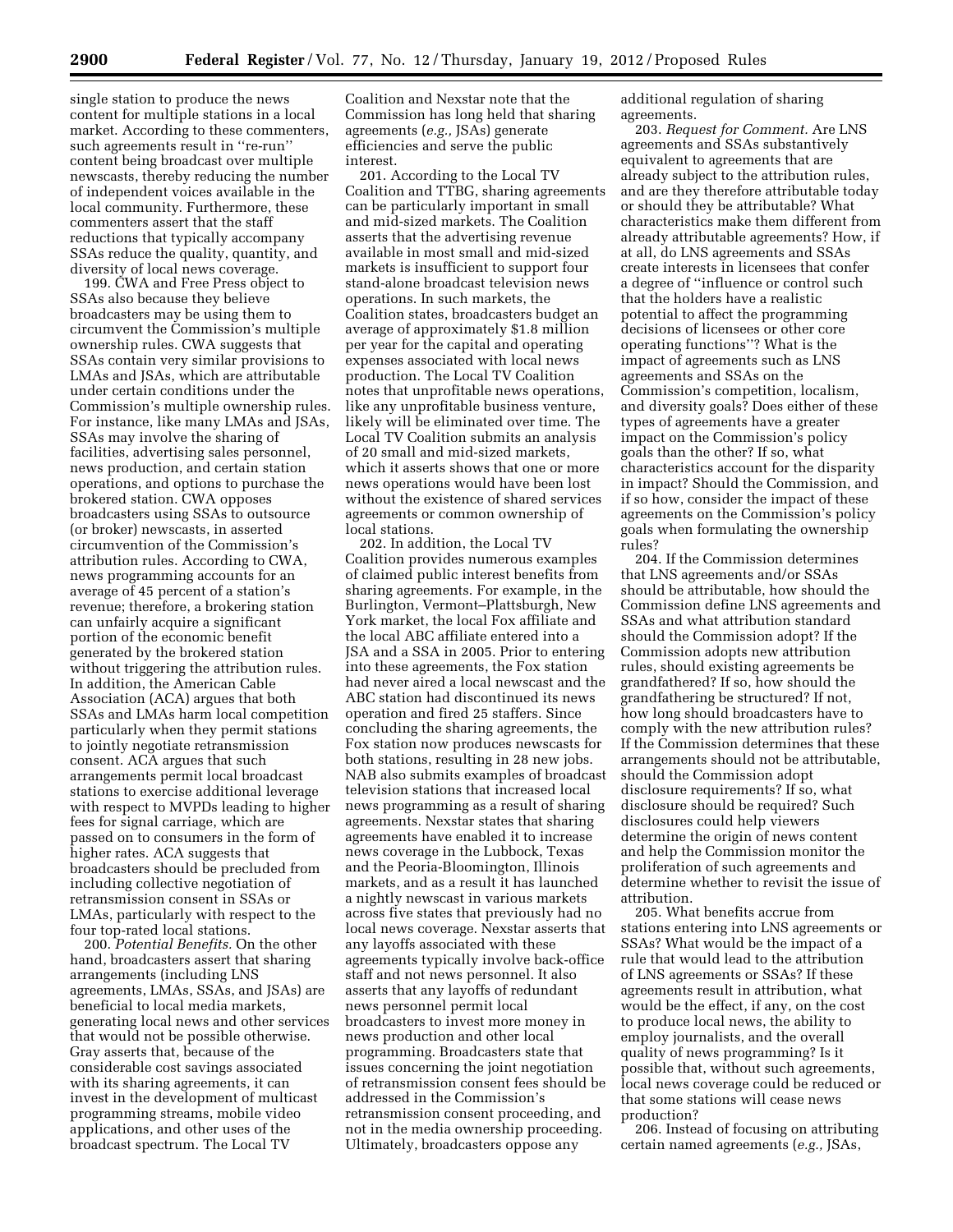LMAs, SSAs, LNS agreements) as the Commission has in the past, should the Commission adopt a broader regulatory scheme that encompasses all agreements, however styled, that relate to the programming and/or operation of broadcast stations? If so, how should the Commission define the covered agreements and structure this regulatory scheme? What characteristics of such agreements are most likely to confer a degree of ''influence or control such that the holders have a realistic potential to affect the programming decisions of licensees or other core operating functions''? Should the Commission consider the impact of these agreements on other matters of Commission interest, such as retransmission consent negotiations? Or are these issues more appropriately considered in another context, such as the retransmission proceeding?

207. The Commission strongly encourages parties to existing agreements of all of these types to respond to this request for comment and to provide any other information they think is relevant. It is critical that the Commission obtain accurate information on how these agreements operate in order to make a reasoned decision on what, if any, changes should be made to the Commission's attribution rules.

#### **II. Procedural Matters**

# *A. Filing Requirements*

208. *Ex Parte Rules.* The proceeding this *Notice of Propose Rulemaking*  initiates shall be treated as a ''permitbut-disclose'' proceeding in accordance with the Commission's *ex parte* rules. Persons making *ex parte* presentations must file a copy of any written presentation or a memorandum summarizing any oral presentation within two business days after the presentation (unless a different deadline applicable to the Sunshine period applies). Persons making oral *ex parte*  presentations are reminded that memoranda summarizing the presentation must (1) list all persons attending or otherwise participating in the meeting at which the *ex parte*  presentation was made, and (2) summarize all data presented and arguments made during the presentation. If the presentation consisted in whole or in part of the presentation of data or arguments already reflected in the presenter's written comments, memoranda or other filings in the proceeding, the presenter may provide citations to such data or arguments in his or her prior comments, memoranda, or other filings (specifying

the relevant page and/or paragraph numbers where such data or arguments can be found) in lieu of summarizing them in the memorandum. Documents shown or given to Commission staff during *ex parte* meetings are deemed to be written *ex parte* presentations and must be filed consistent with rule 1.1206(b). In proceedings governed by rule 1.49(f) or for which the Commission has made available a method of electronic filing, written *ex parte* presentations and memoranda summarizing oral *ex parte*  presentations, and all attachments thereto, must be filed through the electronic comment filing system available for that proceeding, and must be filed in their native format (*e.g.,* .doc, .xml, .ppt, searchable .pdf). Participants in this proceeding should familiarize themselves with the Commission's *ex parte* rules.

209. *Comment Information.* Pursuant to §§ 1.415 and 1.419 of the Commission's rules, 47 CFR 1.415, 1.419, interested parties may file comments and reply comments on or before the dates indicated on the first page of this document. Comments may be filed using: (1) The Commission's Electronic Comment Filing System (ECFS), (2) the Federal Government's eRulemaking Portal, or (3) by filing paper copies. *See Electronic Filing of Documents in Rulemaking Proceedings,*  63 FR 24121 (1998).

• Electronic Filers: Comments may be filed electronically using the Internet by accessing the ECFS: *[http://](http://fjallfoss.fcc.gov/ecfs2/)  [fjallfoss.fcc.gov/ecfs2/](http://fjallfoss.fcc.gov/ecfs2/)* or the Federal eRulemaking Portal: *[http://](http://www.regulations.gov) [www.regulations.gov.](http://www.regulations.gov)* 

• For ECFS filers, if multiple docket or rulemaking numbers appear in the caption of this proceeding, filers must transmit one electronic copy of the comments for each docket or rulemaking number referenced in the caption. In completing the transmittal screen, filers should include their full name, U.S. Postal Service mailing address, and the applicable docket or rulemaking number. Parties may also submit an electronic comment by Internet email. To get filing instructions, filers should send an email to *[ecfs@fcc.gov,](mailto:ecfs@fcc.gov)* and include the following words in the body of the message ''get form.'' A Sample form and directions will be sent in response.

• Paper Filers: Parties who choose to file by paper must file an original and four copies of each filing. If more than one docket or rulemaking number appears in the caption of this proceeding, filers must submit two additional copies for each additional docket or rulemaking number.

Filings can be sent by hand or messenger delivery, by commercial overnight courier, or by first-class or overnight U.S. Postal Service mail. All filings must be addressed to the Commission's Secretary, Office of the Secretary, Federal Communications Commission.

• All hand-delivered or messengerdelivered paper filings for the Commission's Secretary must be delivered to FCC Headquarters at 445 12th St. SW., Room TW–A325, Washington, DC 20554. The filing hours are 8 a.m. to 7 p.m. All hand deliveries must be held together with rubber bands or fasteners. Any envelopes must be disposed of before entering the building.

• Commercial overnight mail (other than U.S. Postal Service Express Mail and Priority Mail) must be sent to 9300 East Hampton Drive, Capitol Heights, MD 20743.

• U.S. Postal Service first-class, Express, and Priority mail must be addressed to 445 12th Street SW., Washington DC 20554.

• People with Disabilities: Contact the FCC to request materials in accessible formats for people with disabilities (braille, large print, electronic files, audio format), send an emailto *[fcc504@fcc.gov](mailto:fcc504@fcc.gov)* or call the Consumer & Governmental Affairs Bureau at 202–418–0530 (voice), (202) 418–0432 (TTY).

#### *B. Initial Regulatory Flexibility Analysis*

210. As required by the Regulatory Flexibility Act (RFA), the Commission has prepared this Initial Regulatory Flexibility Analysis (IRFA) of the possible significant economic impact on small entities by the policies and rules proposed in this *Notice of Proposed Rulemaking.* Written public comments are requested on this IRFA. Comments must be identified as responses to the IRFA and must be filed by the deadlines for comments provided in this *Notice of Proposed Rulemaking.* The Commission will send a copy of this *Notice of Proposed Rulemaking,* including this IRFA, to the Chief Counsel for Advocacy of the Small Business Administration (SBA). In addition, the *Notice of Proposed Rulemaking* and IRFA (or summaries thereof) will be published in the **Federal Register**.

# 1. Need for, and Objectives of, the Proposed Rules

211. Pursuant to a statutory mandate under the Telecommunications Act of 1996, the *Notice of Proposed Rulemaking* seeks comment on the Commission's media ownership rules and proposed changes thereto. As discussed in the *Notice of Proposed*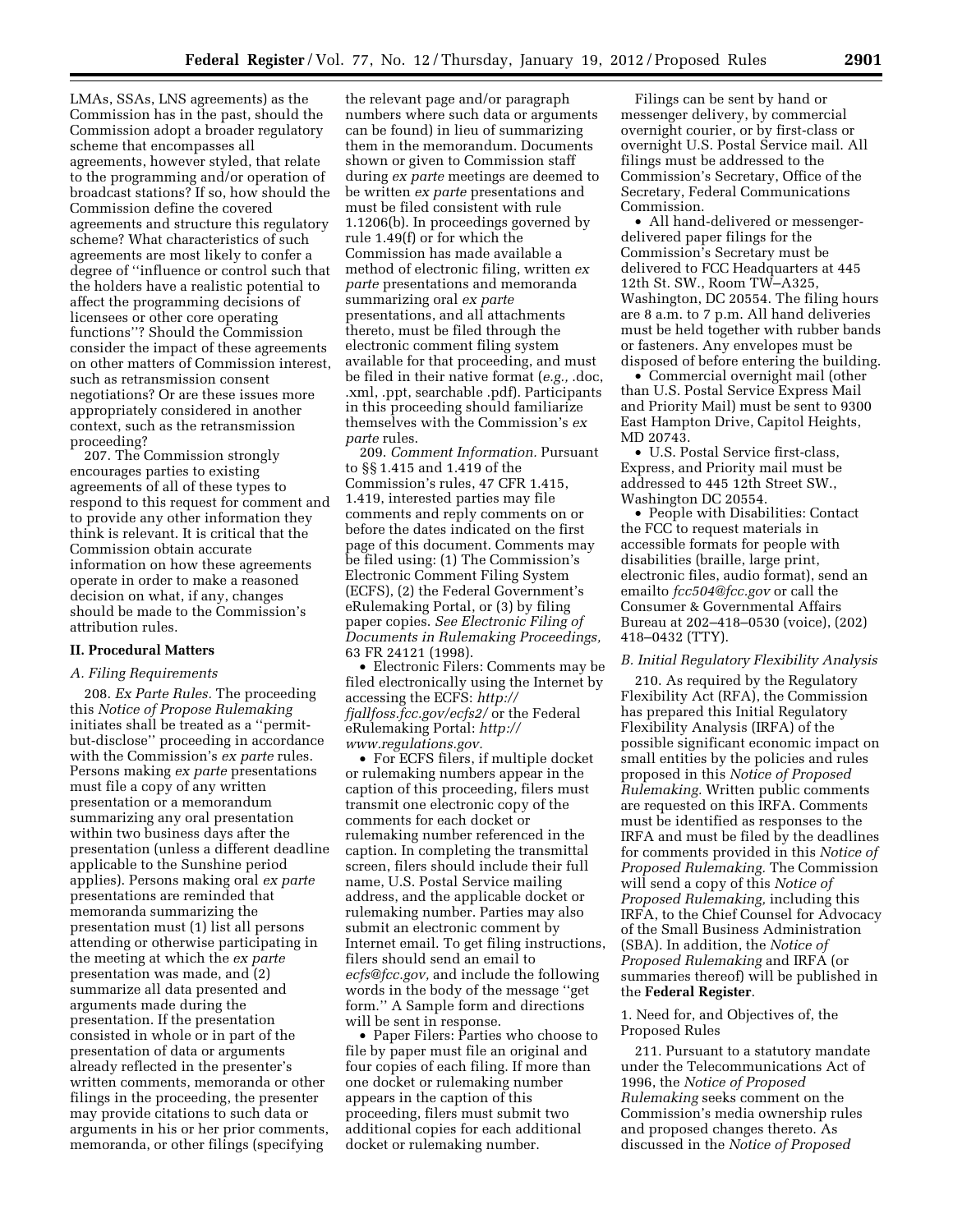*Rulemaking,* the Commission is required by statute to review its media ownership rules every four years to determine whether they ''are necessary in the public interest as the result of competition.'' The *Notice of Proposed Rulemaking* discusses the local television ownership rule, the local radio ownership rule, the newspaper/ broadcast cross-ownership rule, the radio/television cross-ownership rule, and the dual network rule. A challenge in this proceeding is to take account of new technologies and changing marketplace conditions while ensuring that the media ownership rules continue to serve the Commission's public interest goals of competition, localism, and diversity. The *Notice of Proposed Rulemaking* also seeks comment on economic studies analyzing the relationship between local media market structure and the policy goals that underlie the Commission's media ownership rules. In addition, the *Notice of Proposed Rulemaking* seeks comment in this proceeding on the aspects of the Commission's 2008 *Diversity Order* that the Third Circuit remanded in *Prometheus II.* 

212. The Commission finds that the public interest is best served by modest, incremental changes to the rules. Recognizing current market realities, the *Notice of Proposed Rulemaking* seeks comment on the following proposals:

• *Local Television Ownership Rule.* In the *Notice of Proposed Rulemaking,* the Commission tentatively concludes that it should retain the current local television ownership rule with minor modifications. Specifically, the *Notice of Proposed Rulemaking* proposes to eliminate the Grade B contour overlap provision of the current rule. The Commission tentatively concludes that it should retain the prohibition against mergers among the top-four-rated stations, the eight-voices test, and the existing numerical limits. In addition, the *Notice of Proposed Rulemaking*  seeks comment on whether to adopt a waiver standard applicable to small markets, as well as appropriate criteria for any such standard. Also, the *Notice of Proposed Rulemaking* seeks comment on whether multicasting should be a factor in determining the television ownership limits.

• *Local Radio Ownership Rule.* The *Notice of Proposed Rulemaking*  proposes to retain the current local radio ownership rule. The *Notice of Proposed Rulemaking* also seeks comment on alternative modifications to the rule and whether and how the rule should account for other audio platforms. The *Notice of Proposed Rulemaking* also proposes to retain the

AM/FM subcaps, and seeks comment on the impact of digital radio. The *Notice of Proposed Rulemaking* seeks comment on whether to adopt a waiver standard and on specific criteria to adopt.

• *Newspaper/Broadcast Cross-Ownership Rule.* In the *Notice of Proposed Rulemaking,* the Commission tentatively concludes that some newspaper/broadcast cross-ownership restrictions continue to be necessary to protect and promote viewpoint diversity. The *Notice of Proposed Rulemaking* proposes to use Nielsen DMA definitions to determine the relevant market area for television stations, given the lack of a digital equivalent to the analog Grade A service contour. The *Notice of Proposed Rulemaking* proposes to adopt a rule that includes elements of the 2006 rule, including the top 20 DMA demarcation point, the top-four television station restriction, and the eight remaining voices test.

• *Radio/Television Cross-Ownership Rule.* The *Notice of Proposed Rulemaking* proposes to eliminate the radio/television cross-ownership rule in favor of reliance on the local radio rule and local television rule. The Commission believes that the local radio and television ownership rules adequately protect the Commission's localism and diversity goals and tentatively conclude that eliminating this rule is not likely to lead to significant additional consolidation of broadcast facilities. The *Notice of Proposed Rulemaking* seeks comment on this.

• *Dual Network Rule.* In the *Notice of Proposed Rulemaking,* the Commission tentatively concludes that the dual network rule remains necessary in the public interest to promote competition and localism and should be retained without modification.

• *Diversity Order Remand/Eligible Entity Definition.* The Commission seeks comment in this *Notice of Proposed Rulemaking* on issues that previously were being addressed in a separate rulemaking proceeding focused on enhancing the diversity of ownership in the broadcast industry, including by increasing ownership opportunities for minorities and women. As explained in the *Notice of Proposed Rulemaking,* the Third Circuit in *Prometheus II*  remanded the measures adopted in the Commission's 2008 *Diversity Order* that relied on a revenue-based ''eligible entity'' standard and emphasized that the actions required on remand from the *Diversity Order* should be completed ''within the course of the Commission's 2010 Quadrennial Review of its media ownership rules.'' Accordingly, the

Commission seeks comment in this proceeding on how the Commission should respond to the court's remand and on other actions the Commission should consider to increase the level of broadcast station ownership by minorities and women.

#### 2. Legal Basis

213. The proposed action is authorized under sections 1, 2(a), 4(i), 303, 307, 309, and 310 of the Communications Act of 1934, as amended, 47 U.S.C. 151, 152(a), 154(i), 303, 307, 309, and 310, and section 202(h) of the Telecommunications Act of 1996.

3. Description and Estimate of the Number of Small Entities to Which the Proposed Rules Will Apply

214. The RFA directs agencies to provide a description of and, where feasible, an estimate of the number of small entities that may be affected by the proposed rules, if adopted. The RFA generally defines the term ''small entity'' as having the same meaning as the terms ''small business,'' ''small organization,'' and ''small governmental jurisdiction.'' In addition, the term 'small business'' has the same meaning as the term ''small business concern'' under the Small Business Act. A small business concern is one which: (1) Is independently owned and operated; (2) is not dominant in its field of operation; and (3) satisfies any additional criteria established by the SBA.

215. *Television Broadcasting.* The SBA defines a television broadcasting station as a small business if such station has no more than \$14.0 million in annual receipts. Business concerns included in this industry are those ''primarily engaged in broadcasting images together with sound.'' The Commission has estimated the number of licensed commercial television stations to be 1,382. According to Commission staff review of the BIA Kelsey Inc. Media Access Pro Television Database (BIA) as of October 3, 2011, 950 (or about 73 percent) of an estimated 1,301 commercial television stations in the United States have revenues of \$14 million or less and, thus, qualify as small entities under the SBA definition. The Commission has estimated the number of licensed noncommercial educational (NCE) television stations to be 392. The Commission notes, however, that, in assessing whether a business concern qualifies as small under the above definition, business (control) affiliations must be included. The Commission's estimate, therefore, likely overstates the number of small entities that might be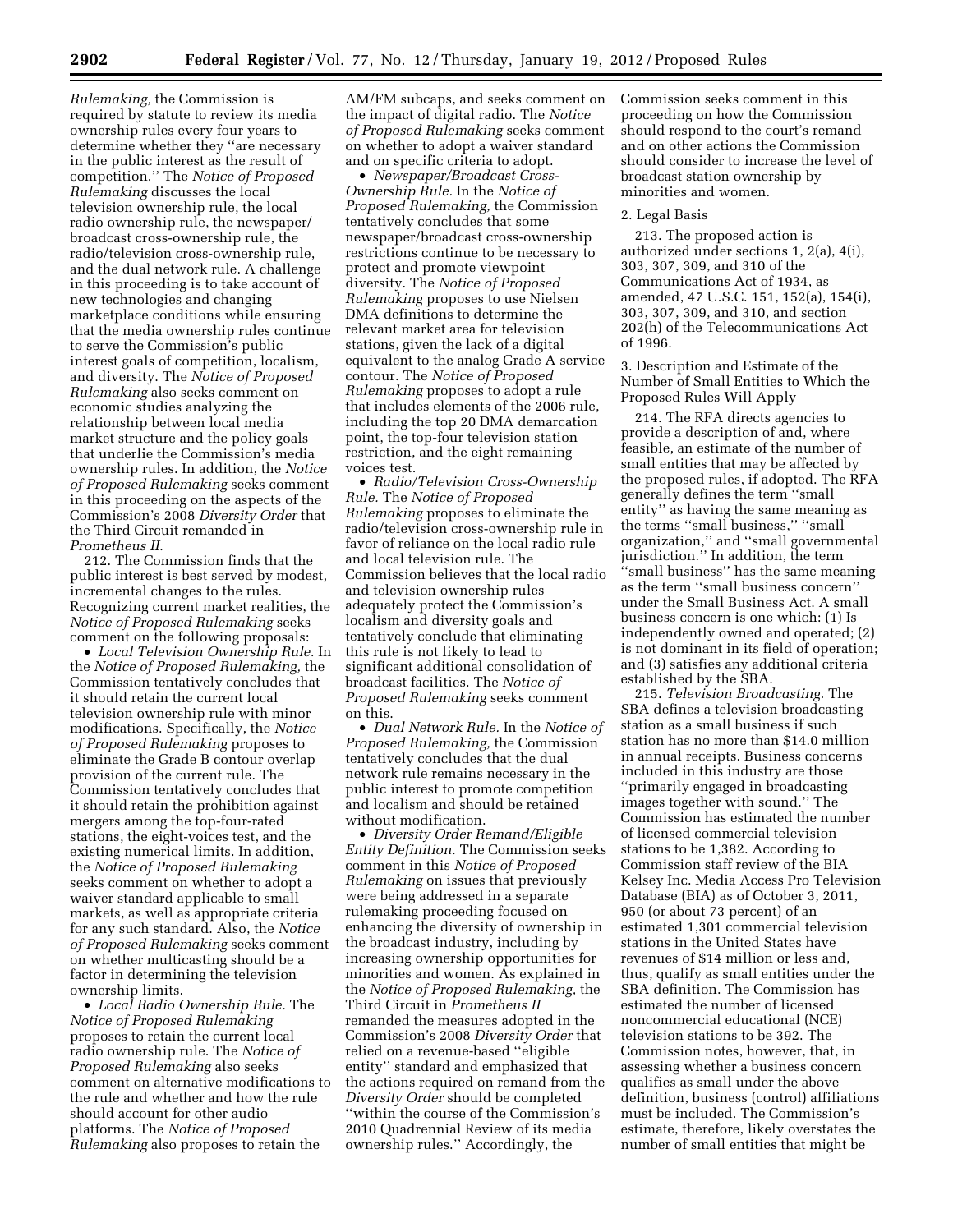affected by the Commission's action, because the revenue figure on which it is based does not include or aggregate revenues from affiliated companies. The Commission does not compile and otherwise does not have access to information on the revenue of NCE stations that would permit it to determine how many such stations would qualify as small entities.

216. In addition, an element of the definition of ''small business'' is that the entity not be dominant in its field of operation. The Commission is unable at this time to define or quantify the criteria that would establish whether a specific television station is dominant in its field of operation. Accordingly, the estimate of small businesses to which rules may apply does not exclude any television station from the definition of a small business on this basis and are therefore over-inclusive to that extent. Also, as noted, an additional element of the definition of ''small business'' is that the entity must be independently owned and operated. The Commission notes that it is difficult at times to assess these criteria in the context of media entities and the Commission's estimates of small businesses to which they apply may be over-inclusive to this extent.

217. *Radio Broadcasting.* The proposed policies could apply to radio broadcast licensees, and potential licensees of radio service. The SBA defines a radio broadcast station as a small business if such station has no more than \$7 million in annual receipts. Business concerns included in this industry are those primarily engaged in broadcasting aural programs by radio to the public. According to Commission staff review of the BIA Publications, Inc. Master Access Radio Analyzer Database on as of October 3, 2011, about 10,783 (97 percent) of 11,125 commercial radio stations have revenues of \$7 million or less and thus qualify as small entities under the SBA definition. The Commission notes, however, that, in assessing whether a business concern qualifies as small under the above definition, business (control) affiliations must be included. The Commission's estimate, therefore, likely overstates the number of small entities that might be affected by the Commission's action, because the revenue figure on which it is based does not include or aggregate revenues from affiliated companies.

218. In addition, an element of the definition of ''small business'' is that the entity not be dominant in its field of operation. The Commission is unable at this time to define or quantify the criteria that would establish whether a specific radio station is dominant in its

field of operation. Accordingly, the estimate of small businesses to which rules may apply does not exclude any radio station from the definition of a small business on this basis and therefore may be over-inclusive to that extent. Also, as noted, an additional element of the definition of ''small business'' is that the entity must be independently owned and operated. The Commission notes that it is difficult at times to assess these criteria in the context of media entities and the Commission's estimates of small businesses to which they apply may be over-inclusive to this extent.

219. *Daily Newspapers.* The SBA has developed a small business size standard for the census category of Newspaper Publishers; that size standard is 500 or fewer employees. Census Bureau data for 2007 show that there were 4,852 firms in this category that operated for the entire year. Of this total, 4,771 firms had employment of 499 or fewer employees, and an additional 33 firms had employment of 500 to 999 employees. Therefore, the Commission estimates that the majority of Newspaper Publishers are small entities that might be affected by the Commission's action.

4. Description of Projected Reporting, Recordkeeping, and Other Compliance Requirements

220. The *Notice of Proposed Rulemaking* proposes a number of rule changes that will affect reporting, recordkeeping and other compliance requirements. Each of these changes is described below.

221. The *Notice of Proposed Rulemaking* proposes modifications to several of the media ownership rules as set forth above. The proposals, if ultimately adopted, would modify several FCC forms and their instructions: (1) FCC Form 301, Application for Construction Permit For Commercial Broadcast Station; (2) FCC Form 314, Application for Consent to Assignment of Broadcast Station Construction Permit or License; and (3) FCC Form 315, Application for Consent to Transfer Control of Corporation Holding Broadcast Station Construction Permit or License. The Commission may have to modify other forms that include in their instructions the media ownership rules or citations to media ownership proceedings, including Form 303–s and Form 323. The impact of these changes will be the same on all entities, and the Commission does not anticipate that compliance will require the expenditure of any additional resources.

5. Steps Taken To Minimize Significant Economic Impact on Small Entities, and Significant Alternatives Considered

222. The RFA requires an agency to describe any significant alternatives that it has considered in reaching its proposed approach, which may include the following four alternatives (among others): (1) The establishment of differing compliance or reporting requirements or timetables that take into account the resources available to small entities; (2) the clarification, consolidation, or simplification of compliance or reporting requirements under the rule for small entities; (3) the use of performance, rather than design, standards; and (4) an exemption from coverage of the rule, or any part thereof, for small entities.

223. The specific proposals on which the *Notice of Proposed Rulemaking*  seeks comment, set forth above, are intended to achieve the Commission's public interest goals of competition, localism, and diversity. The *Notice of Proposed Rulemaking* seeks comment on a number of measures designed to minimize the economic impact of the Commission's proposed rules on firms generally, as well as those intended to promote broadcast ownership opportunities among a diverse group of owners, including small entities. For example, as part of the local radio ownership rule, the *Notice of Proposed Rulemaking* proposes to retain the AM/ FM subcaps, which limit the number of radio stations in the same service that an entity can own. As noted in the *Notice of Proposed Rulemaking,* the Commission has previously concluded that AM/FM subcaps serve the public interest by promoting new entry into radio ownership, particularly by small businesses, including minority- and women-owned businesses.

224. The *Notice of Proposed Rulemaking* also seeks comment in this proceeding on the aspects of the Commission's 2008 *Diversity Order* that the Third Circuit remanded in *Prometheus II.* Among other measures, the *Notice of Proposed Rulemaking*  seeks comment on those intended to promote broadcast ownership opportunities for small businesses. For instance, the *Notice of Proposed Rulemaking* seeks comment regarding whether to reinstate the preexisting revenue-based eligible entity definition, which the Commission has concluded would ''be effective in creating new opportunities for broadcast ownership by a variety of small businesses and new entrants, including minorities and women.'' The *Notice of Proposed Rulemaking* also seeks comment on